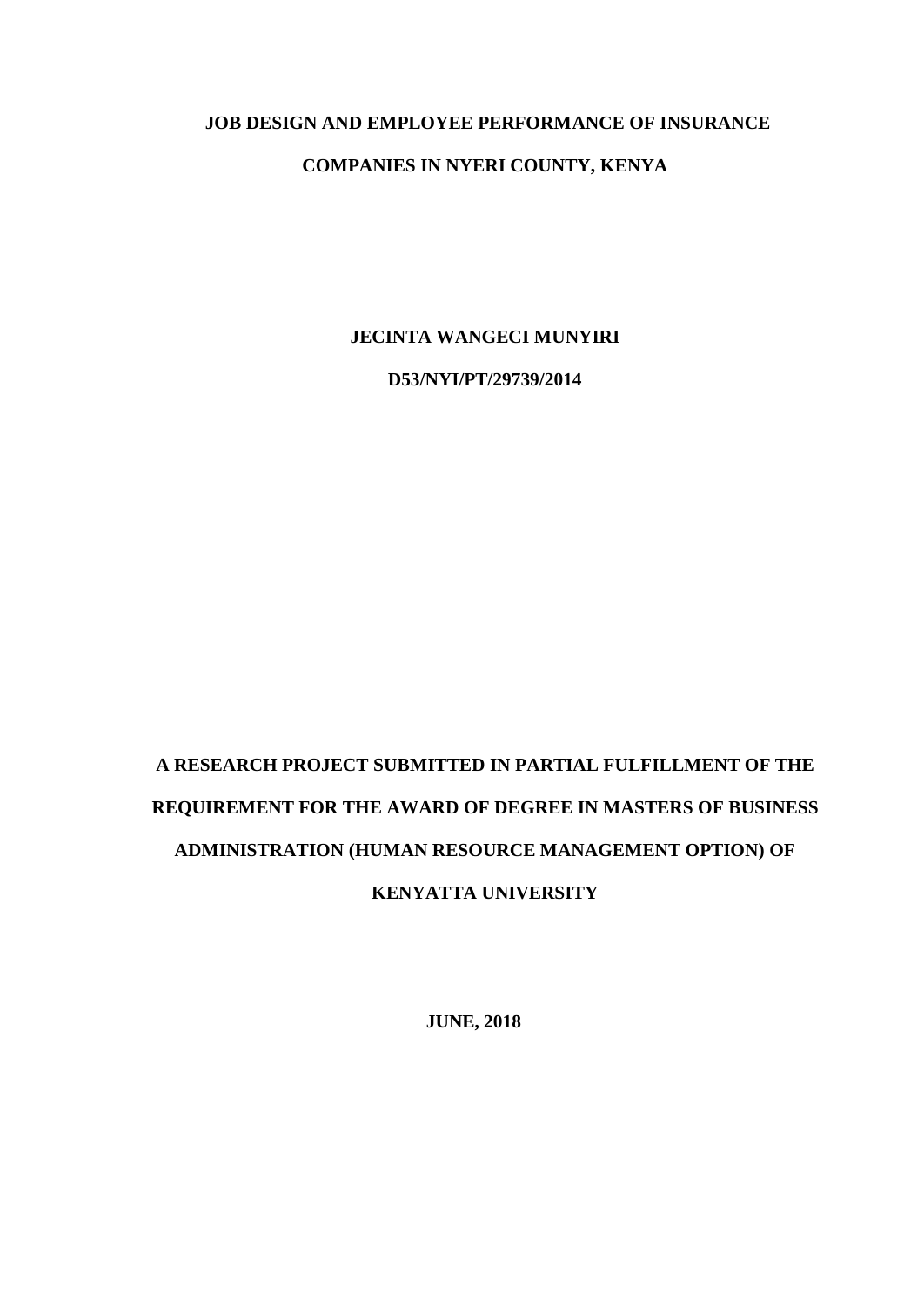## **DECLARATION**

|                                          | This research project is my original work and has not been presented for a degree in any |
|------------------------------------------|------------------------------------------------------------------------------------------|
| other university or for any other award. |                                                                                          |
|                                          |                                                                                          |
| <b>JECINTA WANGECI MUNYIRI</b>           |                                                                                          |
| D53/NYI/PT/29739/2014                    |                                                                                          |
|                                          |                                                                                          |
|                                          |                                                                                          |
|                                          |                                                                                          |
|                                          | This research project has been submitted for examination with my approval as university  |
| supervisor                               |                                                                                          |
|                                          |                                                                                          |
| Dr. Paul Waithaka                        |                                                                                          |
| Department of Business Administration    |                                                                                          |
| School of Business,                      |                                                                                          |
| Kenyatta University.                     |                                                                                          |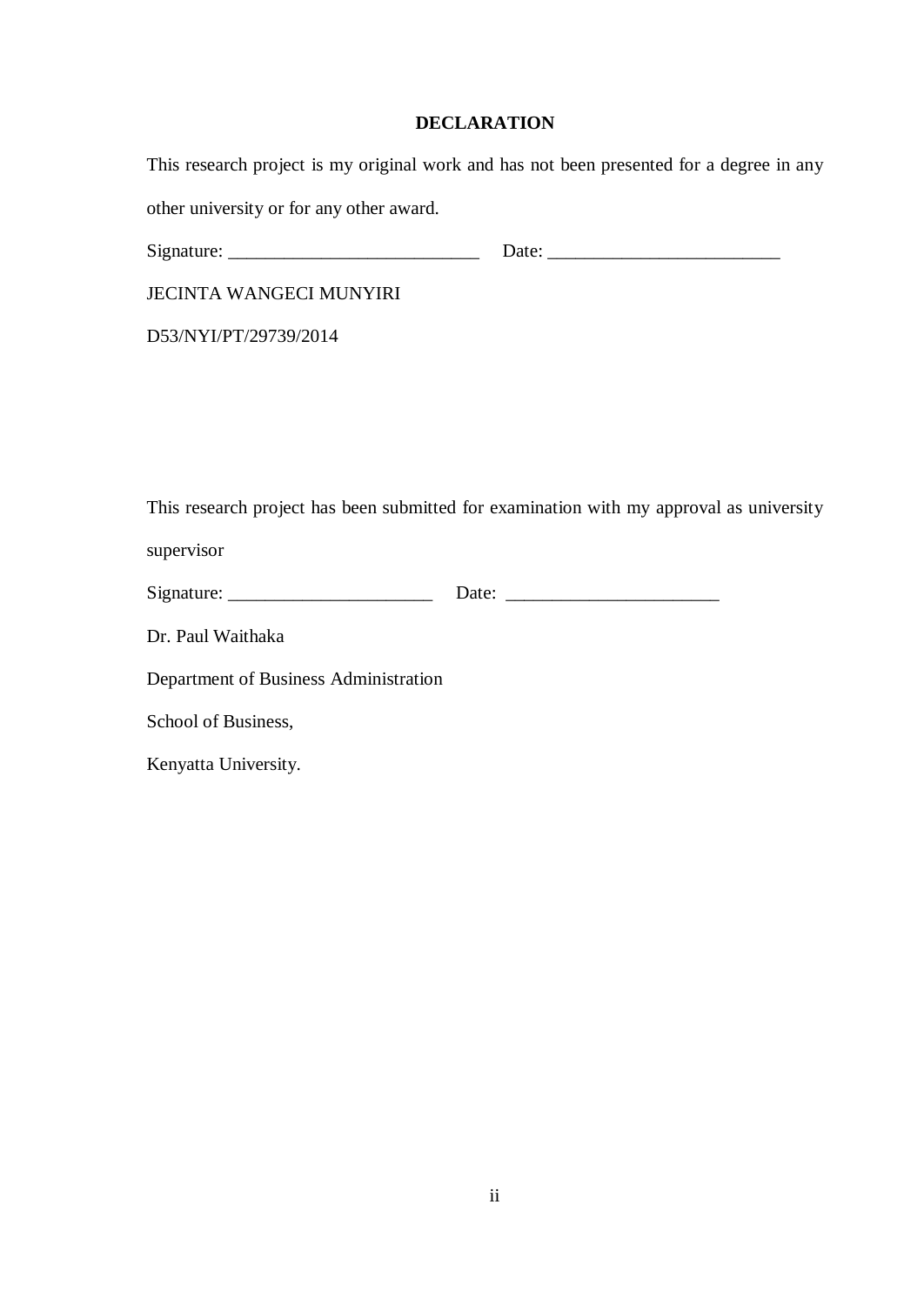## **DEDICATION**

I dedicate this research project to my husband Eng. Joseph Thuo, my daughter Gladwell and all my relatives for their support and encouraging words.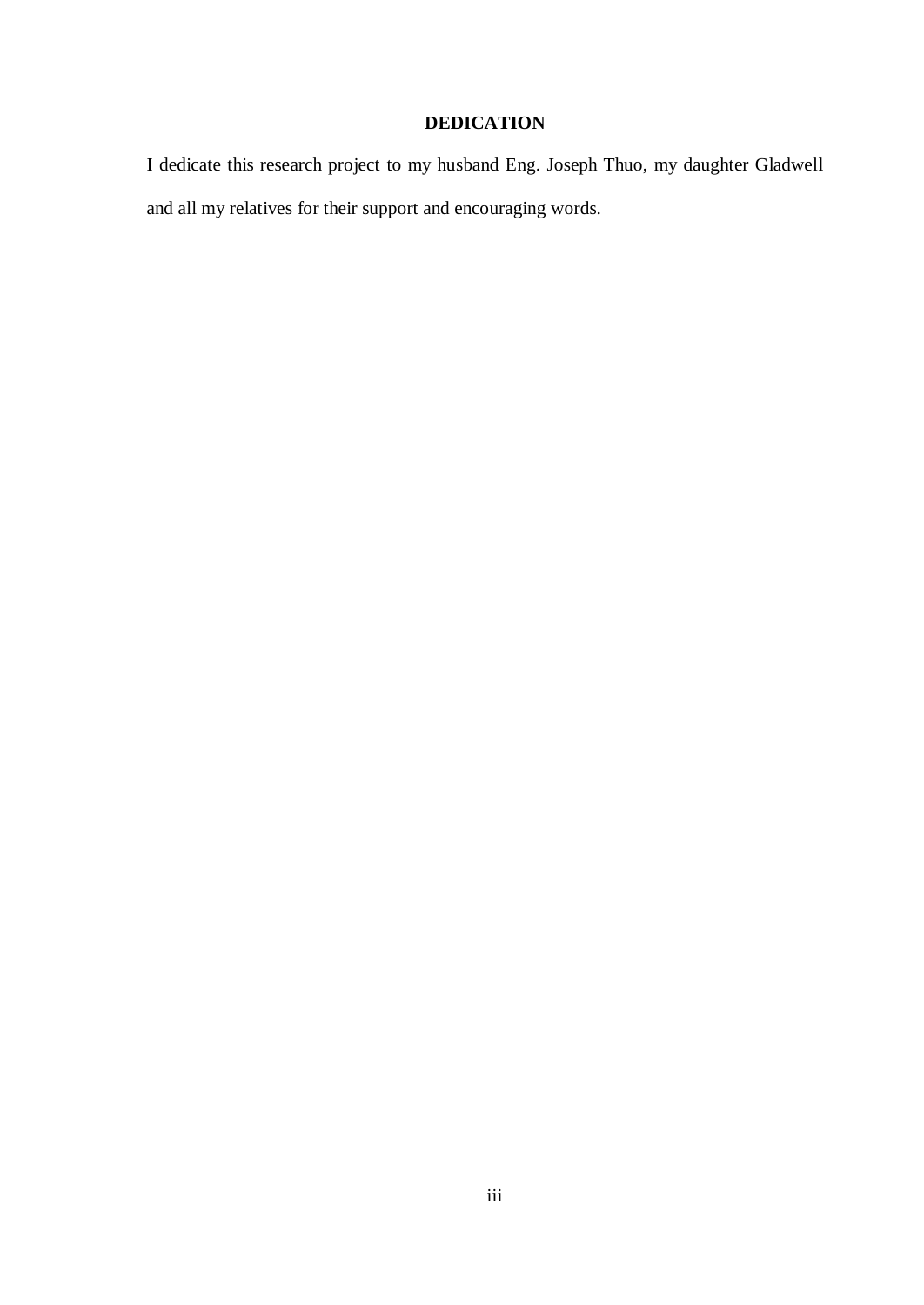#### **ACKNOWLEDGEMENT**

I am very grateful to all people who contributed to the success of this research project. May God bless you. I am particularly thankful to my supervisor Dr.Waithaka for his continued support and tireless efforts in supervising me through the research project. I also appreciate the support given to me by my friends.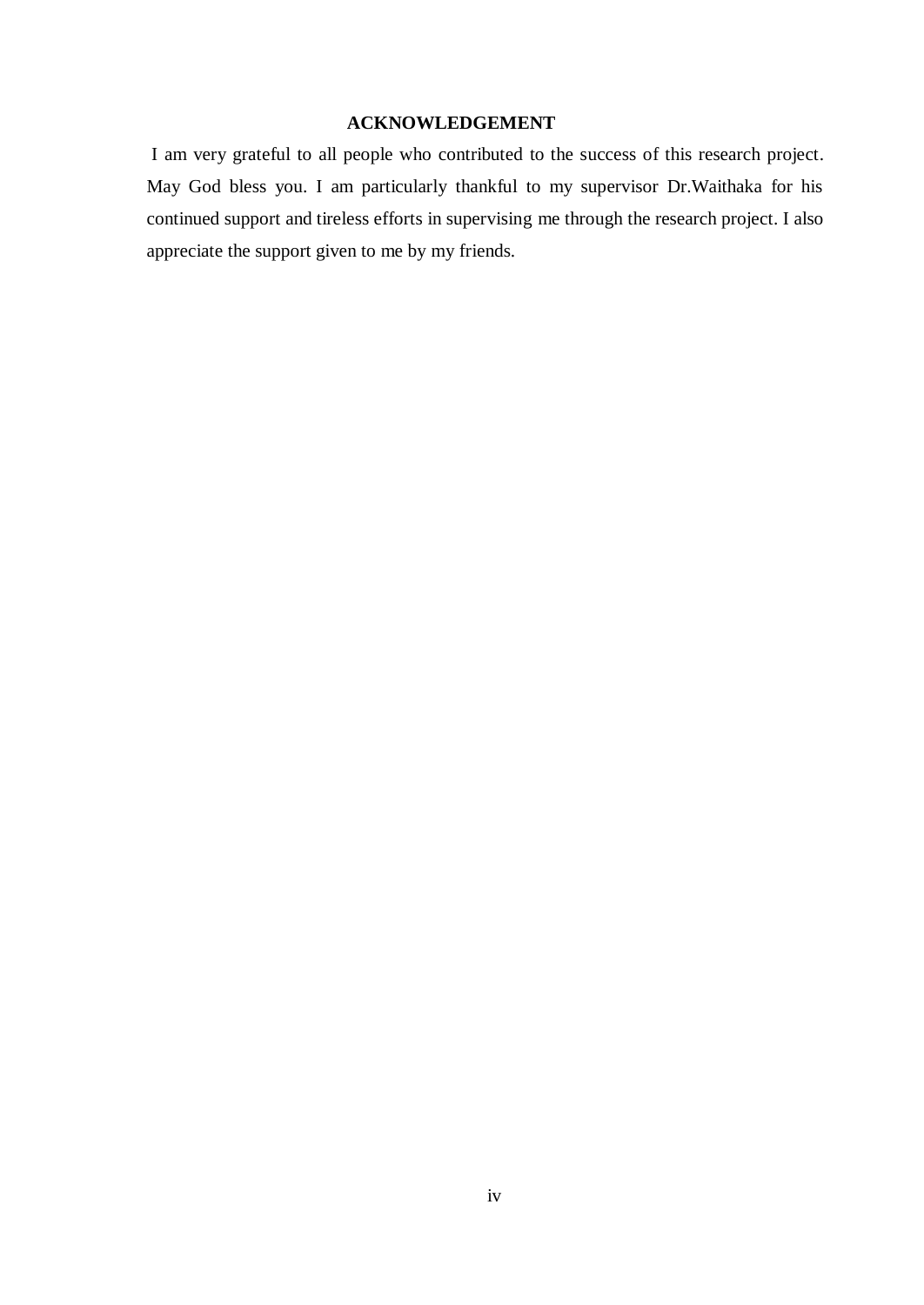| <b>TABLE OF CONTENT</b> |  |
|-------------------------|--|
|-------------------------|--|

| 1.1.2 Employee Performance |
|----------------------------|
| 1.1.3                      |
|                            |
|                            |
|                            |
|                            |
|                            |
|                            |
|                            |
|                            |
|                            |
|                            |
|                            |
|                            |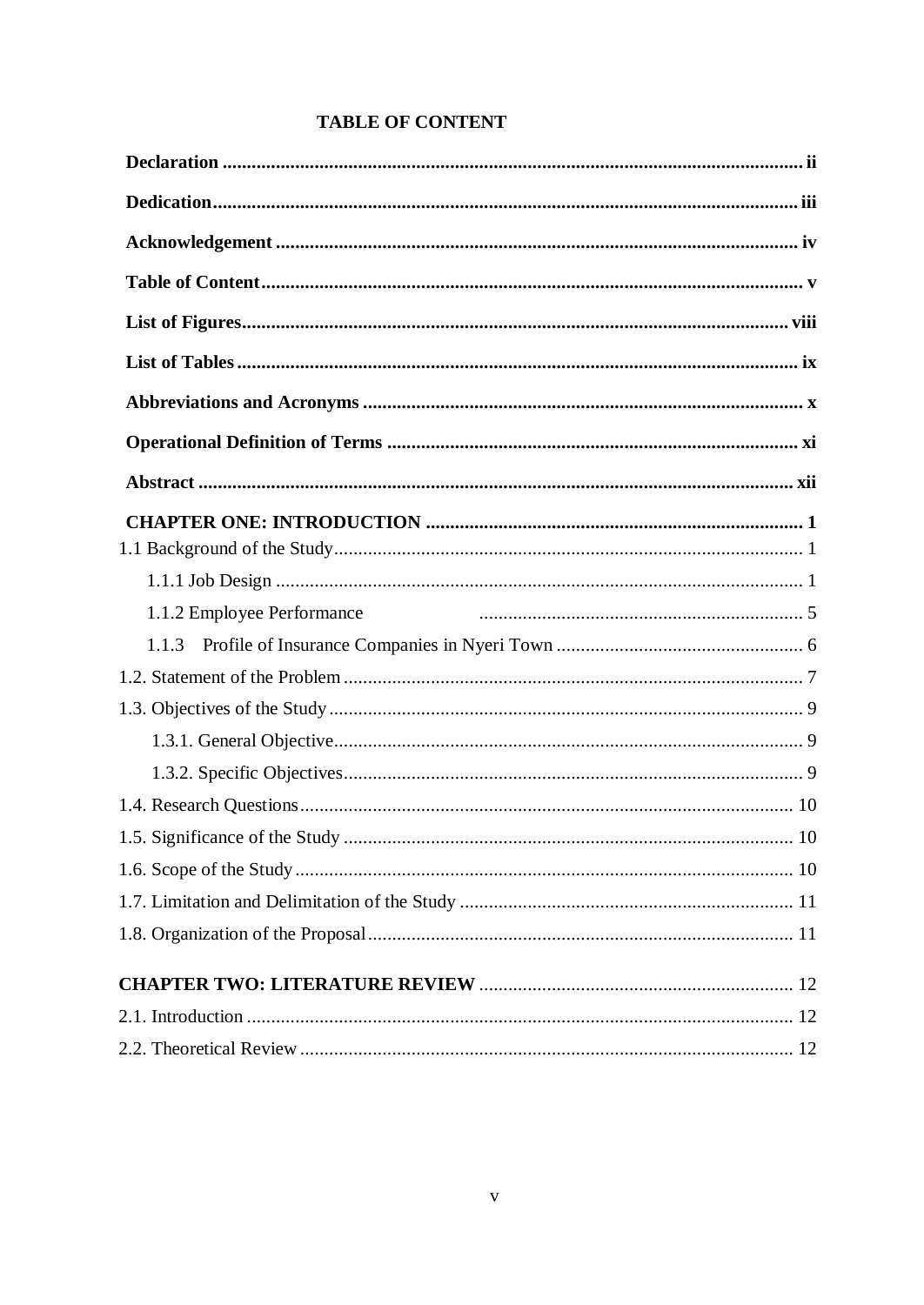| <b>CHAPTER FOUR: DATA ANALYSIS, PRESENTATION AND DISCUSSION 30</b> |  |
|--------------------------------------------------------------------|--|
|                                                                    |  |
|                                                                    |  |
|                                                                    |  |
|                                                                    |  |
|                                                                    |  |
|                                                                    |  |
|                                                                    |  |
|                                                                    |  |
|                                                                    |  |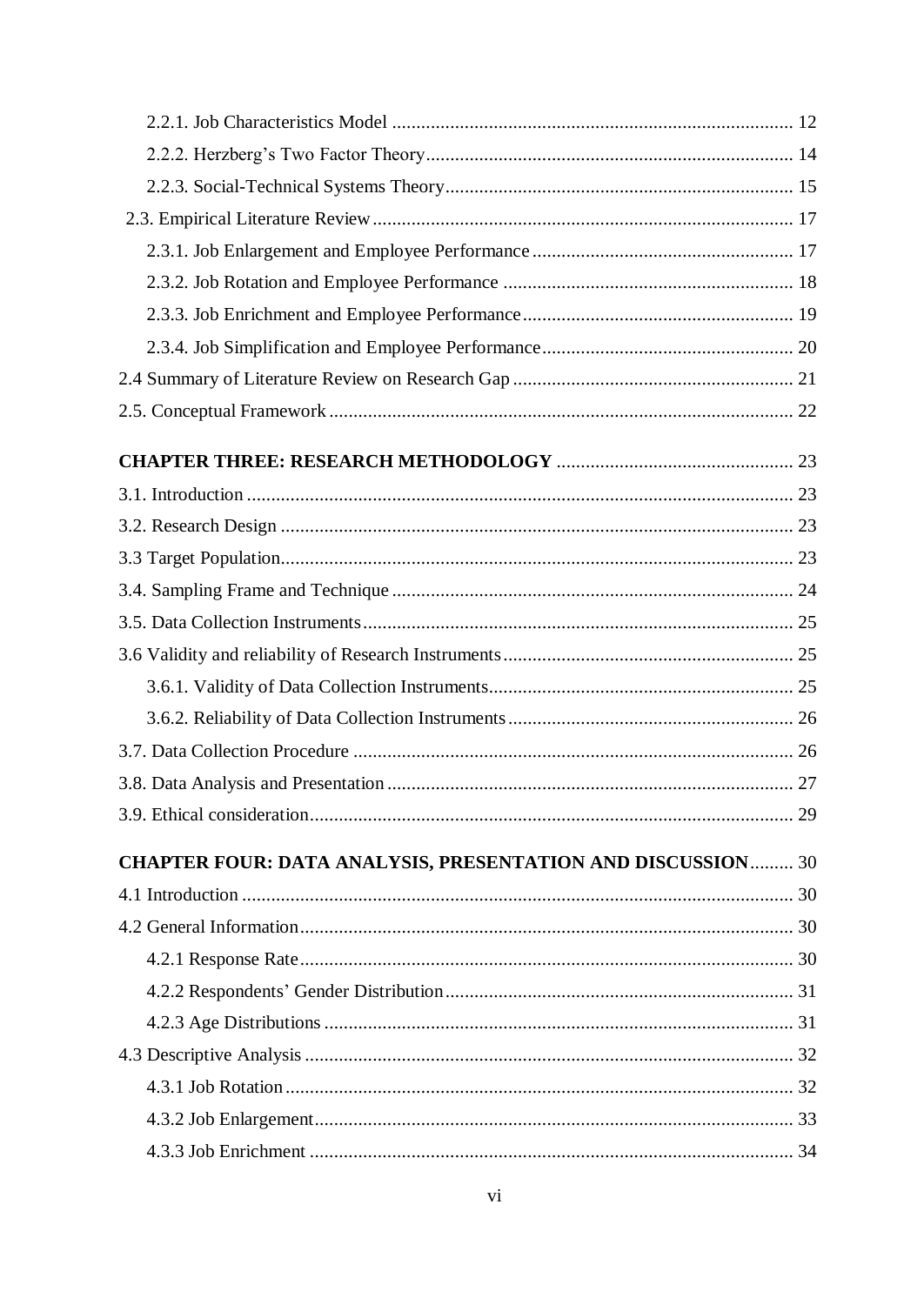| <b>CHAPTER FIVE: SUMMARY, CONCLUSIONS AND RECOMMENDATIONS 41</b> |  |
|------------------------------------------------------------------|--|
|                                                                  |  |
|                                                                  |  |
|                                                                  |  |
|                                                                  |  |
|                                                                  |  |
|                                                                  |  |
|                                                                  |  |
|                                                                  |  |
|                                                                  |  |
|                                                                  |  |
|                                                                  |  |
|                                                                  |  |
|                                                                  |  |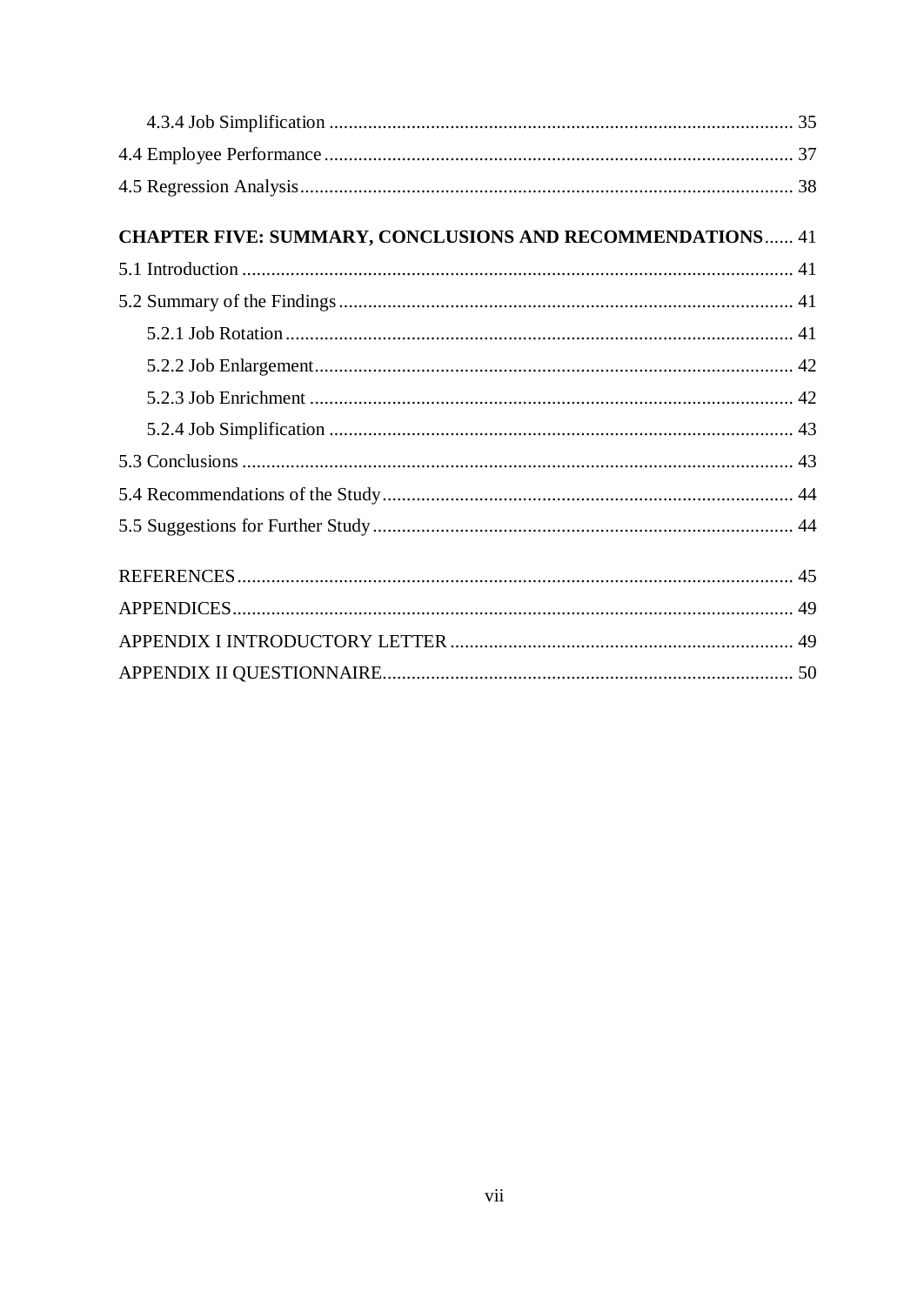## **LIST OF FIGURES**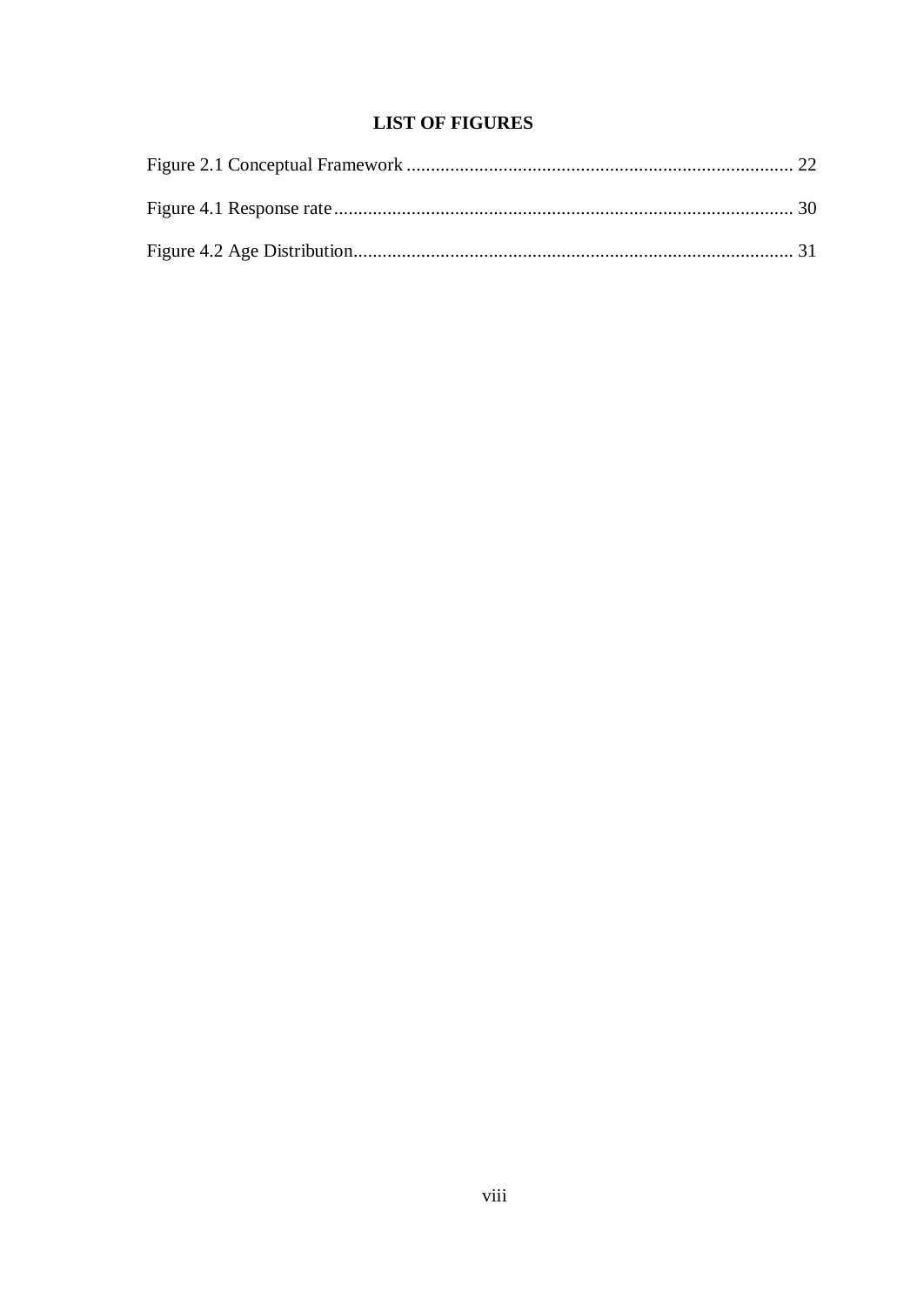## **LIST OF TABLES**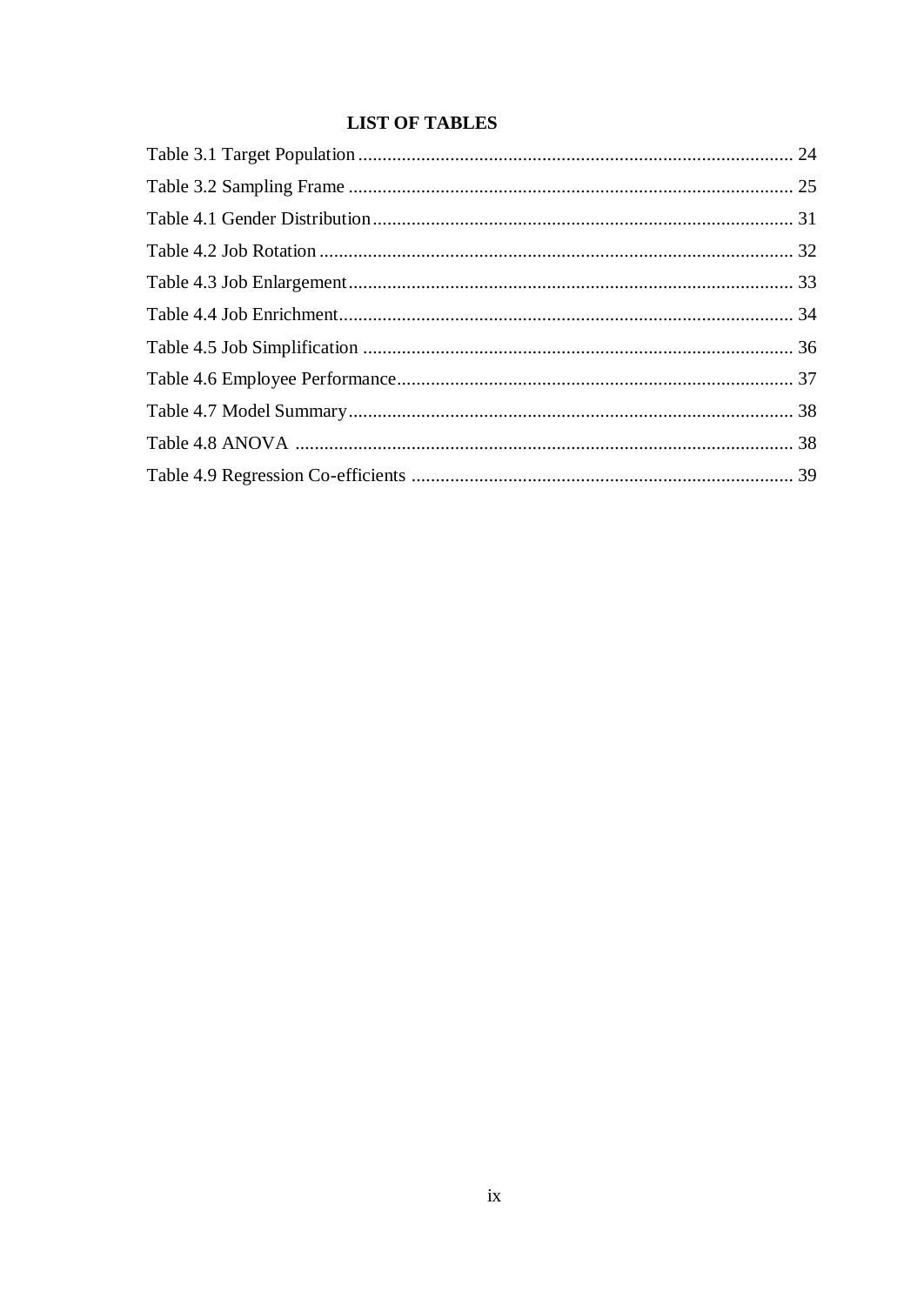## **ABBREVIATIONS AND ACRONYMS**

| <b>HR</b>    | Human Resource                                |
|--------------|-----------------------------------------------|
| <b>HRM</b>   | Human Resource Management                     |
| <b>SBOMS</b> | <b>Small Business Owner Managers</b>          |
| <b>SPSS</b>  | <b>Statistical Package for Social Science</b> |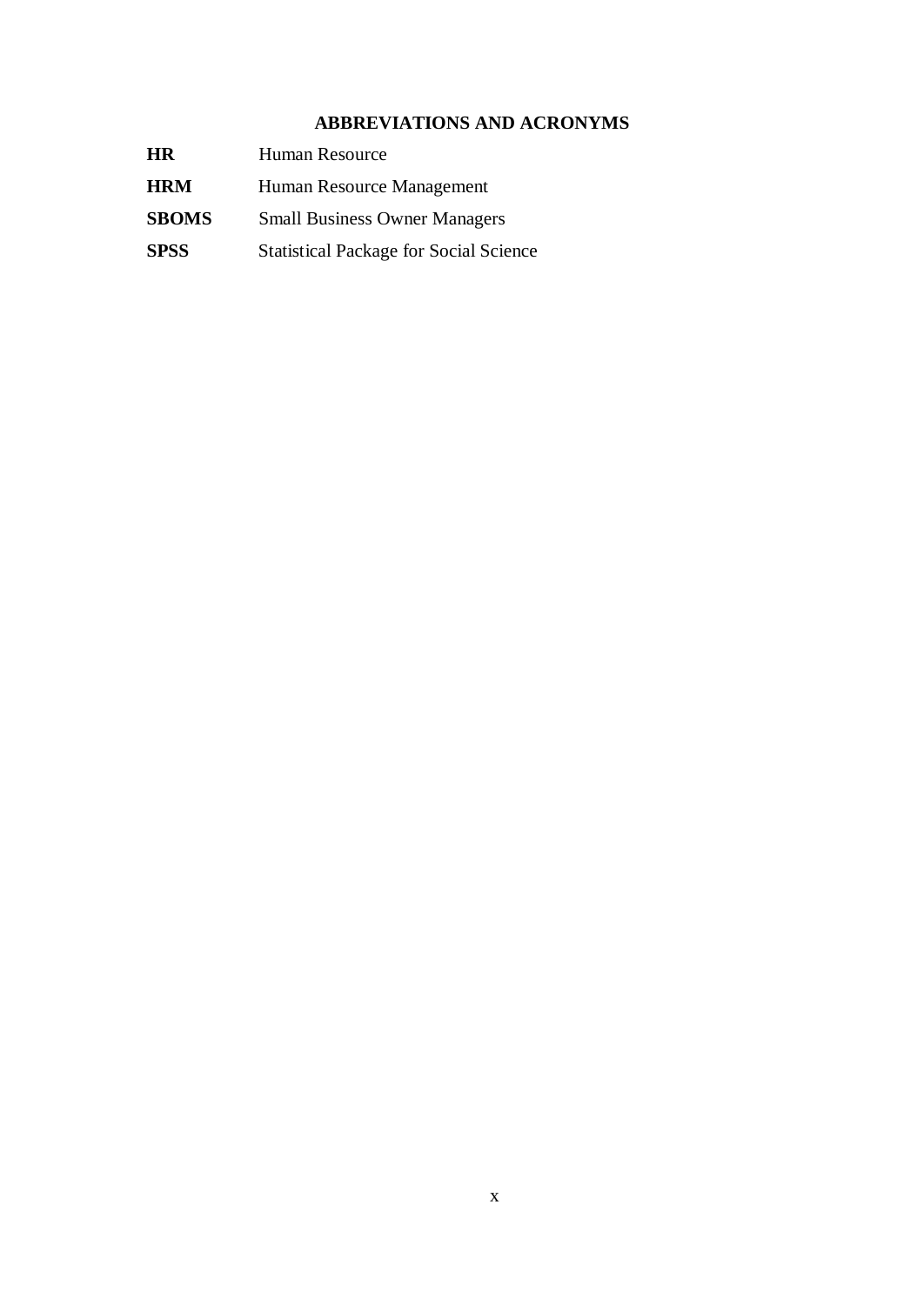#### **OPERATIONAL DEFINITION OF TERMS**

- **Employee(s)** A person(s) in the service of another under contract of hire, Implied or express, written or oral where the employer has the power or right to direct as well as control the employee in the material detail on how the work is to be carried out.
- **Employee performance** It is whether a person executes their job duties and responsibilities well.
- **Job Design** It is the of methods, relationship and contents of jobs so as to satisfy requirements of organizational and technological plus social requirements
- **Job Rotation** The practice of moving employees between different tasks to promote experience and variety.
- **Job Enlargement** It is increasing the scope of a job through extending the range of its job duties and responsibilities generally within the same level and periphery.
- **Job Enrichment** It is a management concept that involves redesigning jobs so that they are more challenging to the employee and have less repetitive work.
- **Job Simplification** It is a design method whereby jobs are divided into smaller components and subsequently assigned to workers as whole jobs.
- **Target population** It's all the members of a real hypothetical set of events, objects or people to which a researcher desires to generalize the research study findings.
- **Work environment** Involves procedures of work, the workplace physical design, and flexible work schedule protective healthy equipment.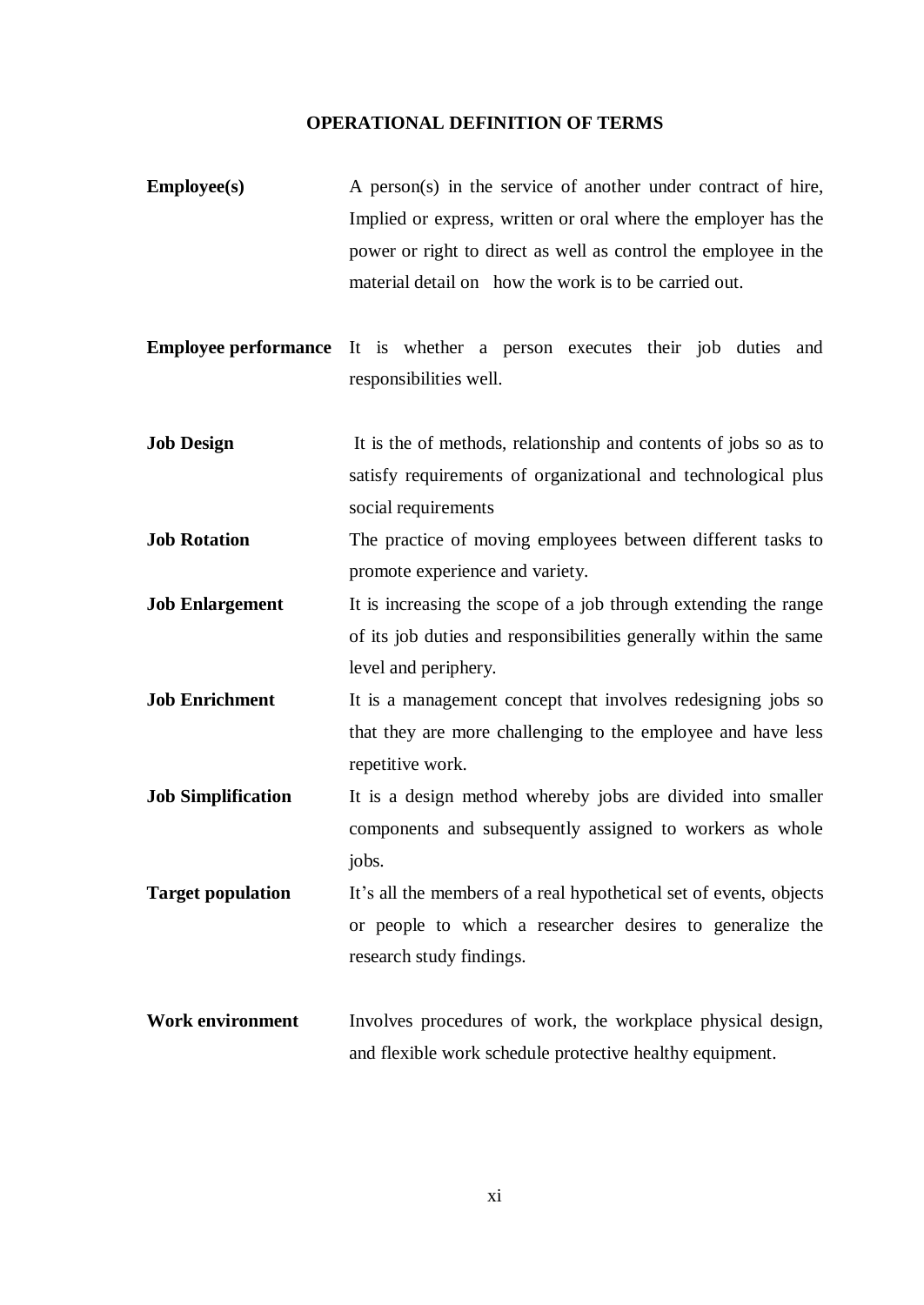#### **ABSTRACT**

Job design poses recurrent challenge to most business organization globally. There is virtually no organization that is perfect in its job design; be it small size or big size organizations. Although, it may not be feasible for any organization to totally have the best job design, nevertheless it could be improved*.* For every organization to run as well as actualize its aims there is need for employees who will conduct the organizations' processes. The work force represents its employees. Preferably, each employee in every organization is anticipated to constantly provide helpful service to the organization as well as stay in that organization until retirement. Nevertheless, in actual fact, this isn't so therefore, this study aims at investigating design of job and performance of employee of insurance companies in Nyeri County. The objectives of the study are; to examine job rotation and employee performance in the insurance companies in Nyeri county, to establish job enlargement and employee performance in the insurance companies in Nyeri county, to determine job enrichment and employee performance in insurance companies in Nyeri county and also to study job simplification and performance of employee in the insurance companies in Nyeri county. The study will be guided by Herzberg's Two-Factor theory and Social-Technical Systems Theory. The study adopted descriptive research design because of its power to determine the relationship between variables of study. The total target population was 178 respondents. Data was collected using semi-structured questionnaire which is made of close-ended and open ended questions. The qualitative data was presented by use of charts, tables and graphs. The gathered data was quantitatively analyzed by use of the Statistical Package for Social Science (SPSS). The data was analyzed by use of descriptive and inferential statistics including means, percentages and frequencies. Data interpretation was carried out within the reference frame of the study problem. Model of linear regression was utilized to establish the relationship between the independent and dependent variables. From the findings, respondents agreed that transferring of employees increases employees efficiency and positively impacts on employees performance, transferring of employees from one job to another increases their knowledge and learning more and that task change affects employee performance. From the findings, respondents agreed that to a great extent job enlargement affects employee performance; utilizing skills affects the employee's performance, job diversity affects the employee performance and job scope affects the employee performance. The regression analysis findings indicated that job enlargement was important predictor of employee performance. From the findings, respondents agreed that much is achieved through the development of work practices, challenge and motivating employees, many respondents agreed that development of work practices increases depth of job, the extent to which employees can plan as well as manage the work involved in their jobs and that development of work practices motivates employees by providing those opportunities of using their capabilities in order that performance and productivity of employees. The study recommends that job enrichment should be executed with caution as it might result to increased hazards of workplace thus leading to reduced employee's performance. Regression analysis established that job enrichment was significant in determining employee performance. The study established that to a great extent; there is time saved when a job is broken into relatively simple tasks, there are a few errors when a job is broken into relatively simple tasks, whereas most of the respondents approved that there are training costs saved when a job is broken into relatively simple tasks. Job simplification had significant effect on performance of employee.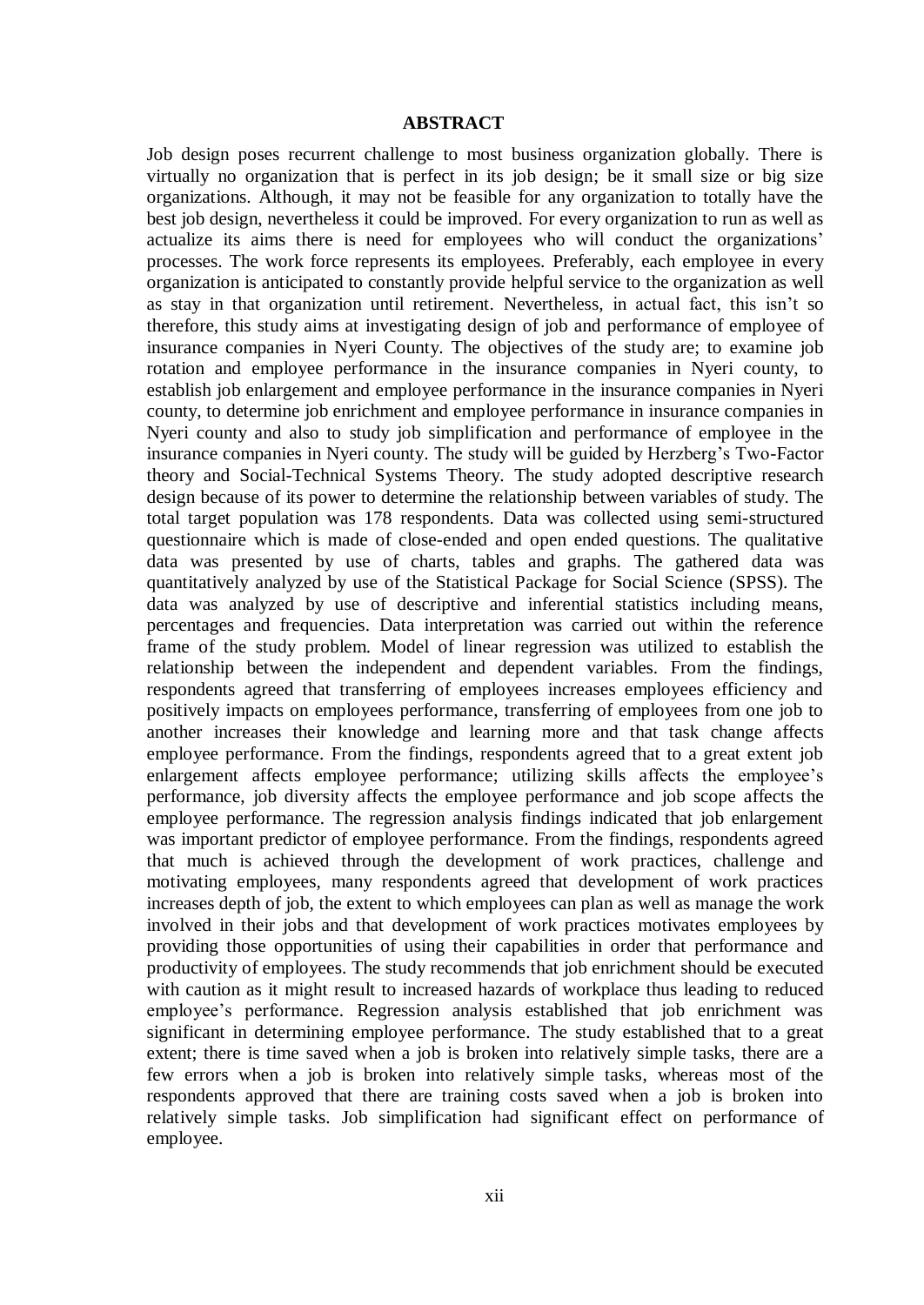#### **CHAPTER ONE**

#### **INTRODUCTION**

#### **1.1 Background of the Study**

Performance is a critical factor in organizational success. Performance can be described as organizing as well as managing the causal model components that bring about the appropriate achievement of stated aims within limitations precise to an organization and to the circumstances (Lebas, 1995). At the analysis organizational level an organization which is performing well is one that is achieving its goals successfully, that is to say, the one that is executing a suitable strategy effectively (Otley, 1999). The model of AMO (Appelbaum, 2003) maintains performance which is a function of employees' motivation, opportunity to play a part as well as capability. This signifies that an institution will profit most if it arranges the process of work in such a manner that employees who are non-managerial have the chance to contribute optional effort and this can be attained by providing in good communication, by membership of employee in self-directed and/or off-line teams and by giving them independence in decision making. Workers need to have knowledge and the appropriate skills in order for their effort to be efficient. Therefore, institutions could attain this by providing workers with informal or/and formal training or by attracting workers who poses this knowledge already. Lastly the institutions are required to motivate these workers to put their capabilities into the most excellent effort for the institution.

#### **1.1.1 Job Design**

Job design refers to the specification of the jobs methods, relationships and contents so as to satisfy organizational as well as technological requirements and the job holders' personal and social requirements (Armstrong, 2003). According to Ali and Aroosiya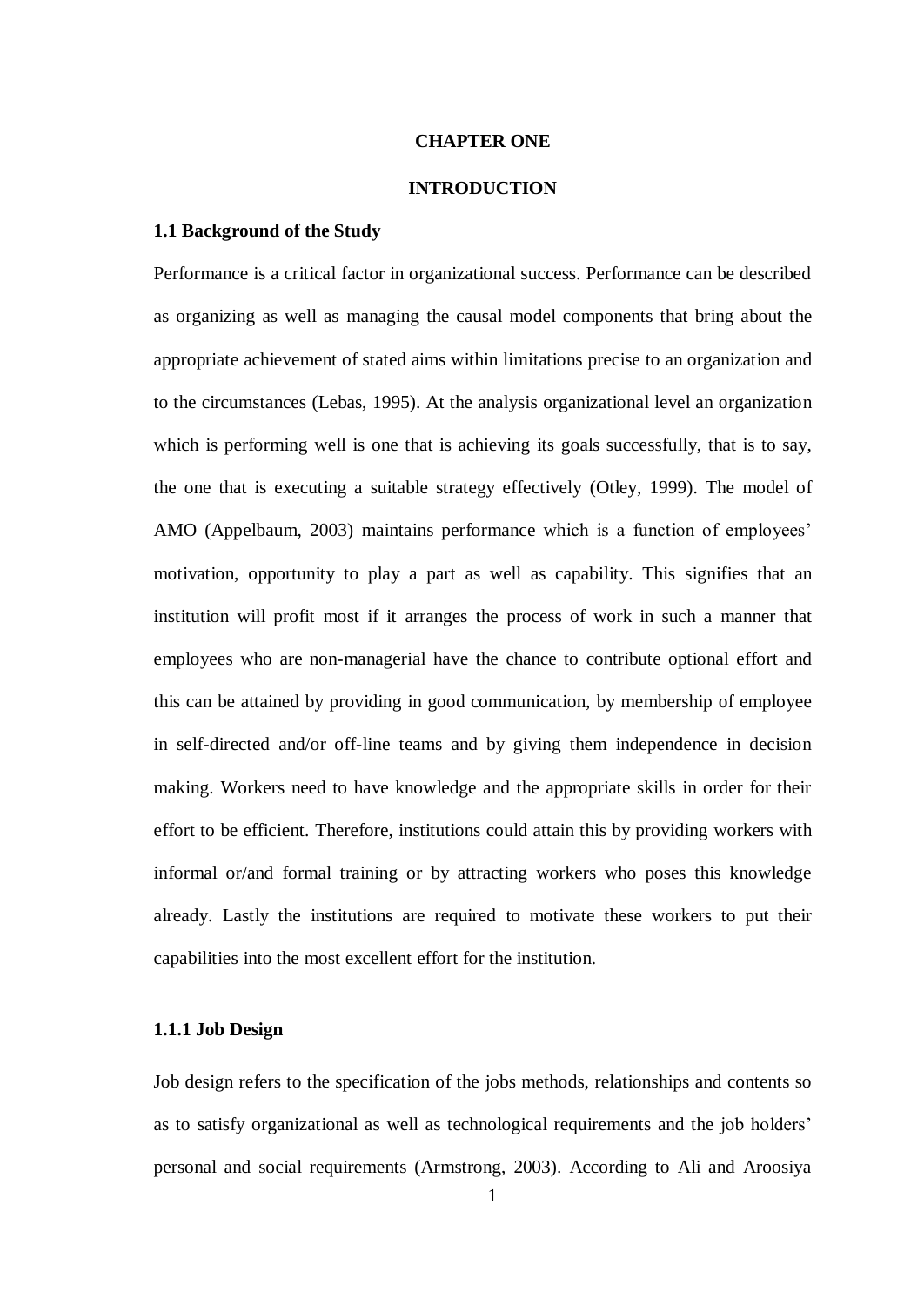(2012) design of job is the functions of task arrangement, responsibilities and duties in to an institutional work unit. Armstrong, (2003) states that design of job starts with task requirements analysis, that is what must be done, and after that it must take into consideration the following characteristics of motivation: responsibility, autonomy, self-control and finally discretion.

Tasks is the jobs' essential and fundamental bases which ignore the actuality that jobs are planned with extremely structured relational system which influences not only interpersonal relations of employees but their associations too (Grant, 2007). Tanner, (1998) reported that leaders of businesses at all times motivate individuals that they must follow a work design which is collaborative in which they ensure that workers must be accountable for their performance of work. According to Garg and Renu, (2005) occasionally the impending bond of goals and job setting could assist to improve the performance level as well as the job design can enhance not simply the satisfaction but as well the performance worth too.

Design of job and the concepts related to it has entrenched back to 1900. This is when many scientific management pioneers had discovered new ways regarding the ideology of business such as Gilbreth (1911), Taylor (1947) systematically examine the jobs with many techniques and methods but all of these deem design of job is the most significant in the scientific management. Herzberg, Mausner, and Snyderman, (1959) reported that the first theory which was presented linked to job design of an individual and this is theory of two factor which essentially explains the two types of the motivational factors. One this factor is linked to intrinsic motivation (for instance achievement, self-recognition and authority) and the other is a hygiene factor and it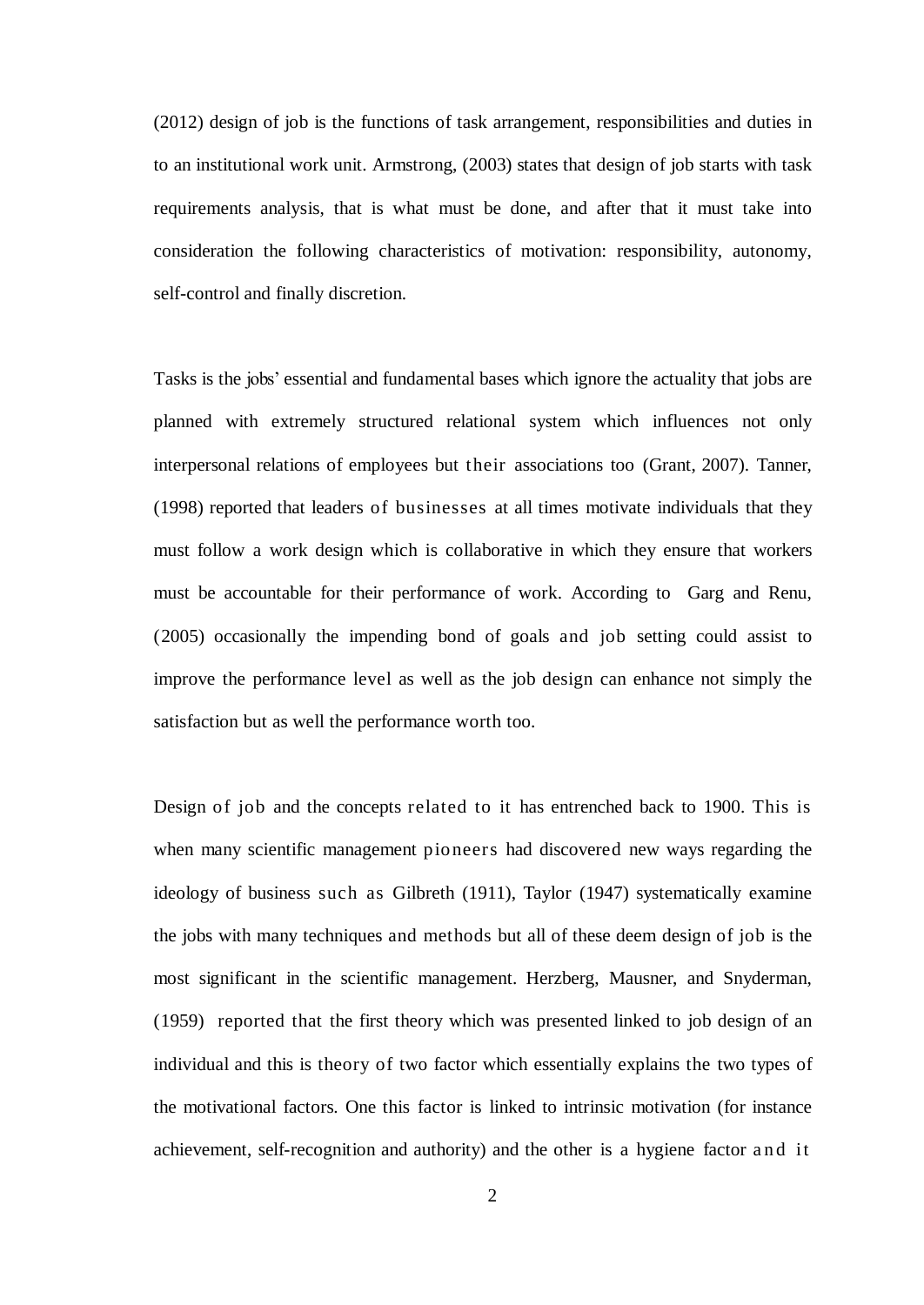describes to individual work extrinsic motivation (For instance working environment, salary and additional extreme benefits).

The operational merit originates from a system of human resource management that as well produces financial achievement within institutions with the aid of design of job in addition to its impending objectives a head (Huselid & Becker, 1997). Mueller, Boyer, Price and Iverson (1994) states that this is dependent on the job nature; some jobs exhibit dominant flexibility in the roles to be performed and some needed performance of role which is found extremely persistent on the other role. Besides to it, Love and Edwards, (2005) reports that design of job comprises of demands of perceived work, control of job and social support which result to superior productivity. Professionals of human resources have revealed that there is a strong job design relationship on the motivation and productivity and employees' job satisfaction within an institution. Job design is a major component for performance of employee. Appropriate designing of roles as well as jobs is extremely vital in uplifting the employees' performance, which is tackled via the model of job characteristics, which describes more particularly on the job design of an individual; it as well identifies five major dimensions that include variety of skill, identity of task, significance of task, feedback and autonomy. Design of job has several techniques: job enlargement, job rotation, job simplification and job enrichment.

Durai (2010) defines job rotation as a system that permits workers to rotate from one job to another in a prearranged manner. Job rotation is said to be a role of learning within organizations as workers get an opportunity to achieve a variety of job as well as varying roles (Meyer, 1994). Rotation of job is as well recognized as a practical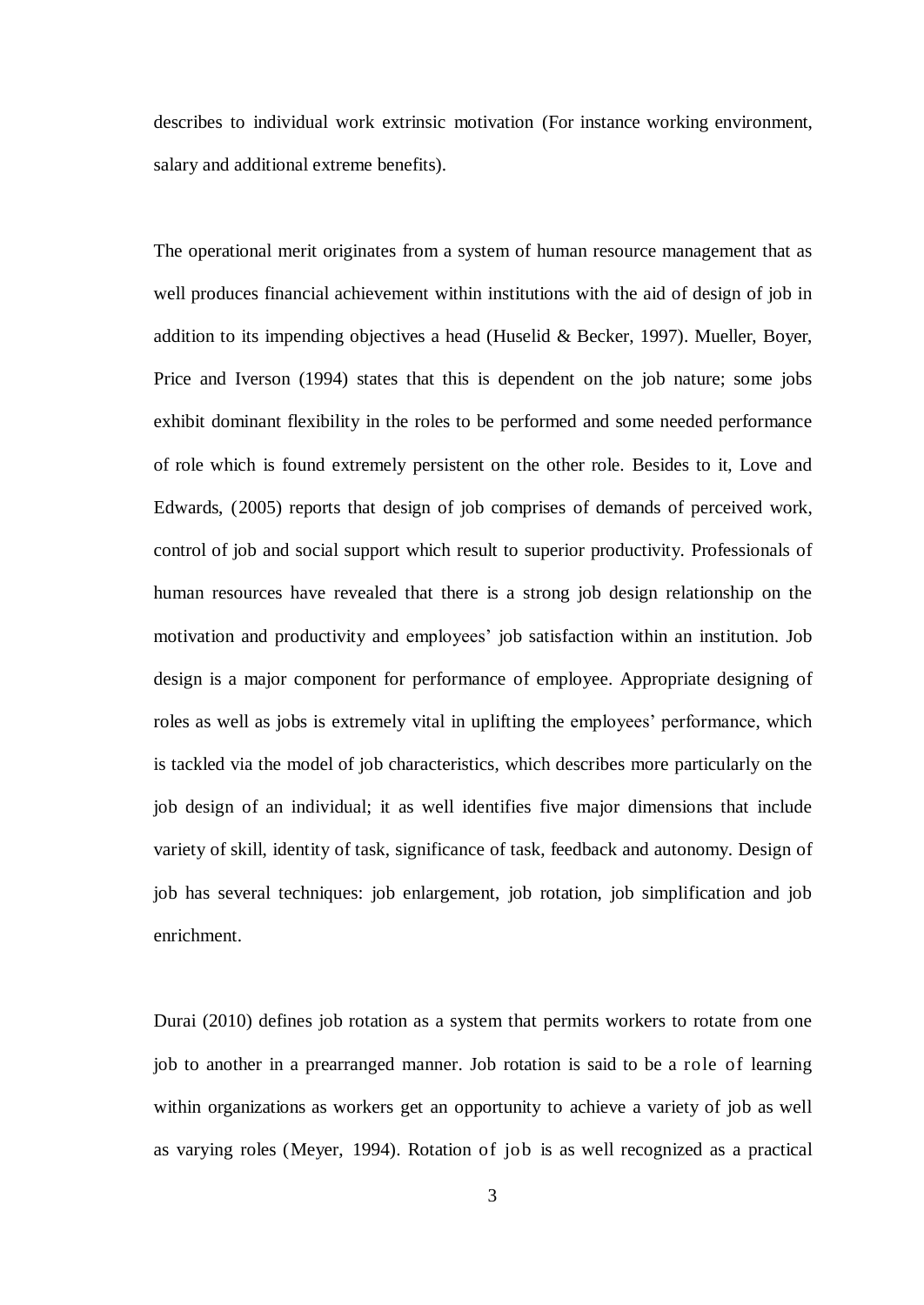aggrandizes and approach job associated tasks. This explains why rotation of job is planned within the phase of job training since it confirms useful whilst moving workers from one job to another so as to discover more as well as enhance their knowledge by conducting a range of tasks. Consequently employees e f ficiency rise and it impacts positively to the employees' performance.

According to Durai, (2010) job enlargement refers to the transformation of the jobs to comprise additional and/or dissimilar responsibilities. Enlargement of job refers to the different jobs combination and addition of associated responsibilities to work. Herzberg 1966, Hackman and Oldham, (1980) reported that enlargement of job is stimulated by several motivational job design models chiefly built on psychology. These job design models confer about attitudes related to job such as autonomy, significance of task and variety. Enlargement of job widens scope of job and the worker carries out numerous different responsibilities in her/his work.

Durai (2010) states that job enrichment refers to the work development practices which motivate as well as challenge workers to execute their responsibilities better. Herzberg and his intention of companions were to raise satisfaction of employees at place of work wit h respect to job allocated to them and as well to encourage workers concerning their allocated task. Enrichment of job was presented by the Frederick Herzberg in 1950s who was an American psychologist. The essential motive of this thought was to encourage workers through provision of those opportunities of using their capabilities in order that employees' performance as well as productivity goes up and impacts positively the environment of an organization and evening the manner for attaining the goals of organization. Enrichment of job increases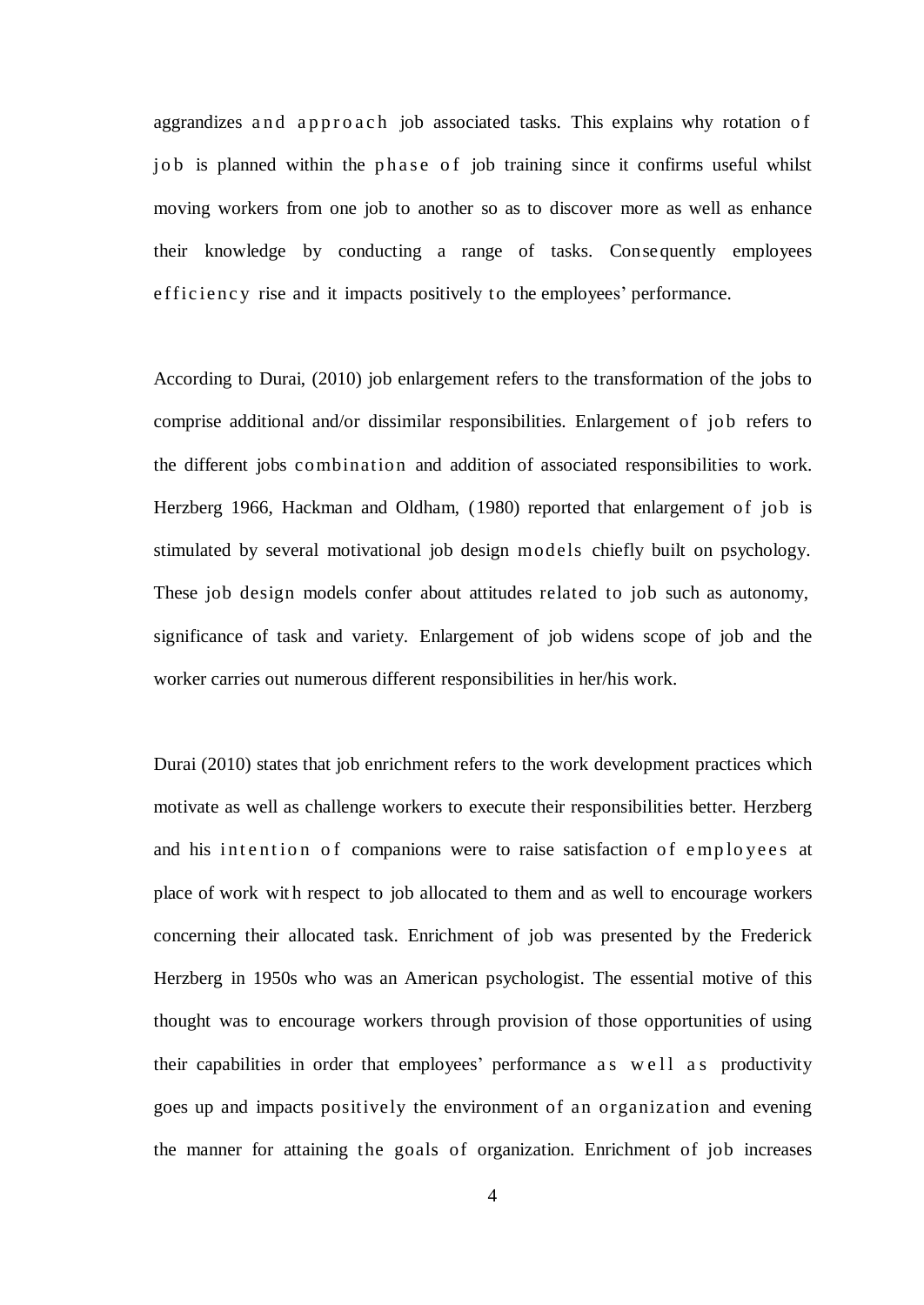depth of job, the level to which workers can plan as well as manage the task involved in their occupations.

Job simplification is the narrow and standardization, clear tasks activities specification for employees. The approach of scientific management highlighted effectiveness but as well dehumanized work. This approach underrates the capacity of human for originality and thought, leading in boring, lack of involvement and monotonous work. In The Wealth of Nations, Smith (1776/1974) proposes a wide viewpoint regarding industrial economics in which the policy of keystone was labour division. The researcher disputed that by making jobs simple there will be better effectiveness via increases in the dexterity of the employees, fewer errors, better chance for 'labour saving' inventions to be developed and lost time saving in switching from one job to another. Demonstrating this disagreement the researcher explained the prospective for radically increasing productivity via sub-dividing pin-making into eighteen dissimilar tasks.

#### **1.1.2 Employee Performance**

Job performance directly focuses on productivity of worker via assessment of the units' number of suitable quality created by a worker in a processing environment, in a specific period of time (Putterill & Rohrer, 1995). The business success is dependent on performance of employees. Increasing the employees' performance from the lowest organization levels to senior management is one of the most efficient techniques of increasing business profit as well as performance. According to Al-Ahmadi, (2009) improvement of performance is not only an outcome of well-running system but as well is dependent on efficient strategies of human resource that thrive in employing as well as keeping a motivated and committed employees.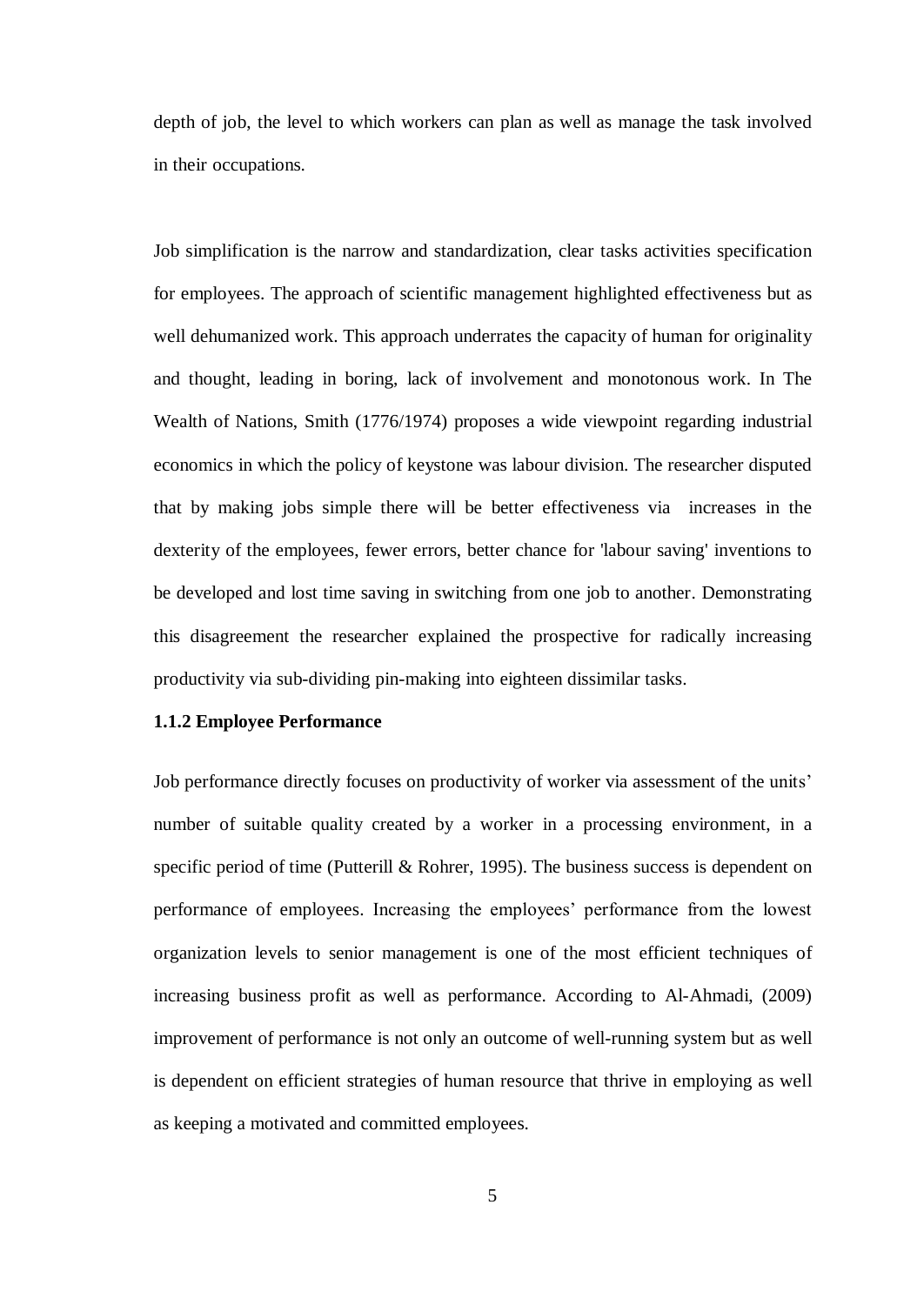Ivancevich (1998) reported that the performance dimensions on which a worker is assessed are called the evaluation criteria. Literature has shown that numerous criteria turn out to be useful so as to assess performance of job of a worker correctly (Opatha, 2002). Mathis and Jackson (2003) reported that the information or data that managers obtain on how well workers are executing their tasks can be divide into three dissimilar types and they include; Behavior-based information, Trait-based information, Result based information. Trait-based information spots employees' subjective character for instance initiative, creativity or attitude (Opatha, 2002). Mathis and Jackson (2003) revealed that behavior-based assessment of performance of job focuses on what is incorporated in the task itself. The outcomes are the results produced by the worker. On the other hand result based information put into consideration achievement of employee. For the case of jobs in which evaluation is obvious and easy, an approach of results-based is appropriate.

Different evident for association between performance of employees and design of job exists. According to Al-Ahmadi (2009) the job nature is positively associated with performance, which signifies that satisfaction together with quantity of variety as well as challenge in one' s job essentially impact on performance. The feeling important in eyes of others, sense of job significant, realizing competence of an individual, and liberty to make decisions have been shown to be positively associated to performance. Approaches to design of job put dissimilar stress on satisfaction and performance as preferred results (Ivancevich, 1998). Some job design methods are interested chiefly in improvement of performance while others are mostly concerned with satisfaction.

Borman, (2004) reported that training of employee as well as redesigning of job, the aim is roughly at all times on improving performance of job. Other researchers have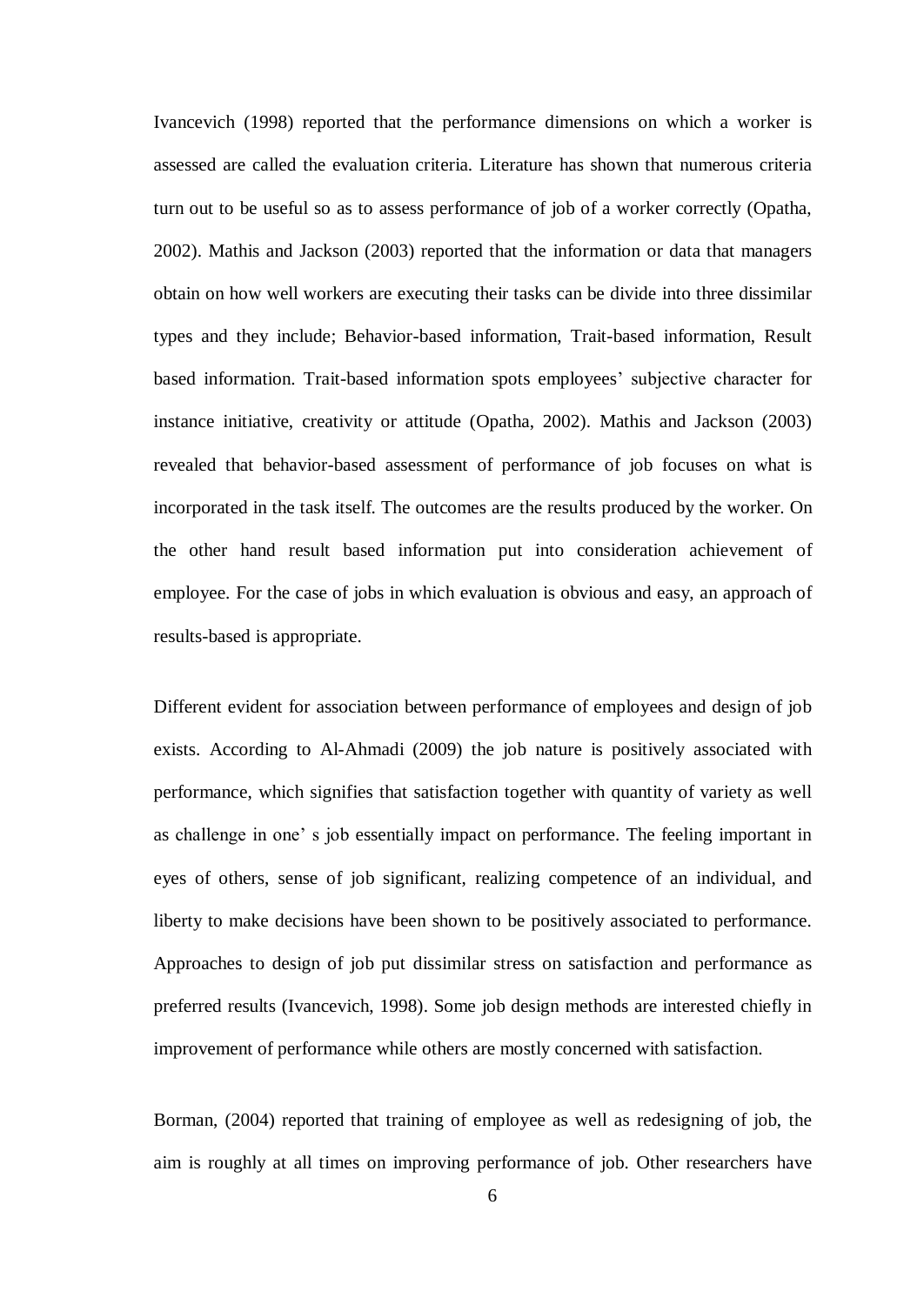disputed that design of job gets better motivation of employees and their devotion to their job nevertheless at closer assessment design of job could simply contribute to improved effectiveness in an institution eradicate several problems of health, but will not influence morals of employees and their interest at work. Jobs which are well designed can have a helpful influence on equally satisfaction of employee and performance quality (Garg & Rastogi, 2006). According to Love and Edwards, (2005) the supposed demands of work, social support and job control via design of job results to high efficiency. In addition, work nature has a considerable influence on attitude and performance of employees (Campion, 2005).

#### **1.1.3. Profile of Insurance Companies in Nyeri County**

Insurance is defined as an instrument of financial risk protection. Bodla, (2004) reported that the chief purpose of the insurance is to offer protection against any likely loss chances. Insurance not only enhances the customers' savings habit, but as well give protection to the family of policyholders. Within Nyeri County it has a sound history. Insurance companies in Nyeri County are controlled by the Insurance Regulatory Authority. In Nyeri County, private players are permitted to establish their business alongside overseas partners, with modest constraint in foreign players' capital. At present there are 9 companies of Insurance in Nyeri County. Furthermore some players wait to get into the market by identifying an opportunity here.

The new insurers accompany themselves with new ideas of marketing, different channels of distribution and innovative products. Jawaharlal, (2004) reported that insurers spend greatly on obtaining systems of work flow as well as IT packages. Top officials of insurance companies implement every essential decision. The officials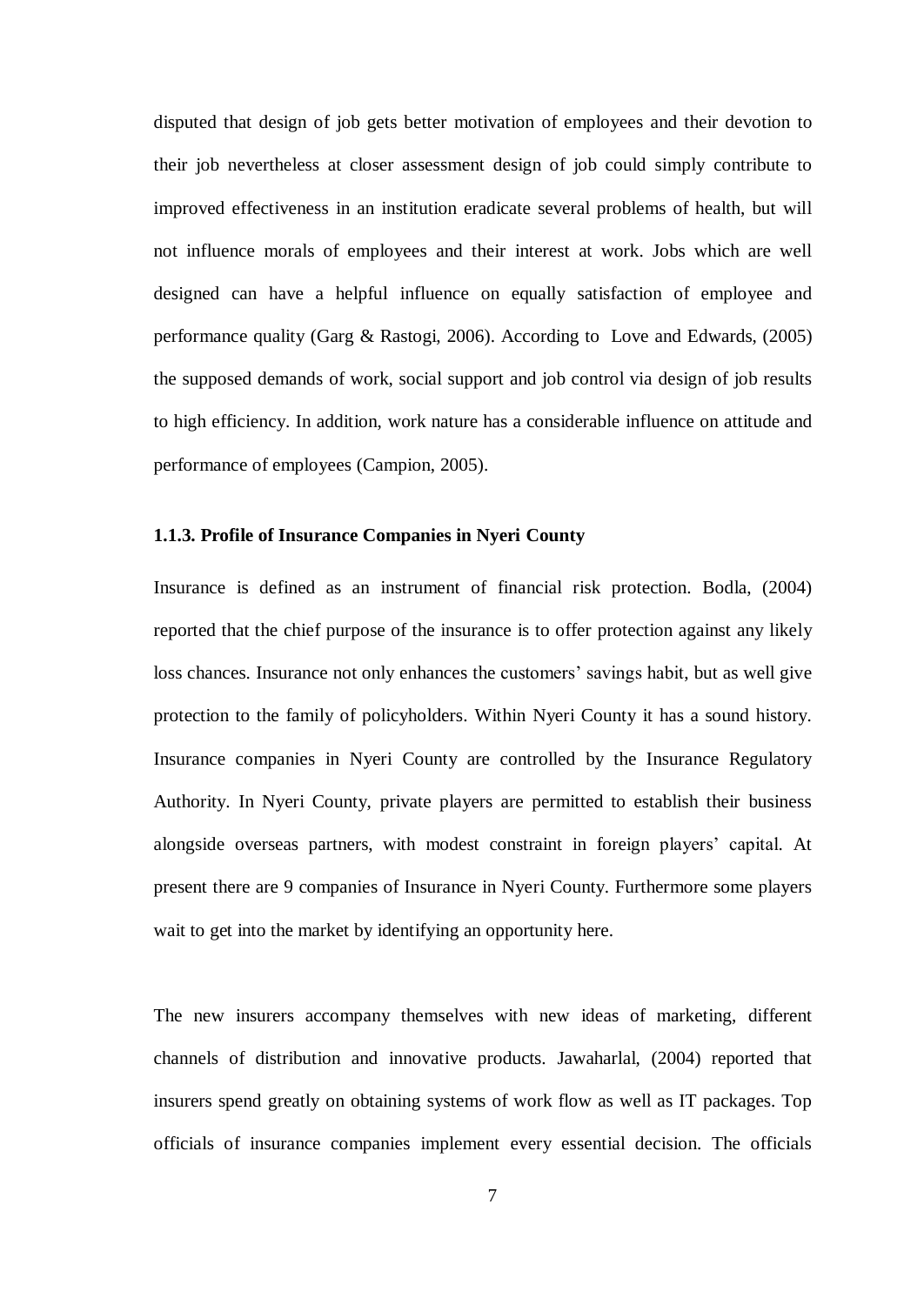consecutively squeeze the brain to be successful. They have huge mental as well as physical task. These officials are the insurance companies' predecessors. Within an organization, officials manage, administer as well as lead the organization in correct path. Constantly they must revise essentials regarding the prospective needs of customers, insurance industry, demands and movement of competitors then only they can direct correctly their institutions. The contribution of officials to an organization is high. Insurance company success is behind the winning approach put in place by the officials.

#### **1.2 Statement of the Problem**

There has been a great concern among the insurance company's employees within Nyeri County on the level of job rotation and job enrichment practiced by their employer. According Njoroge, (2015) Majority of the employees in such companies are not enjoying the new jobs environments despite many of them been fresh graduates of various universities and colleges. Majority of them have been forced to work in the same task year in year out (AKI, 2016). Insurance companies have concentrated their efforts in recruiting cheap and readily available fresh graduates who swift jobs when opportunities arise. As a result of this, the insurance companies are not performing per the expectations compared to other financial intermediaries such as Banks and MFIs.

This is a reason for worry, mainly in view of results for instance those reported by Cerus Consulting (2011) who in their study on the influence of rotation of job on performance, in a recent survey of their client group, revealed that 68 percent of the responded agreed that the maily significant factor for high performance levels was performing a task which is varied as well as challenging and which results to a contribution that is meaningful. A research carried out by Griffin, (2011) on a thousand tellers from thirty eight banks revealed from design of job implementation that, workers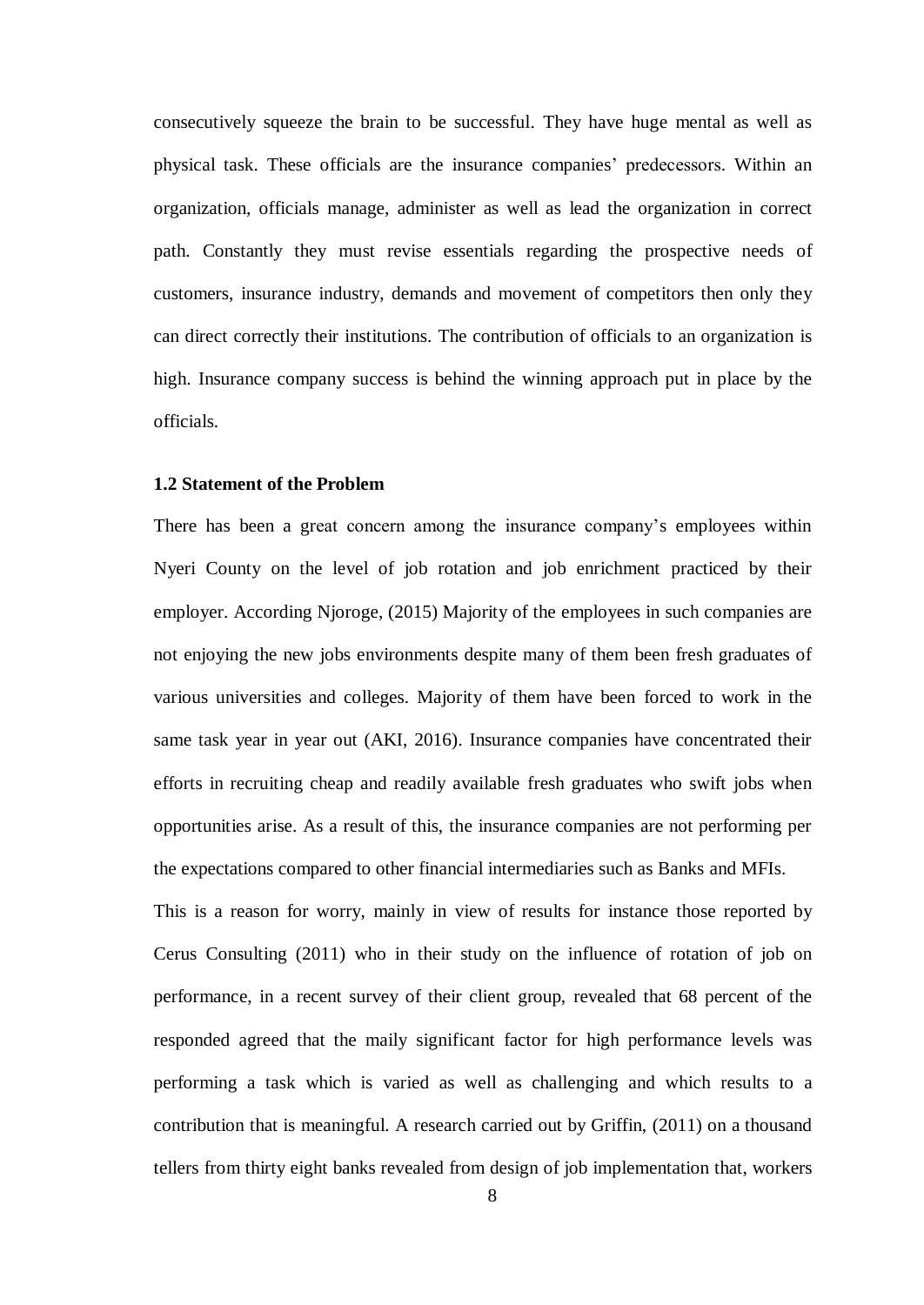recognize important tend and changes to know those changes eventually and that employees have different perception towards job enlargement and job enrichment. Another study by Fried and Ferris (2012) on job characteristics on performance of employees found out that employees motivation depends on combination of many factors including; remuneration, team spirit and job enrichment.

Hackman, (2013) also conducted a research on the impact of design of job on satisfaction of employee within Public listed Companies and the findings revealed that idividuals on works that are enriched are more satisfied as well as motivated by the works than those individuals whose works aren't enriched. Furthermore, Dodd and Ganster (2012) studied the interactive association between autonomy, feedback and characteristics of job design variety by manipulation of these characteristics and the ressearch found out that for every job characteristics the results are varied.

Loher, (2011) as well conducted a study to establish a relationship between characteristics of job and satisfaction of job. In this research, the reseracher attempted to give a relative analysis of the general job satisfaction level between Small Business Owner Managers (SBOMs) and Franchisees within Australia, plus to examine empirically chief traits and characteristic of job factors that influence job satisfactionof SBOM and franchisee. By use of a mailed questionnaire, data was collected from 347 SBOMs and 399 franchisees. The findings of the study revealed that, the SBOMs and franchisees roles of work are clearly dissimilar. Statistically important dissimilarities were revealed in the characteristics of work and SBOMs and franchisees character. The SBOMs and franchisees were reported to have dissimilar work satisfaction levels, with the SBOMs recording considerably higher performance levles as compared to their franchisee counterparts

All of the above mentioned six studies were all conducted in the developed countries.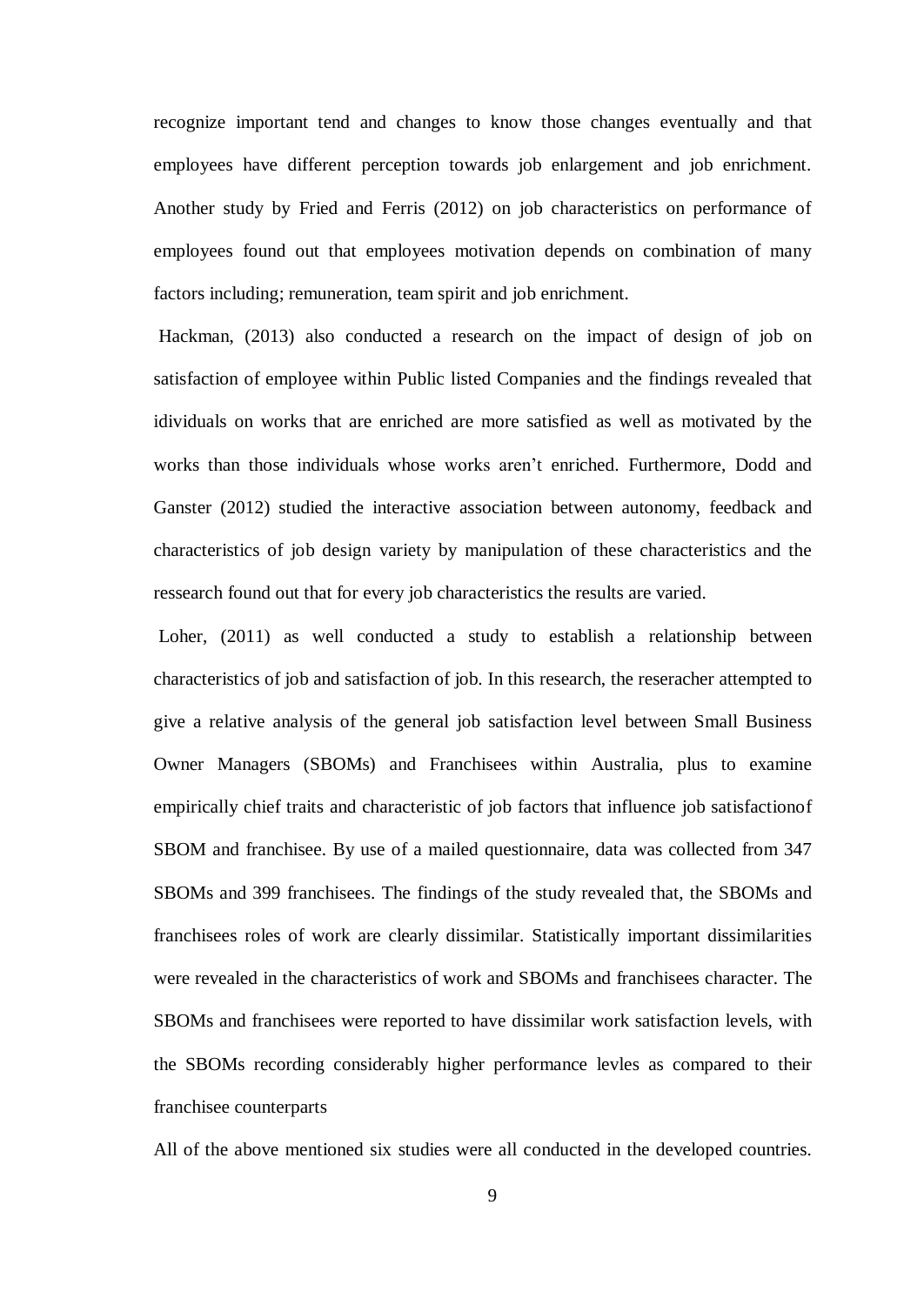There is slight if any on the effect of job design on employees' performance in the developing economies. Thus, there is indeed a gap which this study seeks to fill. This research seeks to investigate the job design effect on performance of employee in insurance companies.

#### **1.3 Objectives of the Study**

#### **1.3.1 General Objective**

The study's general objective is to investigate job design and employee performance in the insurance companies in Nyeri County, Kenya.

#### **1.3.2. Specific Objectives**

The study focused on the following objectives:

- i) To examine job rotation and employee performance in the insurance companies in Nyeri county, Kenya.
- ii) To establish job enlargement and employee performance in the insurance companies in Nyeri county, Kenya.
- iii) To determine job enrichment and employee performance in the insurance companies in Nyeri county, Kenya.
- iv) To examine job simplification and employee performance in the insurance companies in Nyeri county, Kenya.

#### **1.4 Research Questions**

This study focused on addressing the following research problems:

- i) What effect does job rotation have on employee performance in the insurance companies in Nyeri County, kenya?
- ii) To what extent does job enlargement influence employee performance in the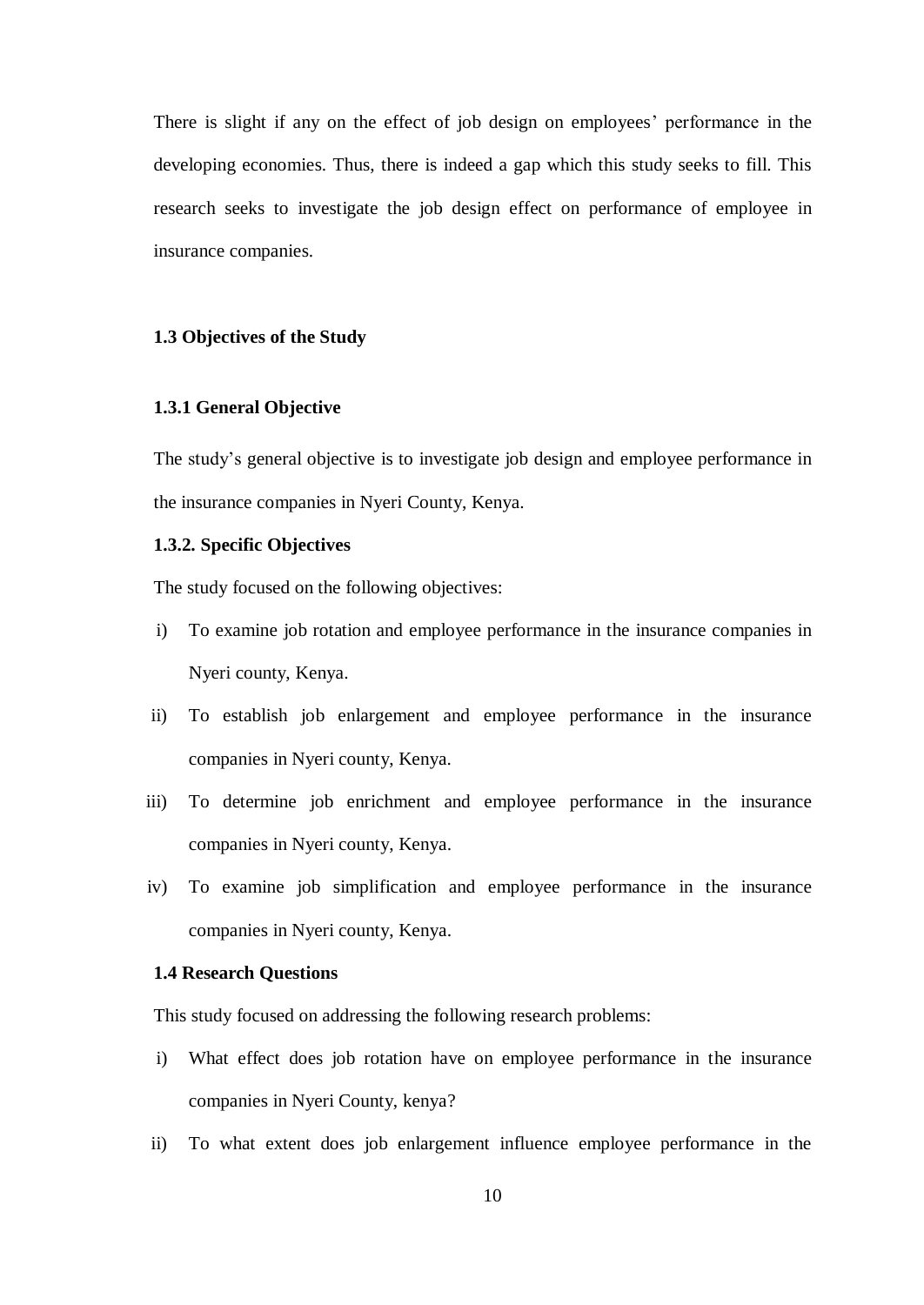insurance companies in Nyeri County, Kenya?

- iii) How has job enrichment affected employee performance in the insurance companies in Nyeri County, Kenya?
- iv) How has job simplification affected employee performance in the insurance companies in Nyeri County, Kenya?

#### **1.5 Significance of the Study**

The study's result was intended to enable the management of insurance companies to make plans on how to ensure that there is high level of employee performance. It will help companies to assess the current job design impact has on its employees and its relation to their performance and how to improve it. On the side of the employees, it will go a long way in ensuring or implanting an acceptable design of the job and right perception towards ones job. This will enable the employees to perform their best. It will also help researchers to do further research on issues raised in this study.

#### **1.6 Scope of the Study**

This research was carried out in six insurance companies within Nyeri County. These insurance companies are: Britam, Jubilee, Madison, UAP, Pan African and ICEA Lion. The research was carried out on the middle and top level managers of the insurance companies. It is utilized to determine the job rotation, job enlargement, job enrichment and job simplification impact on performance of employee of the six insurance companies. The research focused on the job design of the insurance companies in Nyeri County between the year 2013 and 2016 since the mentioned period covers the duration when the insurance companies have faced challenges of reduced number of permanent employees.

#### **1.7 Limitation of the Study**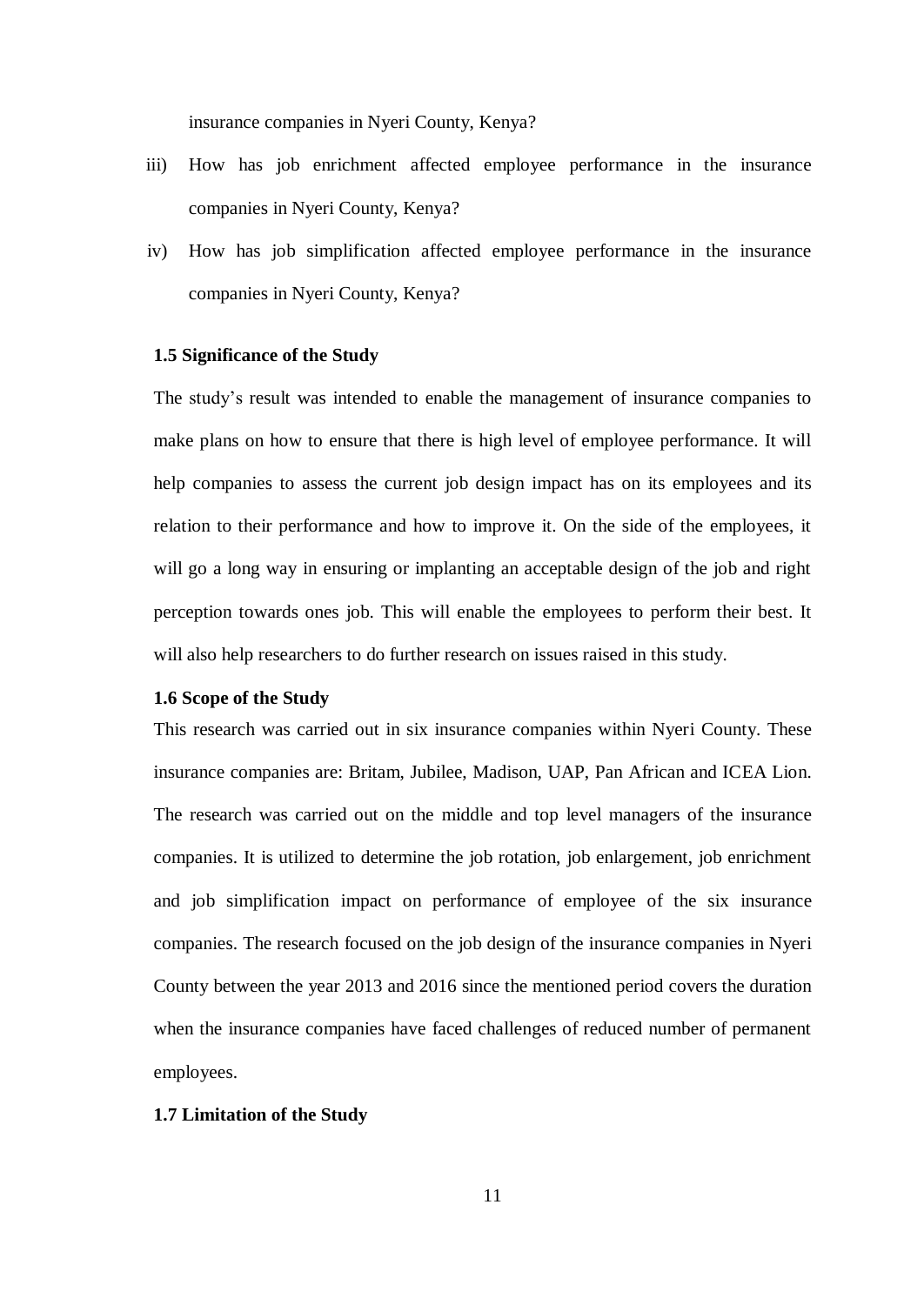Several setbacks limited the effectiveness of this research. This study confined itself to the insurance companies only, however inadequate job design may also have an impact on the performance of employees of other institutions and organizations therefore the study carried out may not act as a representative of all the other companies and organizations. When carrying the study also due to the suspicious nature of the management during the study they may be hesitant to give full enclosure of the company's information. This may require more clarification of the study purpose and even introducing the letter from the University indicating that the information required was only for academic reasons and it would remain confidential.

#### **1.8 Organization of the Study**

This project is prearranged as follows: Chapter one provides the background of the research, problem statement, objectives of research, significance of the research, research scope, and the limitations encountered in the course of the study. Chapter two presents literature review of existing research on the Job design, empirical literature, summary of the study, research gap, performance of insurance companies and a conceptual framework. Chapter three includes the methodology employed in the research. It provides explanation and description of the method and procedures to be utilized in carrying out the research. Chapter four presents the research findings while chapter five includes summary, conclusions as well as recommendations.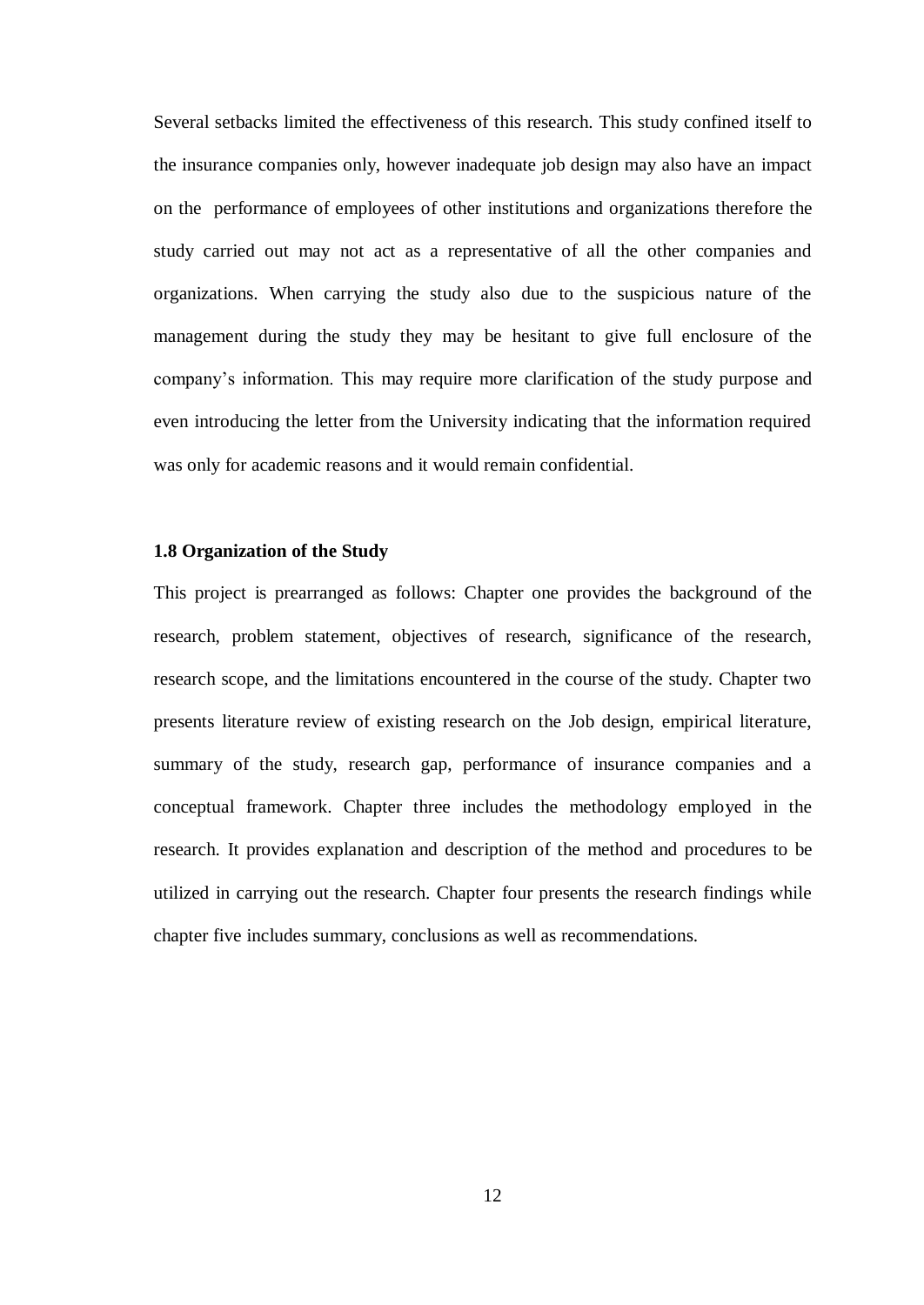#### **CHAPTER TWO**

#### **LITERATURE REVIEW**

#### **2.1 Introduction**

This chapter comprises an existing literature review, publication and information on the topic correlated to the problem of research by credited researchers and scholars. The chapter examines whatever different authors and scholars have reported regarding the job design impact on employee performance, particularly it will address the literature theoretical review, literature empirical review and research problem conceptualization.

#### **2.2 Theoretical Review**

The study is guided by the following theories; Herzberg's Two Factor Theory, Job Characteristics Model, and Socio-Technical Systems theory

#### **2.2.1 Job Characteristics Model**

Model of job characteristics was developed by Hackman and contemporaries and it's majored on 5 jobs structural characteristics. The jobs structural characteristics included variety of task, feedback, autonomy, identity and significance. The researchers disputed that such characteristics can improve amongst others, motivation of work, satisfaction of job, and performance of job (Hackman & Oldham, 1976, 1980; Hackman & Lawler, 1971). In its early stages, the researchers had a condition on a variety of its features. For instance, Aldag, Barr and Brief, (1981) reported that there existed weak relations concerns between characteristics of job and job performance and with additional questions over the build between job perceptions nature as well as attitudes of job. Aspersions have been casted as to its soundness with queries of whether simply matching enhancement in reimburse could establish preference for enrichment of job (Simonds & Orife, 1975).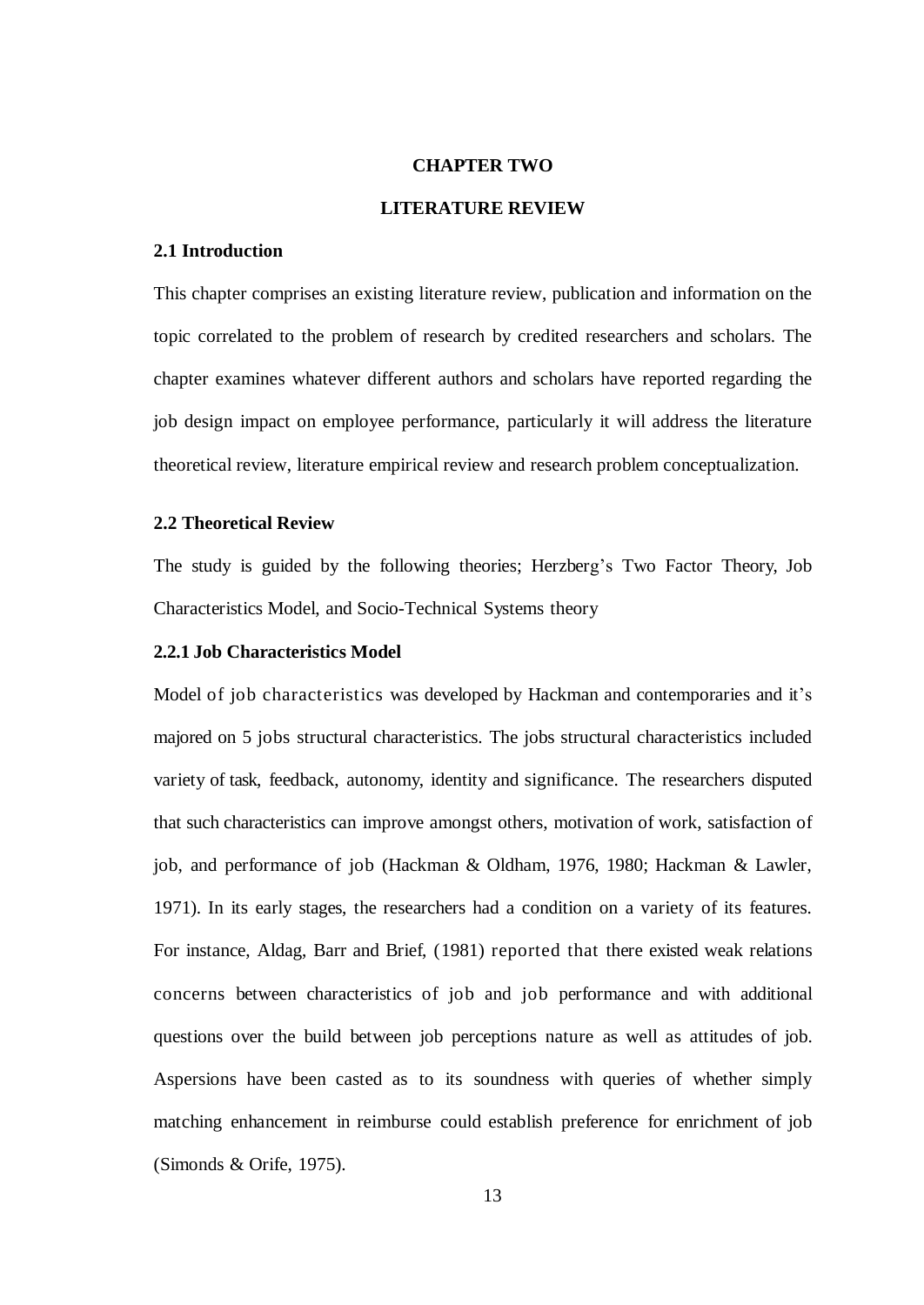In line with the model, a member of staff will have internal motivation which is high if three significant states of emotion are experienced. The states which can be perceived as work place motivation precursors includes; work meaningfulness, Knowledge of the job results and Responsibility for the work outcomes. In order to attain the three basic states of emotion, the model of Job Characteristics supports that the job be designed with adequate five chief characteristics of job levels. The characteristics includes; variety of skill, identity of task, significance of task, feedback and autonomy. Out of the five characteristics of job, identity of task, variety of skill and significance of task are chief contributors to experienced work meaningfulness (Dodd, 2012).

It has been reported that it would be hard to find all the three characteristics of job at critical and high levels in a given job (Hackman & Oldham, 1980). Nevertheless, the same researchers dispute that levels that are high of any one of the characteristics can alone add to superior knowledgeable meaningfulness at work and therefore by extension result to satisfaction of job (Loher, 2011). The researchers as well dispute that the fourth characteristic of job within the model, that is autonomy, is a vital contributor to experienced accountability for outcomes of work. In addition, in line with the model, results knowledge from the job could merely be satisfied if there is a s ystem of feedback between the worker and the job (Ganster, 2012).

In regard to this study, managers in different insurance branches should come up with new ideas of marketing, different channels of distribution and innovative products (Borman, 2004). In addition, Jawaharlal, (2004) states that in order to achieve the planned target, employees should be motivated, given variety of tasks, autonomous jobs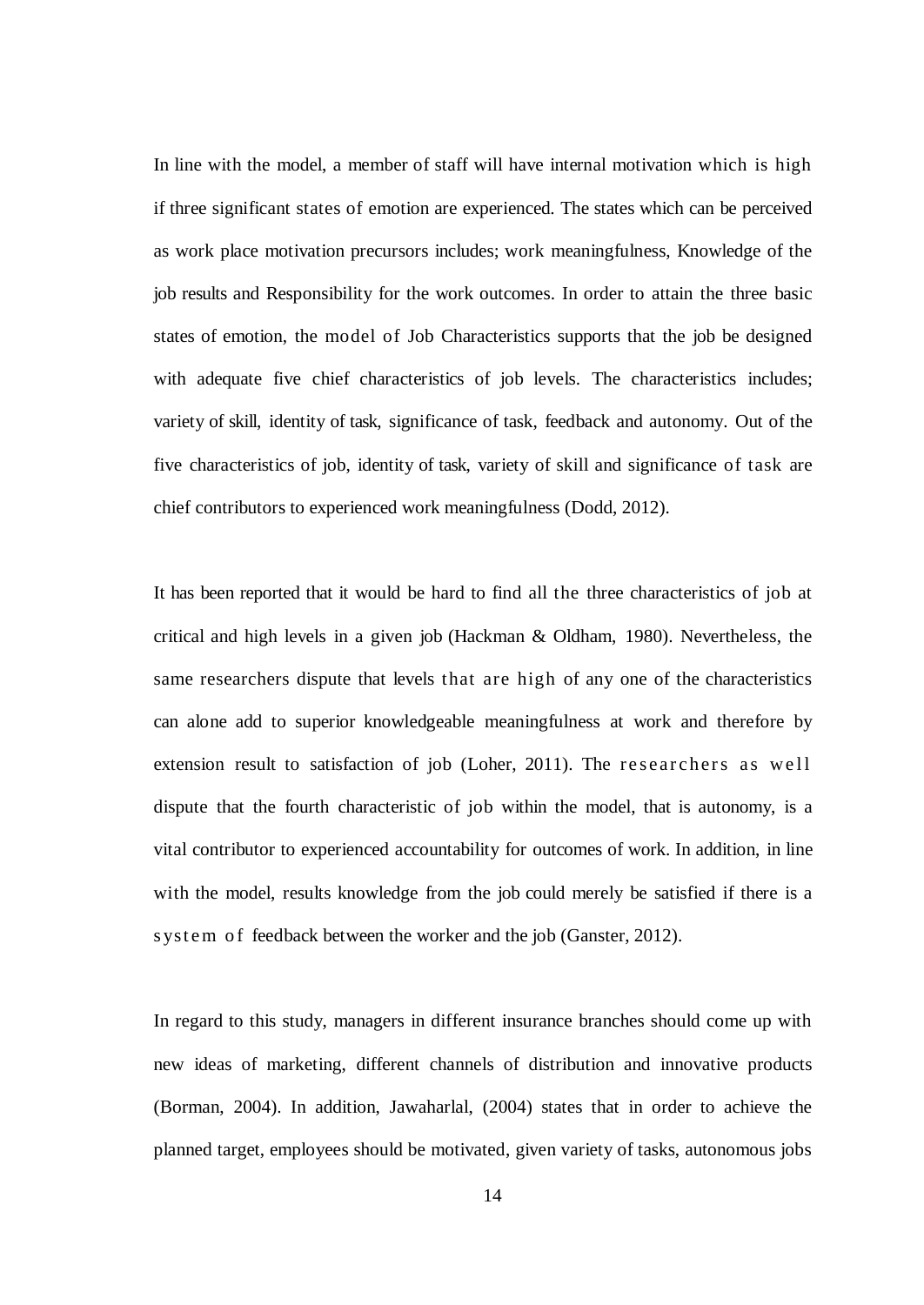and feedback sought from them frequently to assess the job satisfaction level. Realization of the each essential decision is by the top officials of insurance companies must incorporate the employees at the lower levels.

#### **2.2.2 Theory of Herzberg's Two-Factor**

The theory of two-factor (as well recognized as dual-factor theory and Herzberg's motivation-hygiene theory) was created by [psychologist](https://en.wikipedia.org/wiki/Psychologist) [Frederick Herzberg](https://en.wikipedia.org/wiki/Frederick_Herzberg) in 1959, who hypothesized that satisfaction of job and dissatisfaction of job work separately of each other. The theory indicates that there are some factors in the [place](https://en.wiktionary.org/wiki/Workplace) of work which result to satisfaction of job, whilst a different factors set result to dissatisfaction of job. The momentum for enrichment of job mainly came from Frederick Herzberg's (1966, 1968) which was a reply to the 'white collar woes' and the 'blue-collar blues' (Gooding, 1970) which happened for the period of the 1960's plus 1970's. The period was characterized by workers responding to their job in different 'unproductive ways' for instance through sabotage, absenteeism, strikes and turnover; a reply which was seen to be partially an outcome of a universal increase in aspirations and abilities of people via improved access to education.

The basic theory's' tenet is that change of factors of hygiene could conquer discontent but can't enhance satisfaction as well as motivation. Job satisfaction can just be motivated by shifting jobs intrinsic aspects. It has been reported that functioning in a state of motivation-seeking is extra industrious as compared to functioning in a state of hygiene-seeking, and so anticipated making work extra enriching via doing an increment of the motivators present at works (Herzberg, 1959).

Several principles have been recommended and they include; increasing accountability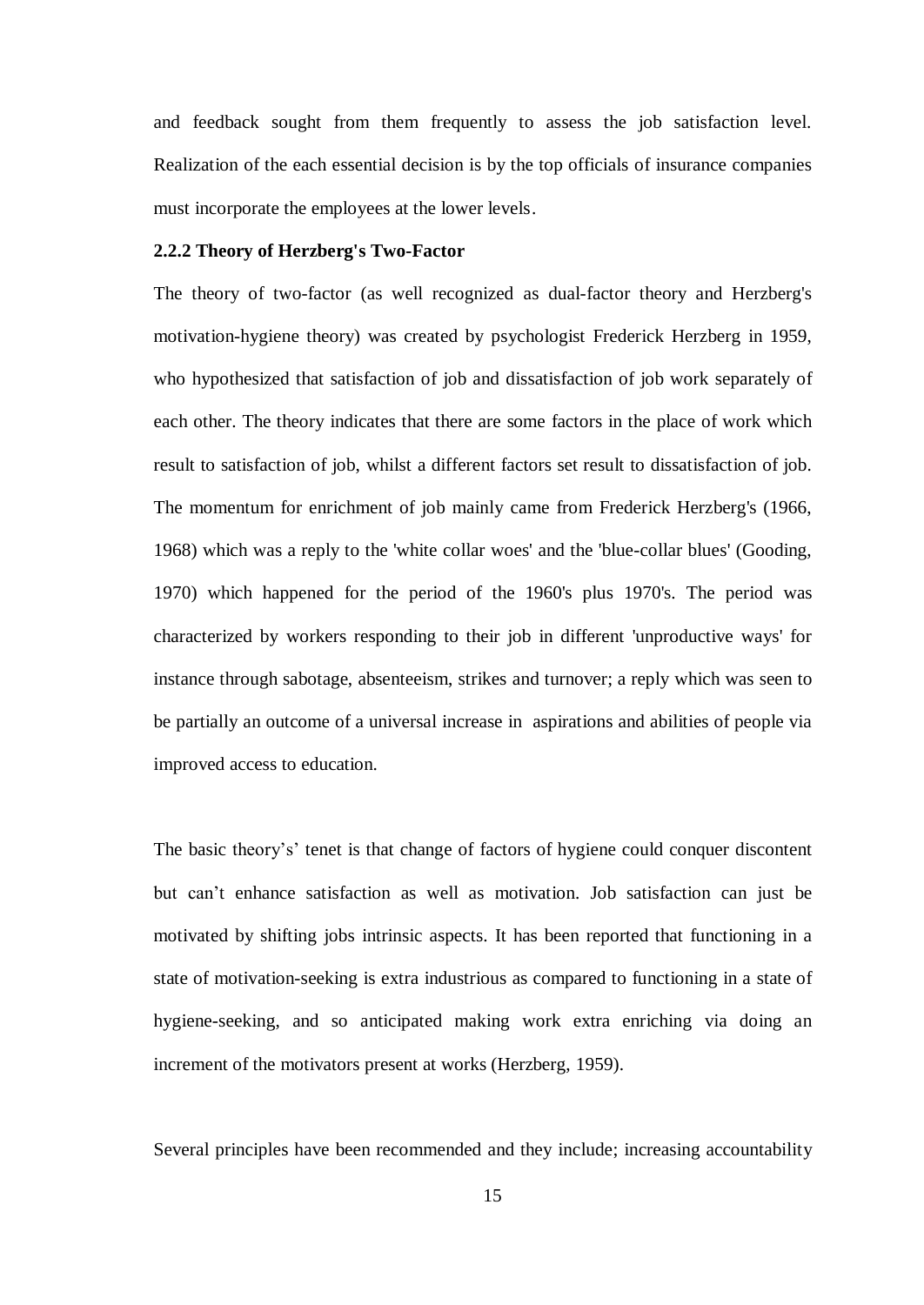of an individual, removing some controls on workers, giving workers natural or whole work units, offering direct feedback to workers rather than feedback just to supervisors, increasing freedom, discretion and authority, assigning specialized responsibilities to workers in order that they can become professionals and initiating more difficult responsibilities (Herzberg, 1968). The above approach signified a significant forward step in research of job design. Instead of only documenting the simplified jobs harmful effects, a theory of psychology was created and practical suggestions regarding the jobs redesign were prepared. Nevertheless, though it encouraged research of job design as well as practice, the theory received slight practical support (King, 1970; Dunnette, Campbell, & Hakel, 1967; Wall & Stephenson, 1970; Locke & Henne, 1986). For instance, King, (1970) recommended that the dichotomy of two-factor can be a practical artifact. In addition, the theory of Herzberg presumes that every person look for selfactualization and motivation and if they are denied at the seeking hygiene stage, they will be 'mentally unhealthy'. According to Hulin and Blood, (1968) this supposition evidently refutes the individual differences importance in responses to redesigns of job.

Insurance Company's managers at all levels have the chance to manipulate the levels of satisfaction of their workers via their jobs design. Borman ( 2004) reported that jobs which are well-designed aid in accomplishment of two significant objectives; challenging as well as motivating workers and getting the required job done in an appropriate and experienced way. Both the insurance company as well as the worker benefit from flourishing design of job. The following principles must be practiced as suggested by Herzberg (1968) reduce some controls on employees; increase autonomy; increase discretion as well as freedom; give direct feedback to workers rather than feedback simply to supervisors and introduce more complicated responsibilities. Jobs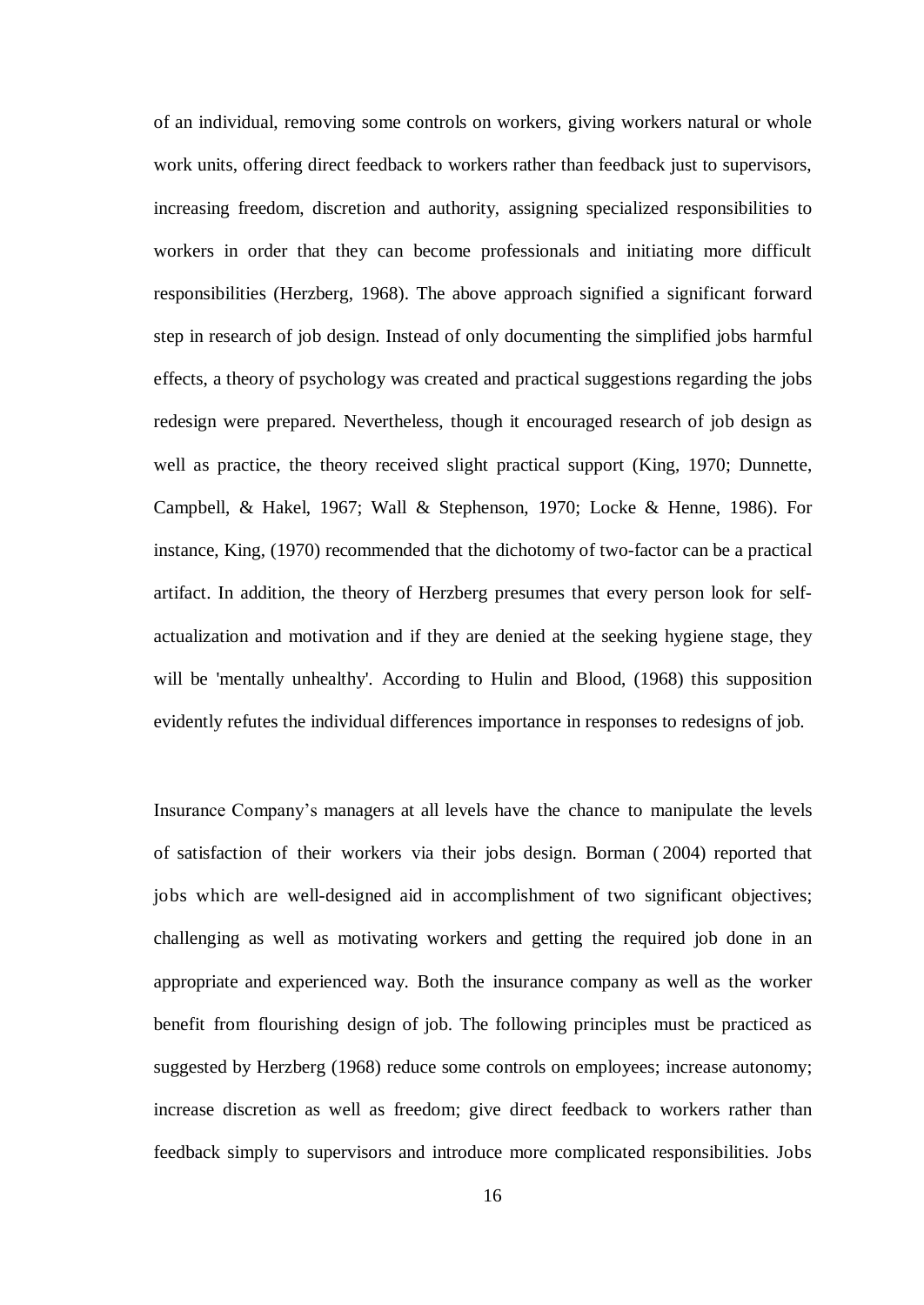that are badly designed are probable to be frustrating, boring and discouraging to workers. In line with this theory, just a job that is challenging has the chance for recognition, accomplishment, growth and advancement that will inspire workers.

#### **2.2.3. Theory of Socio-Technical Systems**

The theory of Socio Technical systems was developed by Trist and Bamforth in 1951. It proposes that design of job ought to aim on both the technical and social systems of an institution. The dispute is that designs of job simply based on technical systems without considering aspects of social are said to be sub-optimal. According to Lawler, (1996) the theory's general idea is based in the suggestion that in designs of job consequently ought to be a fit between institutions' design features and as of equivalent significance, a fit between the institution and its surroundings. Trist (1981) stated that the theory of sociotechnical systems essentially offered a change in how organizations as well as work are to be designed. Within the theory's outline, teams which are self-managed are essentially the main organization designs building blocks (Lawler, 1996; Appelbaum & Batt, 1994; Pasmore, 1988; Trist, 1981; Macy & Izumi, 1993). The approach of socio technical systems is focused to organizations and groups as analysis units. Although since it takes a systems viewpoint, the approach assumes that analysis will be at levels of multiple.

According to Cummings and Worley, (1997) this theory of socio- technical systems have been functional in several ways in numerous countries of the world having comparatively excellent success levels. Theorists of Socio-Technical stress that both the technical and the social systems have to be optimized jointly. Balanced approaches overlook the needs of social and psychological of the workers when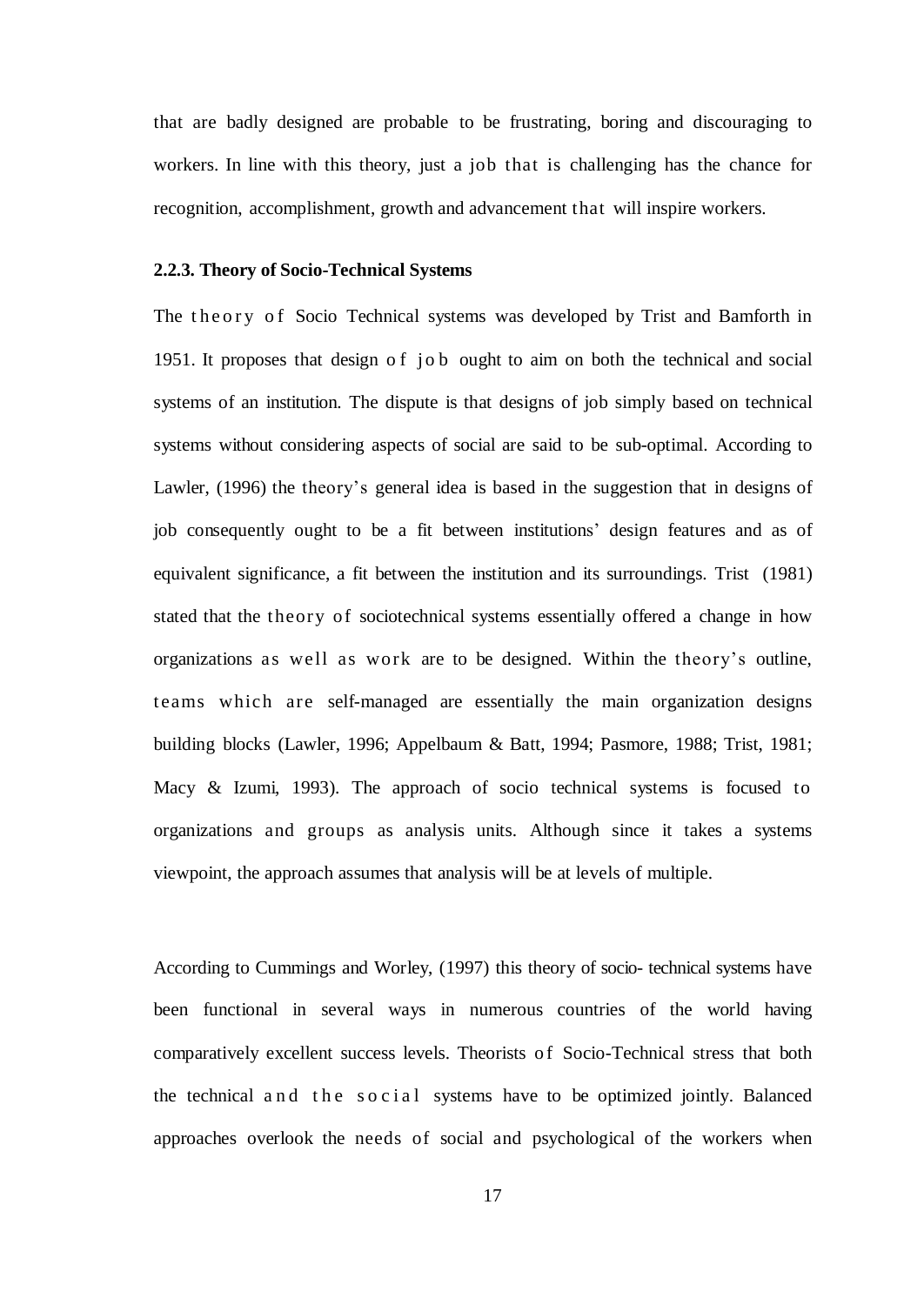utilizing novel tend and technologies to over celebrate interactions and activities of workers in forcing a fit between the technology and workers. The theorists suppose that undemanding and repetitive work destabilizes performance motivation as well as commitment. At the level of work group, close supervision as well as competition results to petty deceptions, stress, low morale and scapegoating. The theorists do not agree with the perspective of rational system that by routinizing and standardizing demands of work, performance of work is improved. In its place, a big body of socio- technical study has aimed on the works' social psychological features and characteristics o f jo b needed in efficient design of work. During high uncertainty situations, managers should emphasize the joblessness parts before reducing work to easy responsibilities that workers can be trained quickly and substituted if needed. They should coach employees for numerous responsibilities and permit them to be self-amendable. Employees should be put in responsibilities other than work.

#### **2.3. Empirical Literature Review**

#### **2.3.1 Job Enlargement and Performance of Employee**

In line with a research by Lowe (2013) on job enlargement impact on employee performance found out that enlargement of job increases the work volume of workers thus decreasing the time of socialization eventually resulting to reduced satisfaction of job as well as commitment of employee. The study also found out that enlargement of job is rooted on the reality that including extra responsibilities could lead to raised uncertainty of role and therefore bring about conflict of role. The recommendation was that there must be careful implementation of job enlargement interventions for it to be successful otherwise the resultant effects can be catastrophic. The study left a gap in that it is not clear the sector, and the type of employees targeted in the study.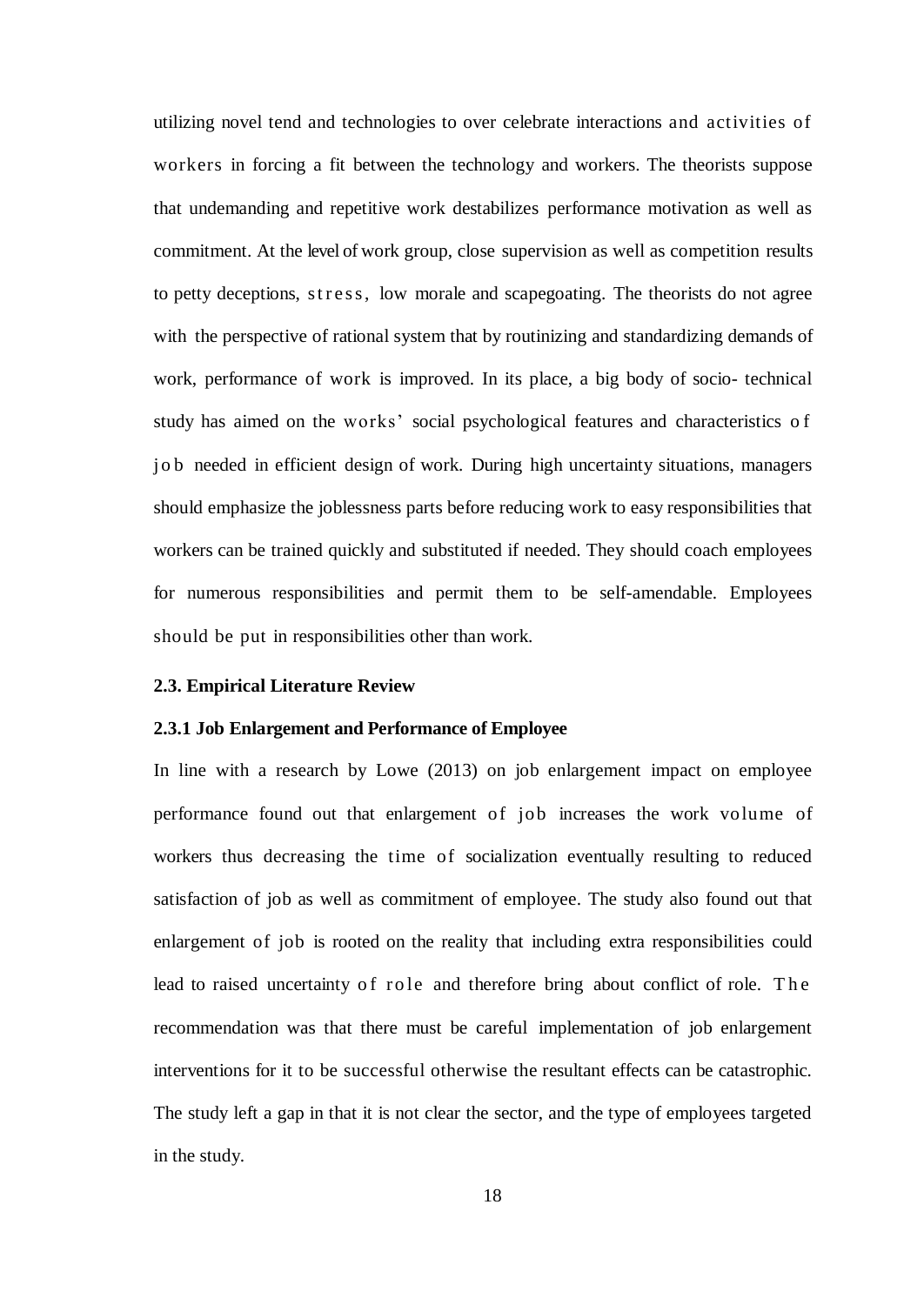Hellgren and Sverke (2011) study on the low job enlargement impact on performance of employee found out that, owing rise in competition amongst all institution kind, the tendency of employees to work in one institution for a extended period of time is reducing and because of those grounds the administration has to experience several additional tasks and the institutions has to experience additional expenses. The study also found that, owing to rise in the pressure of work within the place of work, it's currently extremely ordinary to change the employees' work activities on the place of work plus make them capable to work at each level. Such approaches have raised the employees' work performance and reduced the general organizations' cost. The everyday job with no alteration might as well result to making the work not so efficient and that lead to making the workers have a boredom feeling at place of work. As well this approach reduces the employees' level of motivation (Dessler, 2015).

The enlargement of job as well affects the level of motivation, the level of satisfaction and the level of the institutional commitment according to a study by Morrison (2014). Conversely, various researchers are as well on the perspective that enlargement of job generates a very lower employees' social interaction level on the place of work. This explains why it chiefly reduces the employees' motivational level (Donaldson, 2015).

#### **2.3.2 Job Rotation and Employee Performance**

Ortega (2011) on the study of effects of job rotation on performance found out that, rotation of job can encourage learning of institution as compared to specialization in situation where there is slight information regarding the virtual dissimilar job responsibilities import. The study also found out that, having the profit that accumulates from learning of institution, rotation of job is a crucial job designs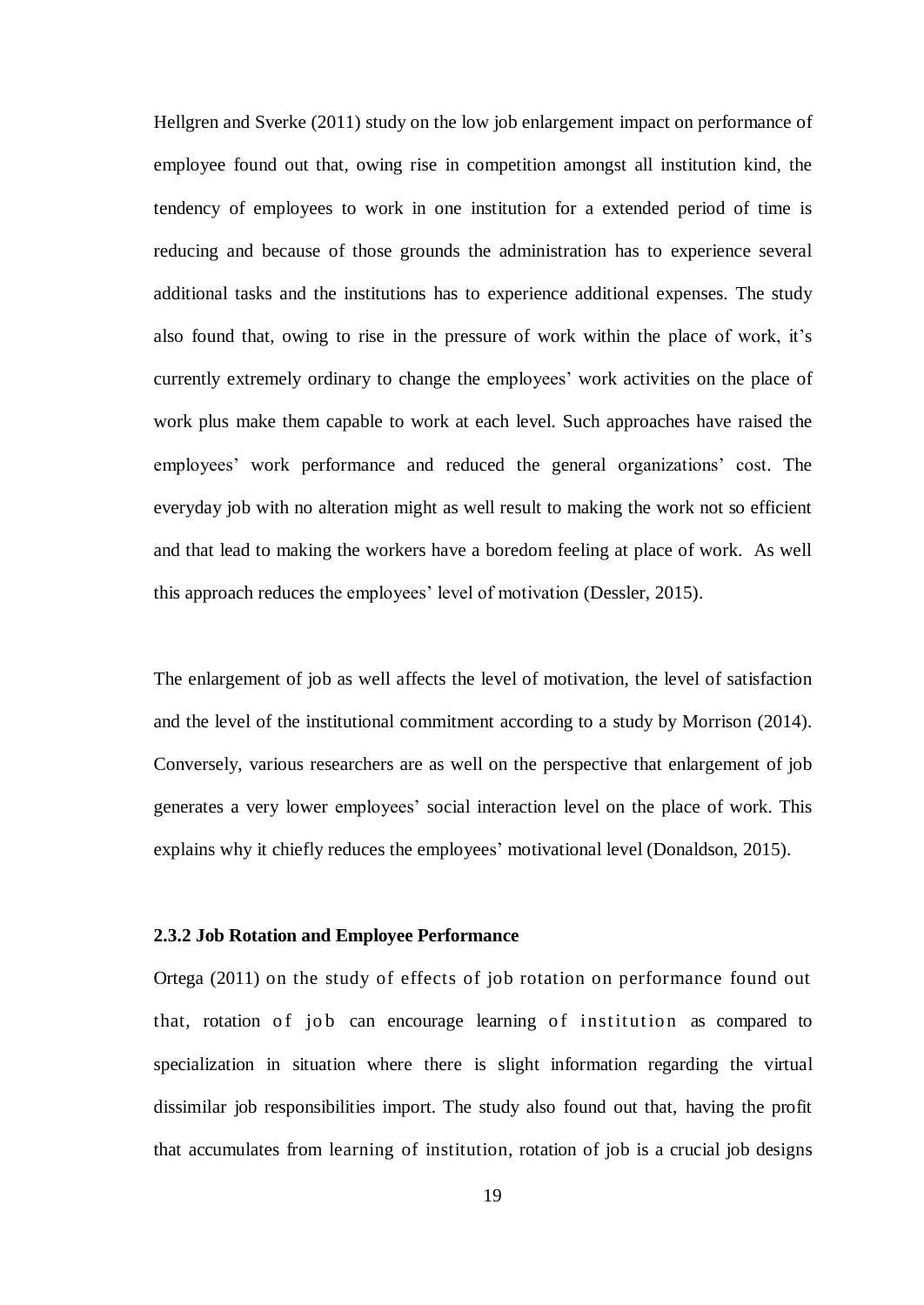aspect. The study recommended that, properly designed and executed job rotation must be established so as to get better employee's capacity resulting to improved job productivity as well as performance.

Ostroff and Kozlowski (2012), on the study of effects of job rotation on employee performance found out that, rotation of job facilitates socialization and information sharing and this result in an extra knowledgeable base of employee and the resulting outcome is that workers assume their responsibilities much better consequently improving productivity of place of work for the workers collectively as well as individually.

A study on the rotation of job impact on performance of employee found out that, rotation of job is a significant system of supplementing job involvement and task commitment of employees and by itself plays a significant function in easing usual performance of institutions thus aiding compel effectiveness as well as efficiency, that eventually result to improved productivity of work place (Zeira, 2010).

#### **2.3.3 Job Enrichment and Employee Performance**

Kelley (2012) study found out that, enrichment of job is efficient in organizations that are less complex that is in small organizations. It's notable to point out that in the research; organizations' complexity means size, and not essentially structure. The results of the study therefore are of importance as they provoke desire as well as curiosity of knowing whether redesigns of job, which basically might entail disturbing existing structures, have an impact on performance levels employees.

The study of job enrichment control on performance found out that, there is a positive relationship between job satisfaction of employee and controlling place of work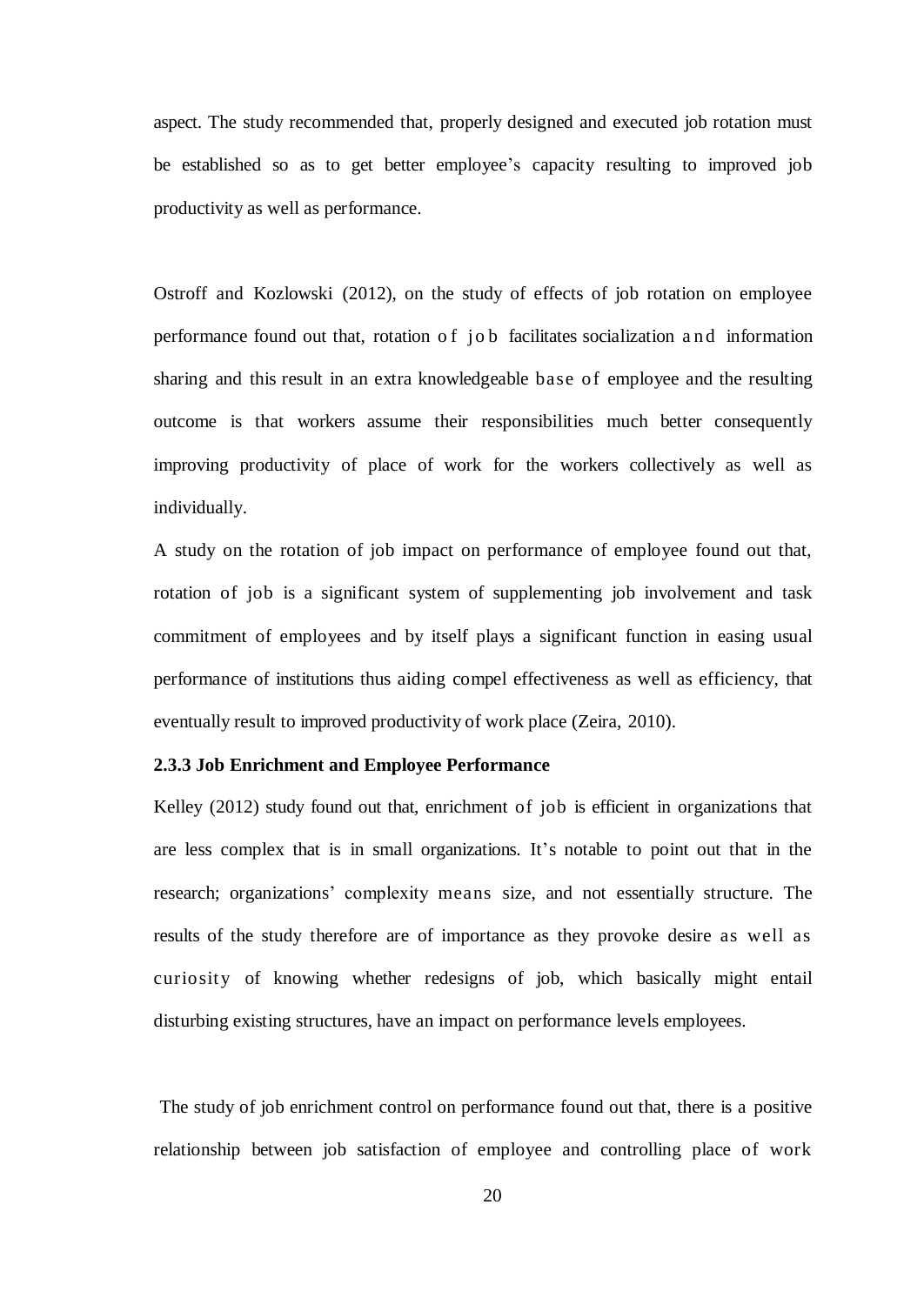characteristics (Drago, Estrin & Wooden, 2011). The study's clarification aids researchers appreciate that if involvements planned to fluctuate jobs' the characteristics could be carried out, then it anticipated that the resulting association would be enhanced satisfaction of employee and therefore enhanced performance.

A study on job redesign on performance of employees by Burchell, Mankelow, Day, Hudson, Ladipo, Reed, Noan, Wichert and Wilkinson (2011) found out that, redesigns of job raised employees' place of work performance and reduced general expenditure of running organizations' business. The findings of these researches are chiefly of importance since in a more and more competitive environment, it's significant to have guarantees that every intervention will create economic logic. This research therefore aids appreciate that redesigns of job are not merely interventions that assist improve performance of employees but can certainly as well result to largely reductions of cost thus enhancing a outcome of an organization.

Niehof (2011) studied the association between empowerment, job enrichment, and loyalty of workers. The study's results were that there is a positive relationship between enrichment of job, empowerment, and loyalty of employee in downsizing surroundings. The research was chiefly of interest since downsizing in itself is an intuitional structure change. Reporting such a positive association deduces that redesigns of job aren't me rely efficient in still surroundings but can have positive effects on satisfaction of employees even in period when firms to instituting strict actions for instance downsizing.

Askenazy (2011) on the study of the relationship between job enrichment and workplace hazard found out that, there is a fundamental association between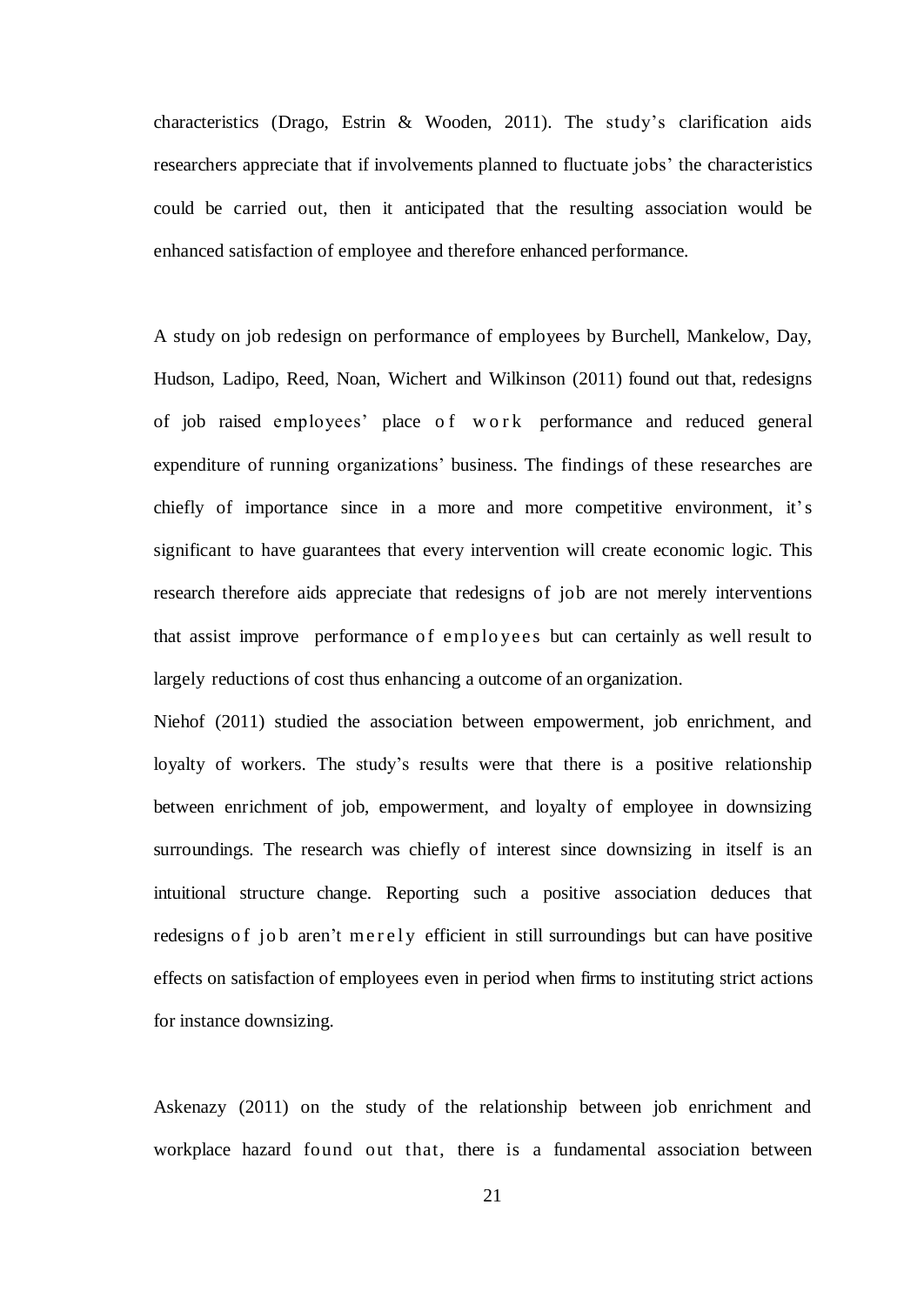various var iables of job enrichment and hazards of workplace. The findings from the study reveals that it is important to make sure that interventions of job redesigns for instance enrichment of job are executed with care since they might result to elevated hazards of w orkplace which might otherwise result to injuries of workplace therefore resulting to reduced performances of employees.

Brenner, Fairris and Ruser (2014) study on job enrichment and related work injuries found out that, that there is an association between enrichment of job and injuries related to work place. The research puts stress on the significance of understanding that there is want to implement cautiously enrichment of job as a redesign of job as it might have counterproductive impacts of negatively affecting workers by inducement of injuries therefore resulting to reduced efficiency. This research is vital as it points out the causal function of enrichment of job in accordance with enhanced worker job performance.

### **2.3.4. Job Simplification and Performance of Employee**

Smith (2013) on the job simplification and division impact on performance of employee found out that, simplifying jobs would lead to better competence by increasing employees' dexterity, less errors, superior opportunity for 'labour saving' inventions to be developed as well as saving of lost time in switching from one chore to another. Demonstrating this dispute, the researcher explains the likely for considerably increasing productivity by sub-dividing pin-making into eighteen dissimilar works.

Babbage (2013), an engineer, additionally prolonged this study and found out that jobs which are simplified require labour which is less skilled, this destined cheaper costs of training as well as labour. To be precise, rather than having to get an individual with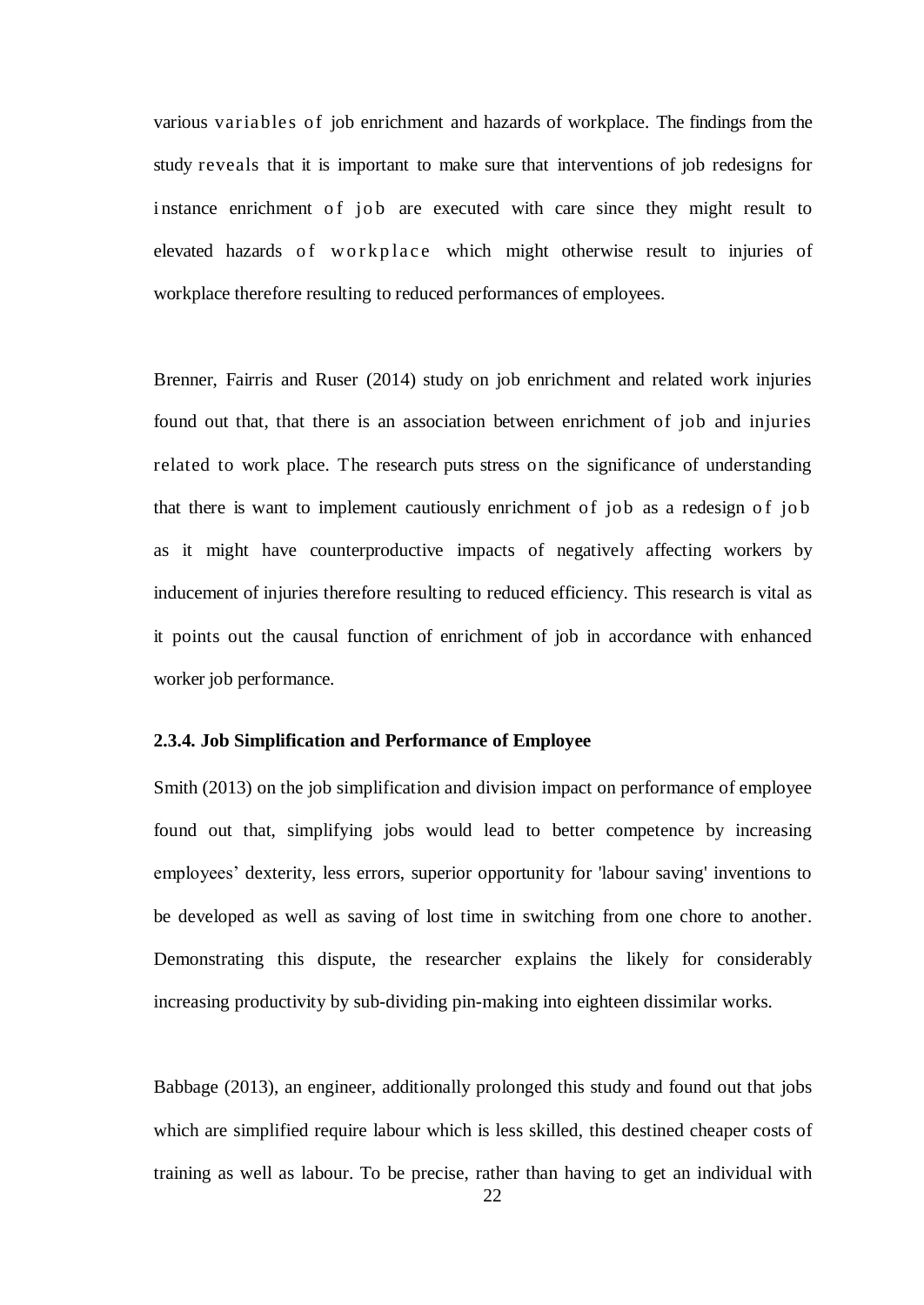strength and skill to execute every operations of work, the master producer, by dividing the job to be performed into diverse processes, both necessitating diverse force and skill degrees, can acquire accurately the accurate amount of both which is essential for every process.

Brown and McIntosh (2013) on the study of work characteristics and simplifications on employee's performance found out that, control of characteristics of workplace can in fact change qualitatively conclusions regarding satisfaction of job. The research as well found out those job simplifications saves time and energy and thus it translates to employees improved performance. This research is as well of immense significance to researchers since it could aid in building a model which can help in isolation of job characteristics aspects which may affect qualitative conclusions of employees regarding satisfaction of job therefore improving performance of employee.

#### **2.4 Literature Review Summary and Research Gap**

The above discussion on job design shows clearly that most of the studies on job design among Companies have been done in the developed world while studies in developing countries such as Kenya, research on job design in companies is still limited or not done at all at the time of this study. However, it is also notable that the insurance companies in Kenya and more specifically in Nyeri County have not explicitly focused on job design. Workers recognize significant changes and are inclined to recognizing those changes in due course and that employees have different perception towards job enlargement and job enrichment. Job simplification saves time and energy thus it translates to improved employee performance hence this is not done in the insurance companies in Nyeri County. It is agreeable then that most of the insurance companies in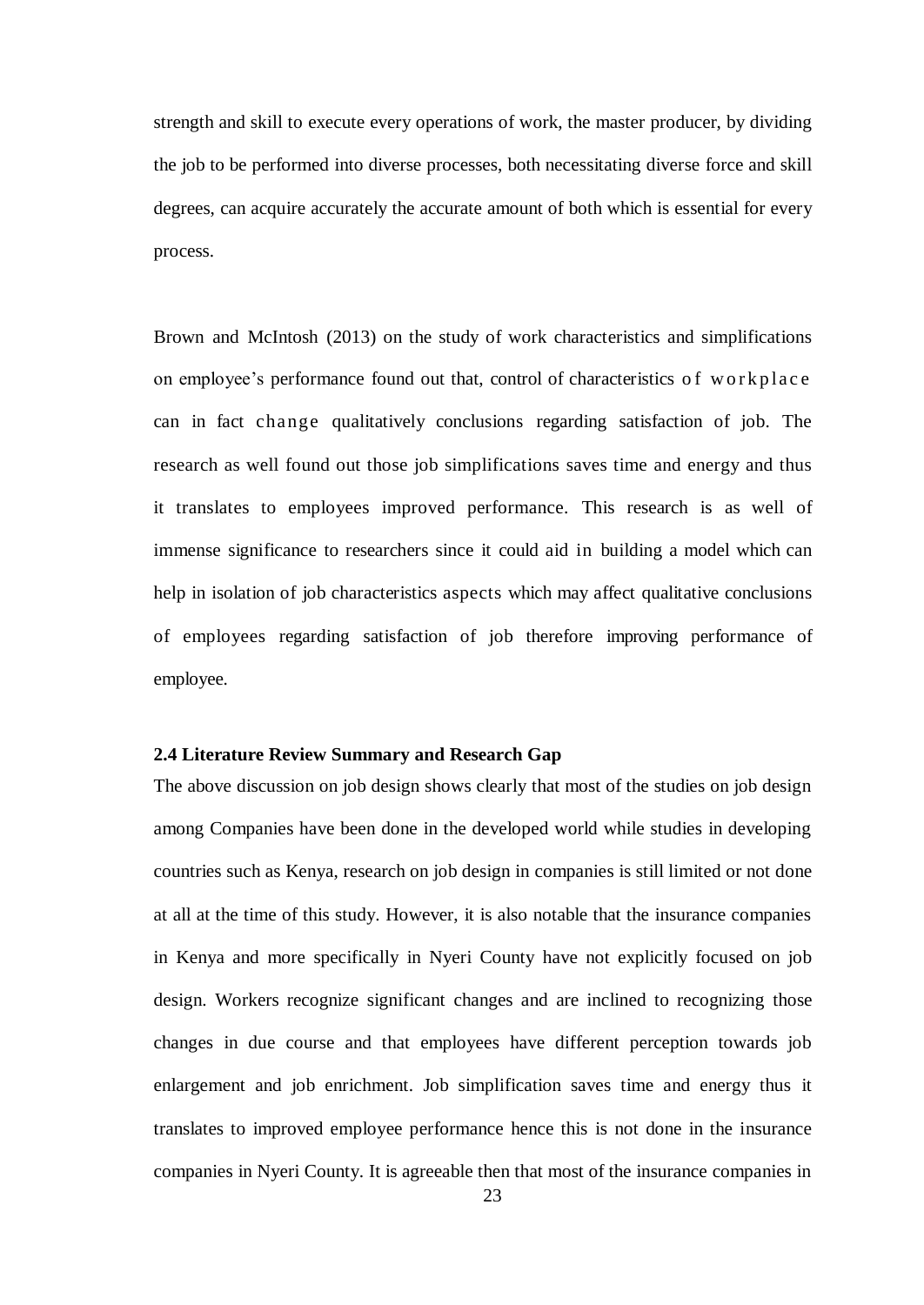Kenya may have vague idea of the value of job design but lack the capability or skills to adopt them.

#### **2.5 Conceptual framework**

The schematic diagram below illustrates the association between the study variables and the indicator of the variables. The independent variables comprise of rotation of job, enlargement of job, enrichment of job as well as job simplification while the dependent variable is employee performance.

#### **Independent variables Dependent Variable**



**Source: Researcher, (2017)**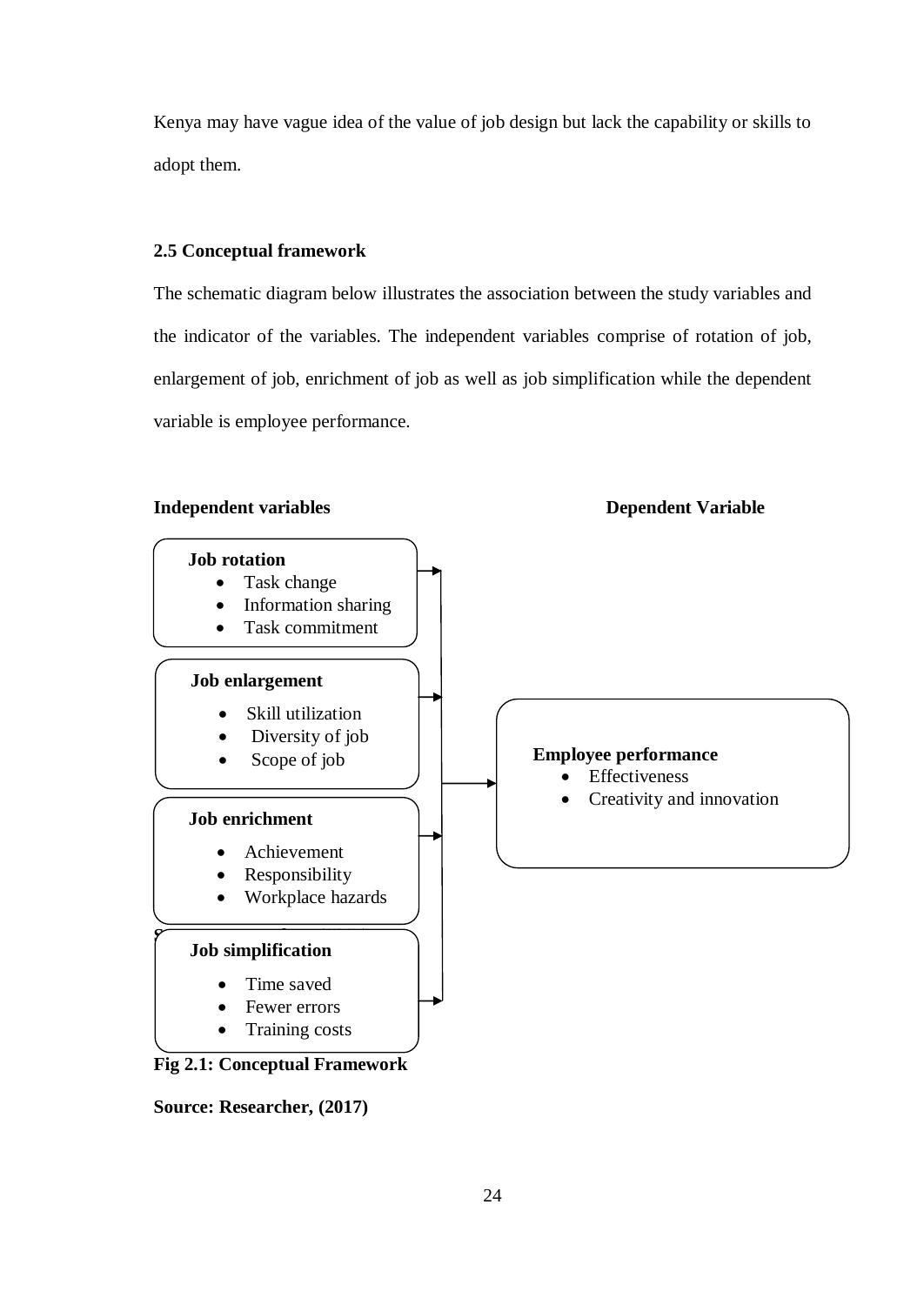#### **CHAPTER THREE**

#### **RESEARCH METHODOLOGY**

#### **3.1 Introduction**

This chapter explains issues related to how the research was conducted that is research design, data collection and data analysis. It gives details on the instruments of research which was utilized in the research. The chapter therefore, outlines into design of research, population of target and sample, description of instrument of research, procedure of data collection as well as technique of data analysis.

#### **3.2 Research Design**

According to Cooper and Schindler, (2008) research design consists of critical study elements and establishes the plan for gathering, measurement as well as data analysis. This study employed descriptive survey research design. Strauss and Corbin (1994) defined a descriptive research as a practice of gathering data so as to to answer questions or test hypotheses relating to the present subjects status in research. It involves formulating the objectives of the study, crafting the data collection methods, picking the sample, collection of data as well as analyzing the results. The core aim of a descriptive research is to explain the situation as it exists at present (Kothari, 2004). The importance of this type of research is to determine means, incidences, and other statistical data of the population. With this information, the researcher was able to decide on the trends and other information about the population.

#### **3.3 Target Population**

A population is defined as a comprehensive set of cases, objects or individuals with some ordinary recognizable features and has some characteristics that separate it from other populations (Kombo, 2006**)**. The study targeted all the 21 managers and all the 157 employees of the six targeted insurance companies. The total target population was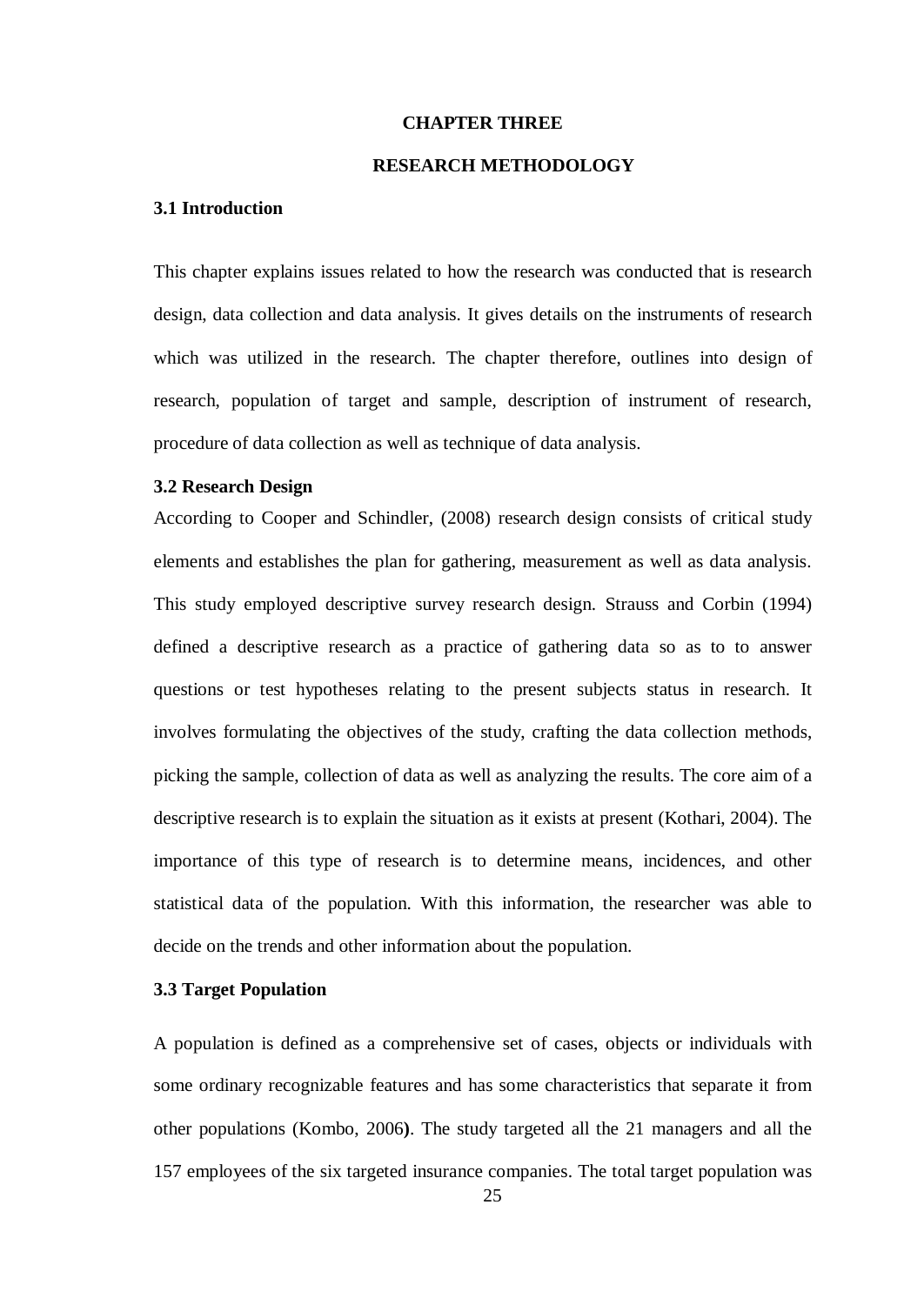178 respondents.

| <b>Companies</b> | Managers       | Employees | TOTAL |
|------------------|----------------|-----------|-------|
| <b>Britam</b>    | 5              | 40        | 45    |
| Jubilee          | $\overline{4}$ | 32        | 36    |
| Madison          | 3              | 24        | 27    |
| <b>UAP</b>       | $\overline{2}$ | 12        | 14    |
| Pan African      | $\overline{4}$ | 28        | 32    |
| <b>ICEA</b> lion | 3              | 21        | 24    |
| <b>TOTAL</b>     | 21             | 157       | 178   |

#### **Table 3.1 Target population**

## **Source: Researcher, (2017) 3.4 Sampling Frame and Techniques**

Mugenda and Mugenda (2008) defines a sampling frame as a directory, index or list of cases from which a study sample may be picked. The frame of sampling included all the managers and all the other employees from the various insurance companies. The research used a sample of 89 respondents which transforms to fifty percentage of the whole population. The size of the sample is constant with the suggestion by Fisher, Laing and Stoeckel (1983), who dispute that if there is no available estimate of the quantity in the population of target assumed to have the interest characteristics, a study sample of fifty percent is sufficient.

The technique of stratified sampling was used. According to Mugenda and Mugenda (2008) stratified sampling technique, clusters a population into uniform groups which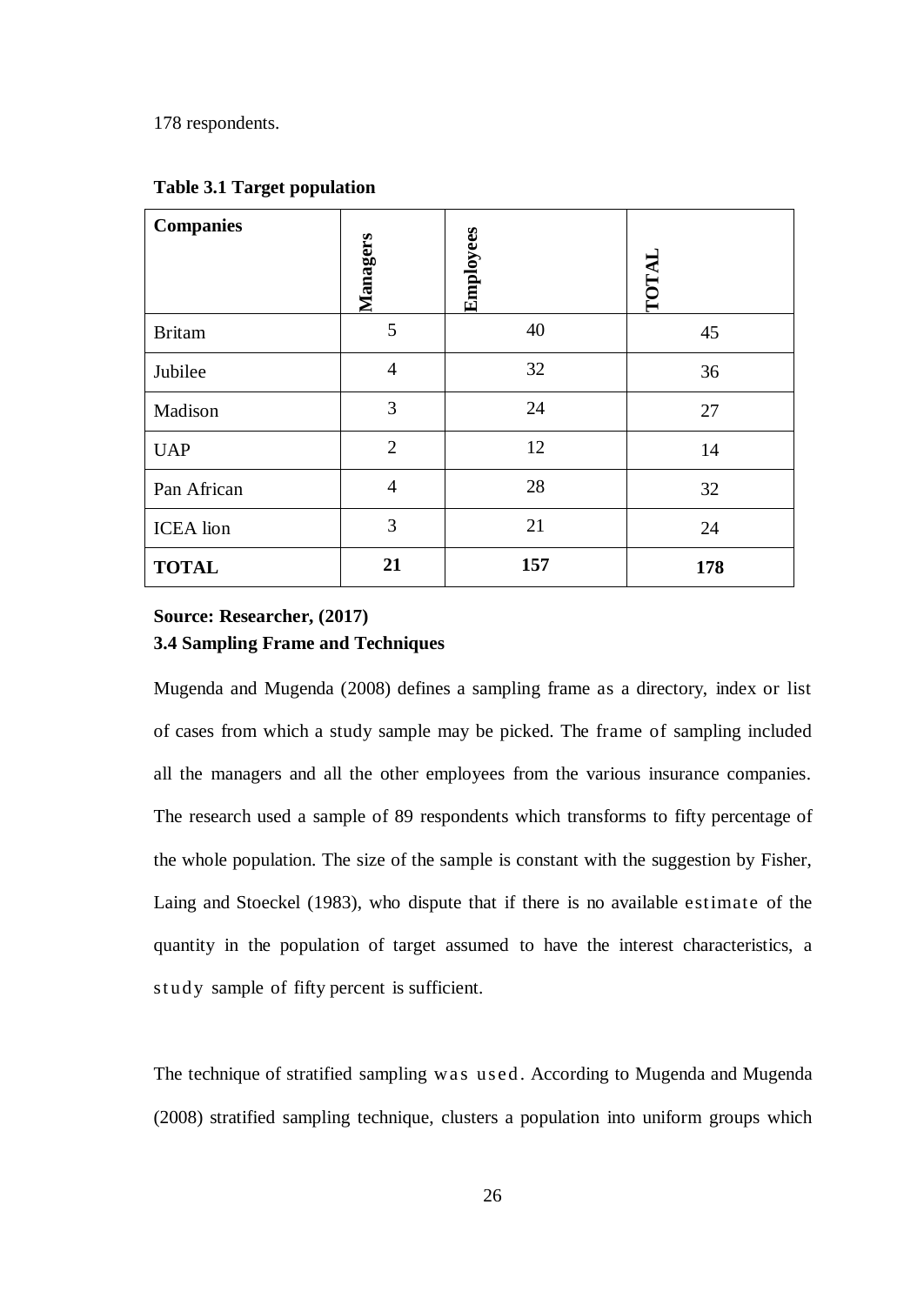share alike features to guarantee reasonable population representation in the study sample.

| <b>Companies</b> | <b>Total target</b><br>population | Percentage | Sample size    |
|------------------|-----------------------------------|------------|----------------|
| <b>Britam</b>    | 45                                | 50%        | 23             |
| Jubilee          | 36                                | 50%        | 18             |
| Madison          | 27                                | 50%        | 13             |
| <b>UAP</b>       | 14                                | 50%        | $\overline{7}$ |
| Pan African      | 32                                | 50%        | 16             |
| <b>ICEA</b> lion | 24                                | 50%        | 12             |
| <b>TOTAL</b>     | 178                               | 50%        | 89             |

#### **Table 3.2 Sampling frame**

**Source: Respective Insurance Database,(2017)**

## **3.5 Data Collection Instruments**

The study utilized questionnaires as the tools for collection of data. A questionnaire is defined as an instrument of research that consists a series of questions as well as other prompts for the function of collecting data from respondents (Mugenda & Mugenda, 1999). The researcher engaged the use of questionnaires which optimally used structured questionnaire.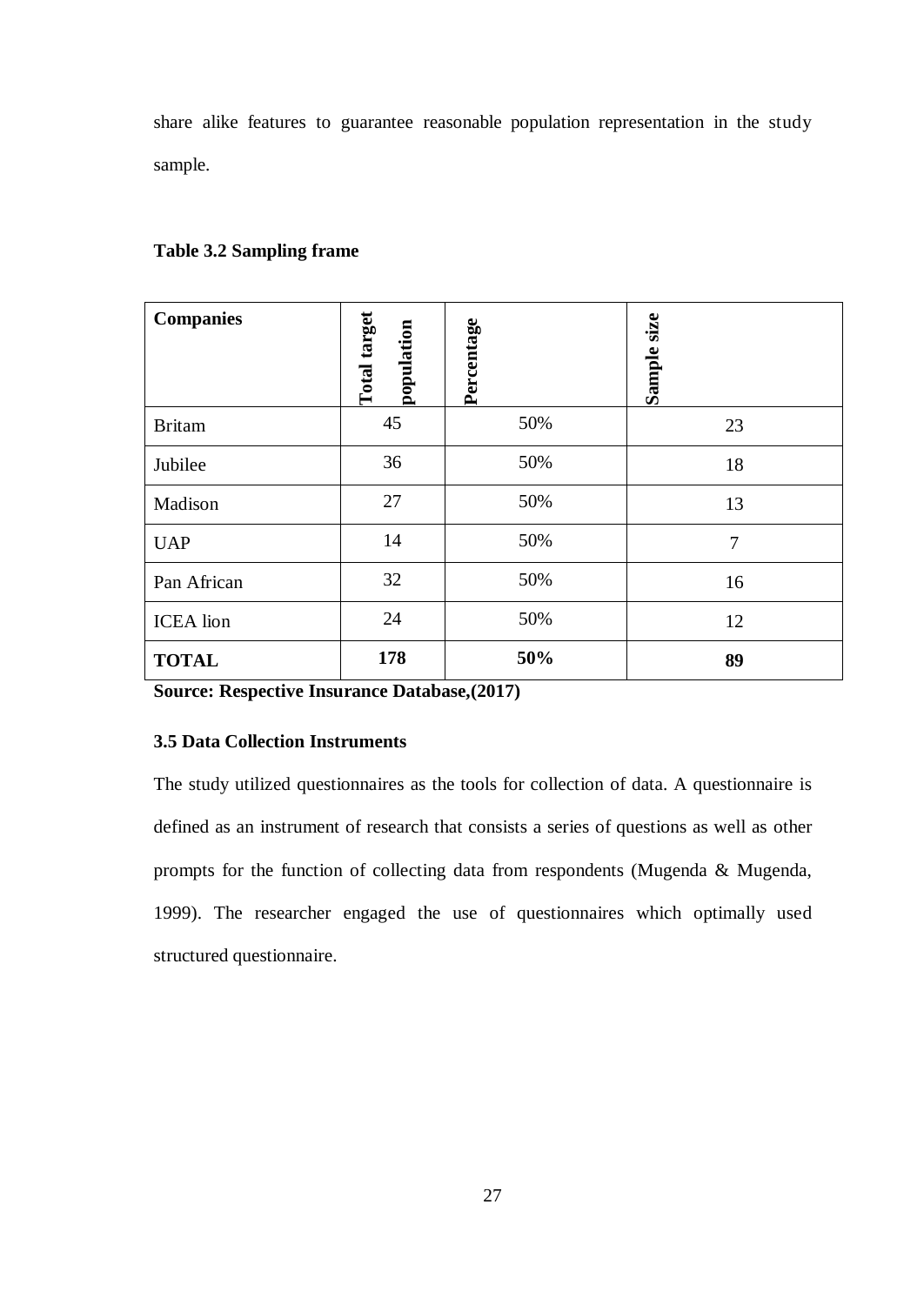#### **3.6 Validity and Reliability of Research Instruments**

#### **3.6.1 Data Collection Instruments Validity**

Validity establishes whether the study really measures that which it was anticipated to measure or how honest the study findings are (Healy & Perry, 2000). To assess the validity, the researcher consulted the supervisor to determine the validity of the instruments and offer suggestions on content. The researcher also involved some of the colleagues in the masters class for their comments. Their recommendations were used in the improvement of the final questionnaires. Prior to the utilization of the questionnaires for producing information for the research, a pilot study was carried out in Karatina Town which is outside the study sample. Eleven individuals were targeted for pilot. The aim of pre-testing the instrument of study was to: confirm if the study questionnaire is understandable to the respondents, determine if the questionnaire addresses efficiently the information required for the research, identify and evaluate any troubles respondents could come across in filling the questionnaire that might not have been forecasted when creating the questionnaire this was utilized to examine the accuracy of the data gathering instruments.

#### **3.6.2 Reliability of Data Collection Instruments**

According to Moskal and Leydens (2000) reliability is defined as the extent to which an assessment tool generates constant and dependable outcomes. Reliability can also be described as the degree to which outcome are steady in due course and gives precise picture of the whole population and if the study's findings are repeated under a same method and yield similar results, then the instrument of research is said to be dependable (Joppe, 2000). To certify reliability, the same questions in questionnaires were distributed to all the respondents. The questionnaire reliability was tested by use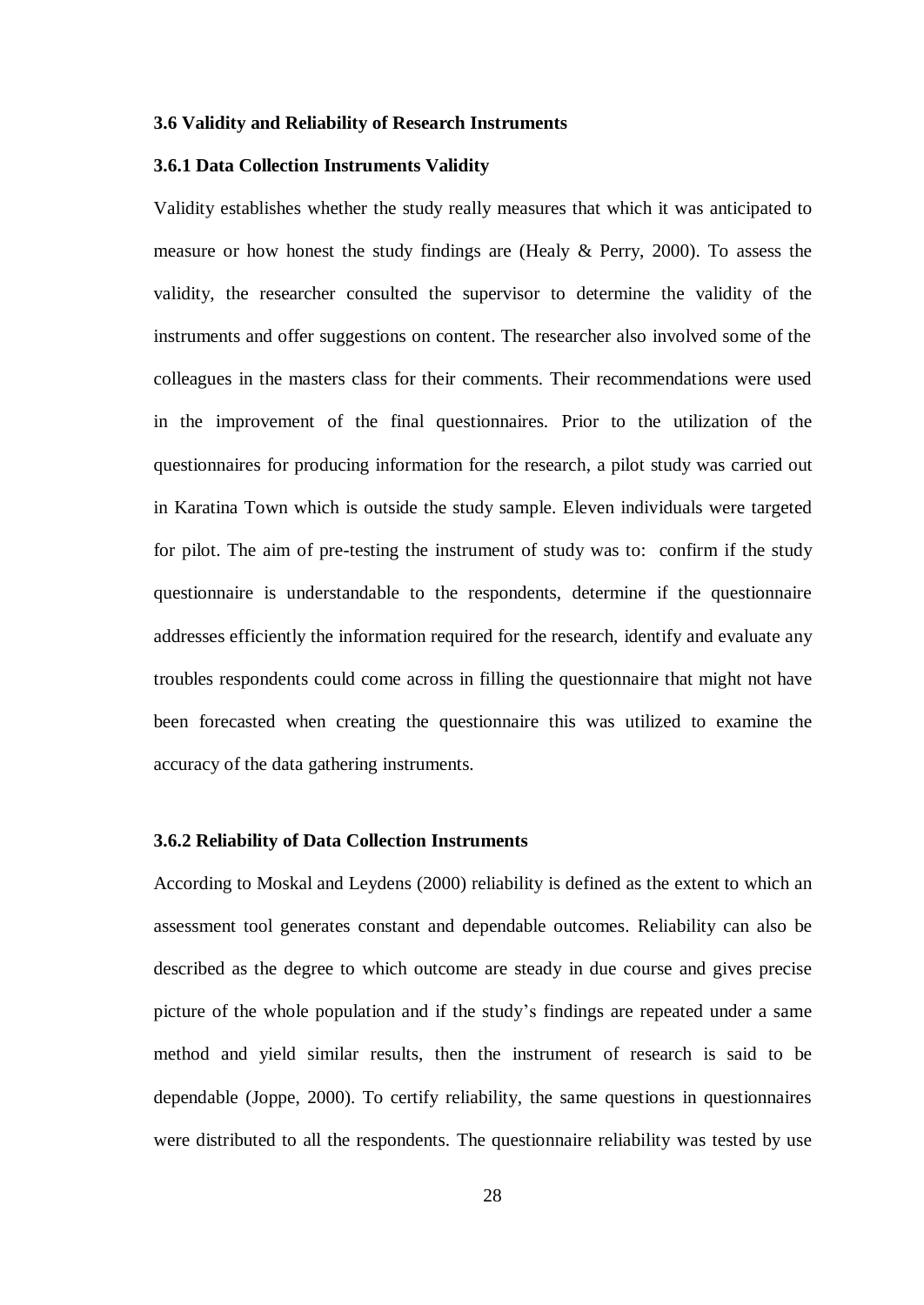of the Cronbach's alpha. If all the constructs portrayed the Cronbach's Alpha value which is over the value of 0.7 the research was dependable (Nunnally  $&$  Bernstein, 1994; Nunnally, 1974).

#### **3.7 Procedure of Data Collection**

The researcher obtained a letter of introduction from Kenyatta University to permit her for recognition by the employees of the various insurance companies, when approaching involved respondents to give appropriate information for attaining the objectives of the study. Questionnaire was disseminated to suitable employees via the branch manager of the different insurance companies. In order to introduce the respondents to the topic of study to shun any mistrust or suspicion of respondents may have regarding the research a cover letter was attached to the questionnaires. The cover letter as well assisted inspire respondents to take part in theresearch and respond to the questions as well as to guarantee them of confidentiality and anonymity and to demonstrate to them how the questionnaires are to be filled.

The study questionnaires were disseminated amongst the workers via their departments. The period of survey for collection of data was a over a period of 3 weeks. One of the advantages of choosing this technique is that, it ensured privacy as well as maintain track on those who might not return the questionnaire in time and want to be reminded. Following data collection from the representative study sample via the questionnaire, the collected data was edited on a similar day to check for data's consistency, reliability and completeness. The subsequent step included responses coding in the sheets of coding by transcribing the data from questionnaire via assigning characters symbols i.e. numerical symbols. Data screening and cleaning was followed to ensure absence of errors. This was followed by transferring data to SPSS for analysis.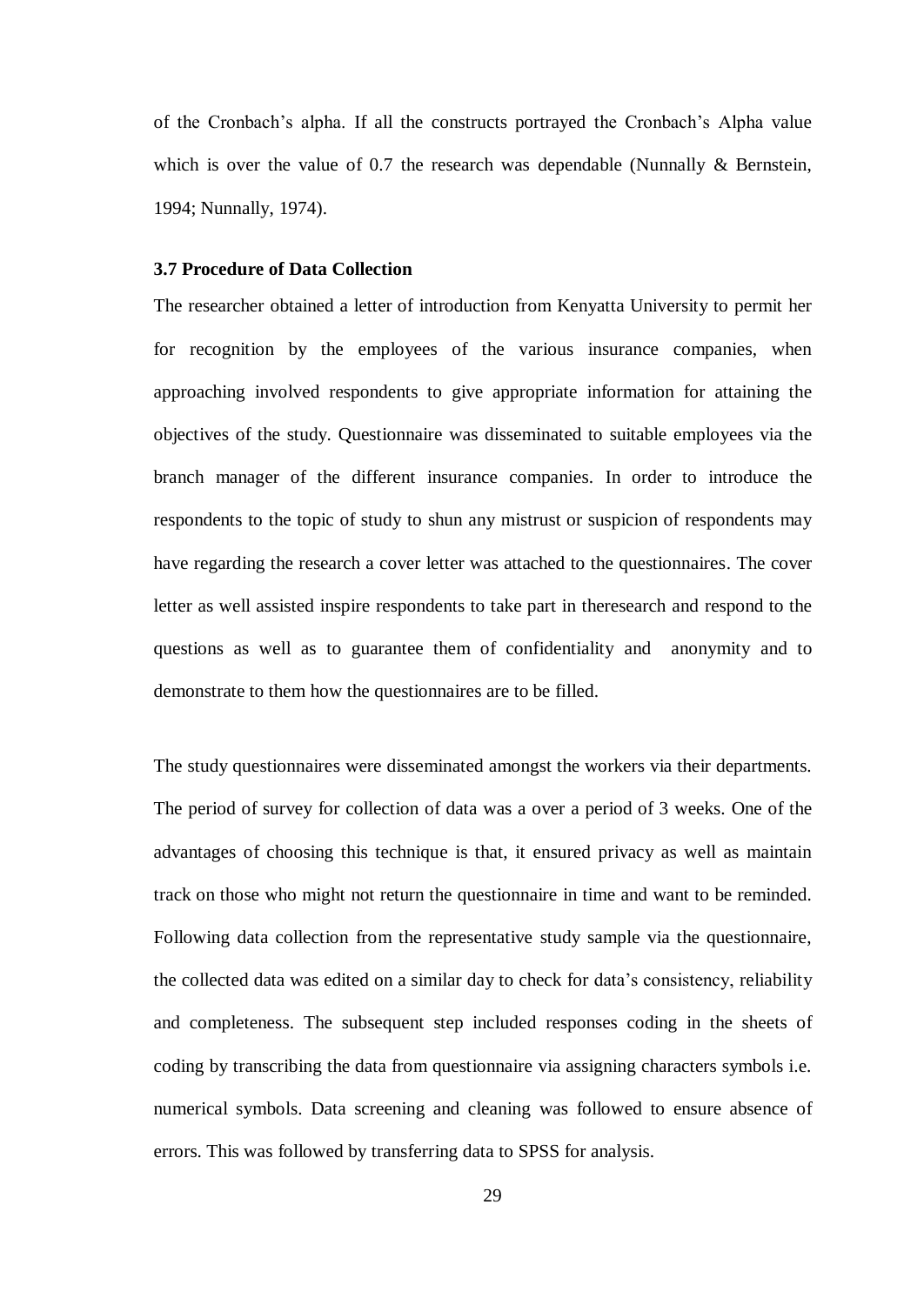#### **3.8 Data Analysis and Presentation**

Analysis of data is defined as a practice in which raw data is organized and ordered in order that helpful information may be removed from it (Saunders, Lewis & Thornhill, 2009). This study gathered qualitative and quantitative data. Descriptive statistics for instance mean, frequency, percentages and standard deviation was utilized in analyzing quantitative data (Kothari, 2004). On the other hand, qualitative data was analyzed by use of content analysis. Data was presented by use of frequency tables and bar graphs. To enhance data handling, Statistical Package for Social Sciences version was utilized due to its ability to handle both small and voluminous data (Dempsey, 2003).

Data was analyzed by use of Statistical Package for Social Sciences (SPSS) which is a software tool for analysis of data. Qualitative data was analyzed by use of content analysis. The analysis involved organization of the data into classes, sorting and coding them to classify patterns and interpret the responses meaning. The method permits researchers to classify the data and categorize them into subjects and 32 patterns for easy understanding (Saunders *et al.,* 2009). Qualitative data was presented in a form of narrative and conclusions drawn from it.

In this case performance of insurance companies $(Y)$  was the dependent variable. Independent variables were rotation of job  $(x_1)$ , enlargement of job  $(x_2)$ , enrichment of job  $(x_3)$ , and simplification of job  $(x_4)$ . A multiple regression equation for predicting the performance of the insurance companies was expressed as follows:

#### $Y = \beta_0 + \beta_1 X_1 + \beta_2 X_2 + \beta_3 X_3 + \beta_4 X_4 + \varepsilon$

Y = Performance of insurance companies,

 $β<sub>0</sub>=$  Constant,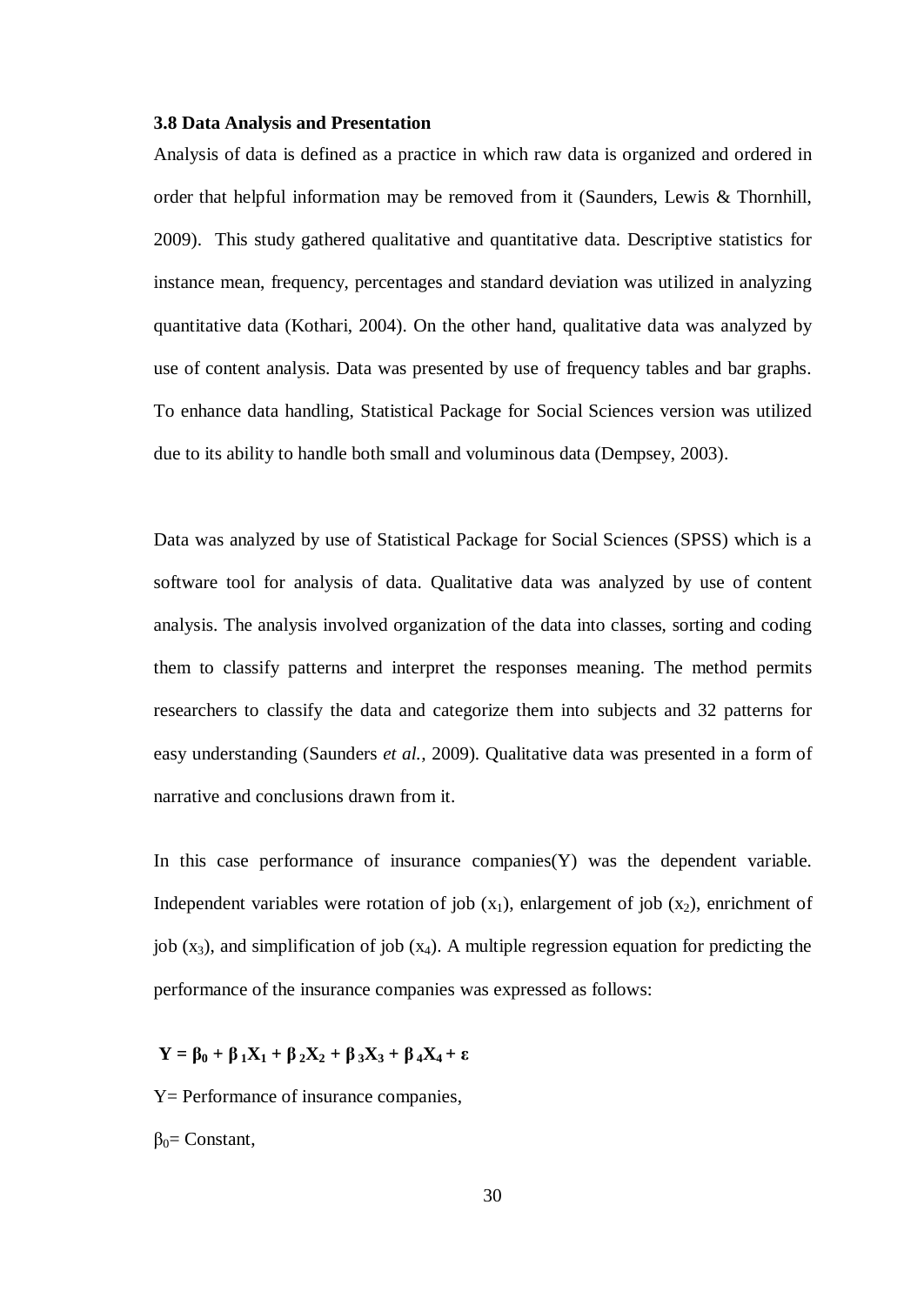$X_1$  = Rotation of job,

- $X_2$  = Enlargement of job,
- $X_3$  = Enrichment of job,
- $X_4$  = Simplification of job,
- $\epsilon$  =Error term of the model,
- **β, β2, β3** and**β4**= Coefficients of independent variables.

The qualitative data was analyzed by use of analysis of content. The collected data was captured in the Statistical Package for Social Scientists (SPSS) which assisted in producing tables and percentages to respond to the questions of research. This study as well used descriptive statistics numeric approach to summarize as well as analyze the data. The approach involved the utilization of percentages and frequencies. It also interpreted in the form of means, modes and percentages. Data from the open ended questions and comment boxes was grouped into groups of responses basing on the likeness to the main concepts rising and presented in explanations which are summarized for those that can't be tabulated and clustered.

Descriptive statistics was utilized to analyze as well as present the data in the frequency distribution form for ease of understanding and interpretation along with an explanation of the study findings. The findings were exhibited to show the effects of each independent variable and influence towards the performance of insurance companies. Inferences and recommendations were then be made based on the presented information.

#### **3.9 Ethical Consideration**

The researcher employed Free, Prior and Informed Consent (FPIC) so to ensure a full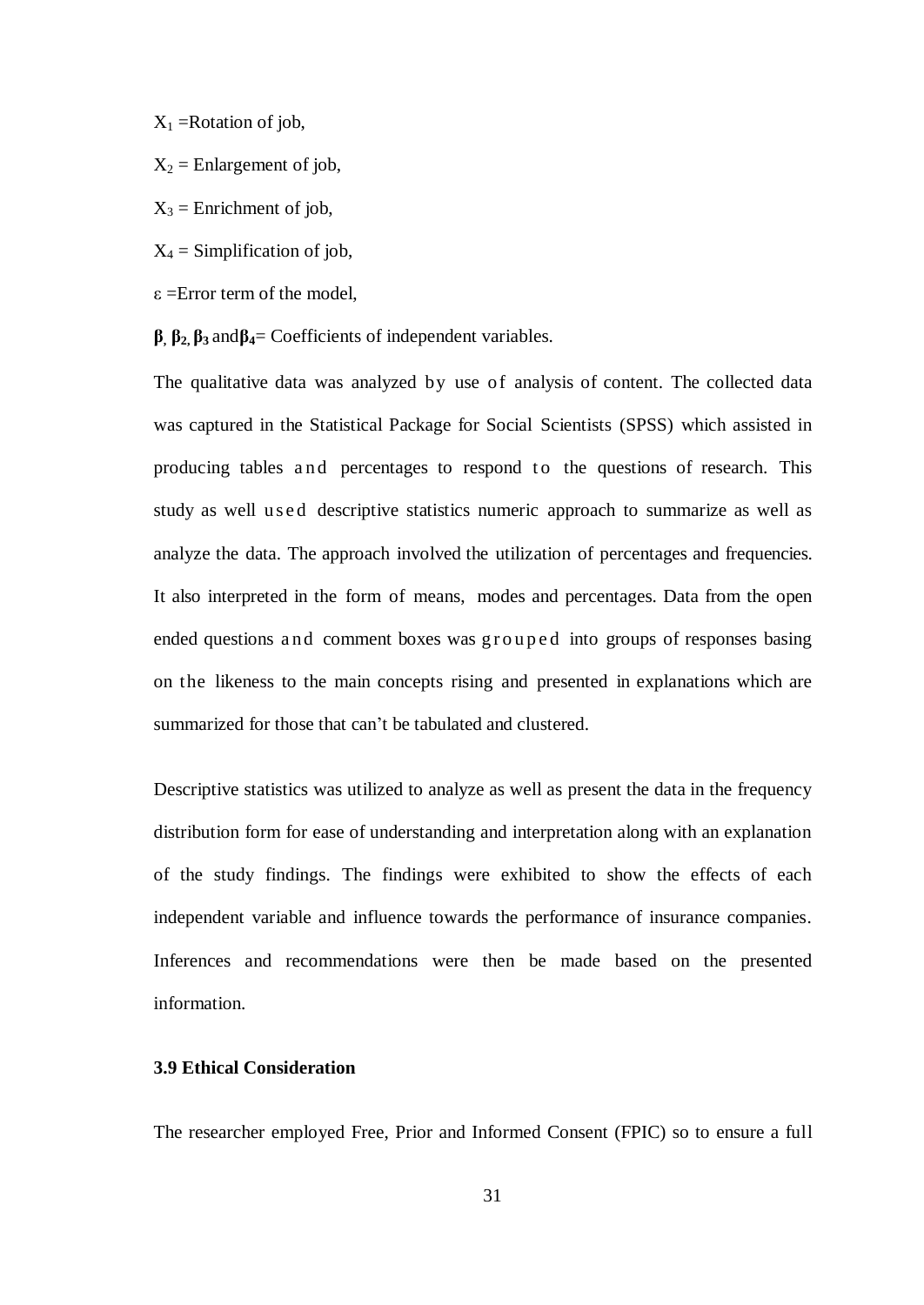disclosure of the study. The respondents were conversant as much as possible the research purpose and nature, the probable benefits to their institutions and the procedures to be utilized, and other important stakeholders, alternatives to participating in the study and the likely of sensibly foreseeable stresses, discomforts and risks. The researcher explained and gave the respondents the chance to ask questions and have them answered to their satisfactions and comfort. The researcher sought authority from the school of business to conduct the study and an introduction letter accompanying every questionnaire and get an authorization letter from Kenyatta University and a research permit from NACOSTI.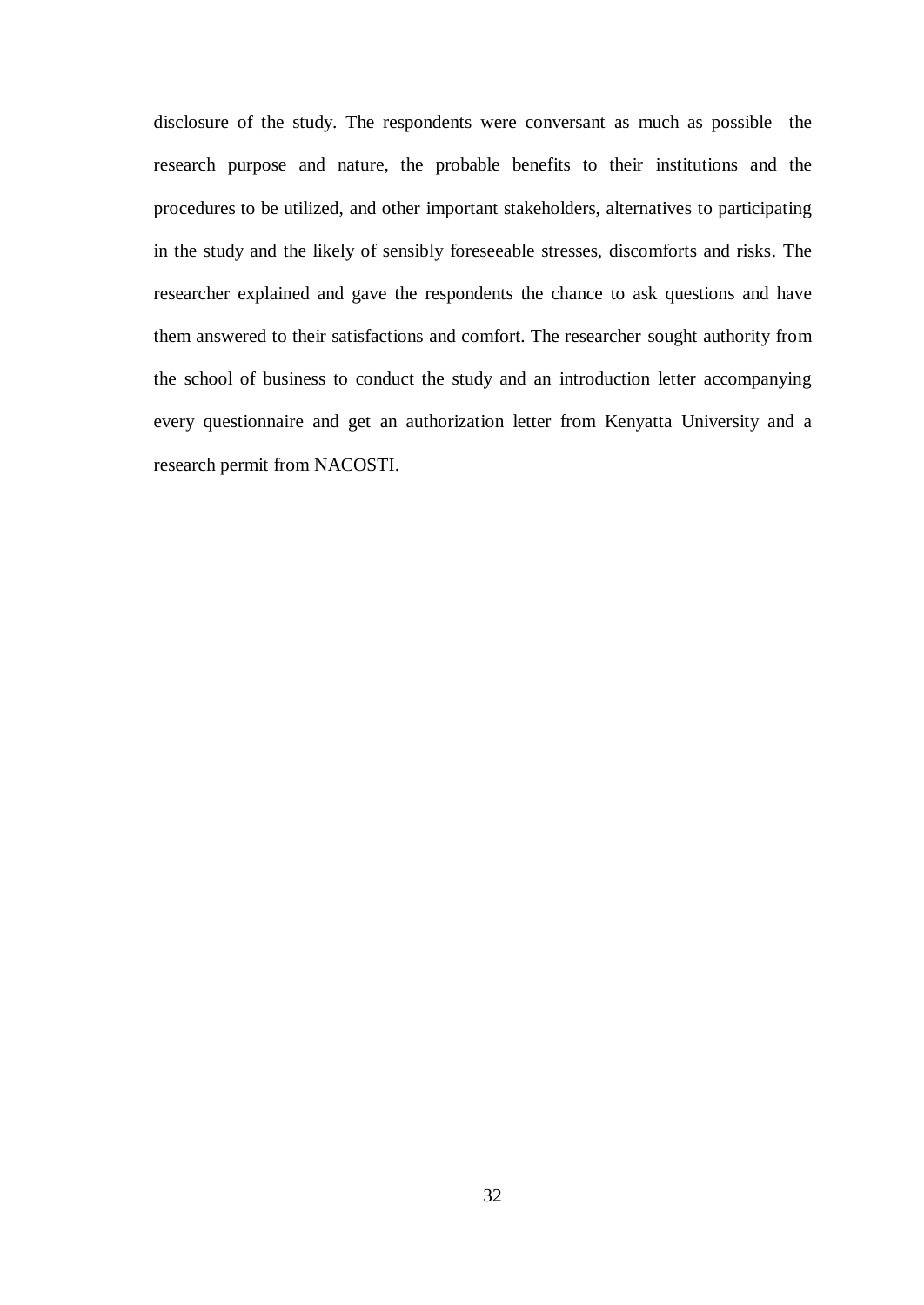#### **CHAPTER FOUR**

#### **DATA ANALYSIS, PRESENTATION AND DISCUSSION**

#### **4.1 Introduction**

This chapter comprises the study analysis findings in line with the data gathered from the respondents. It starts with return rate of instrument, respondents' demographic data, whereas the other parts are founded on the study's research questions. Correlation, inferential as well as descriptive statistics is utilized in the discussion of the study's findings.

#### **4.2 General Information**

#### **4.2.1 Rate of Response**

This research targeted 89 respondents from which 89 completed the questionnaires and returned them producing a rate of response 100%. The rate of response was suitable to formulate the study's conclusions. This rate of response was adequate for data analysis and conformed to Kothari (2003) threshold that stipulates that a rate of response of 30% or above is sufficient for analysis as well as reporting.



#### **Figure 4.1 Response rate**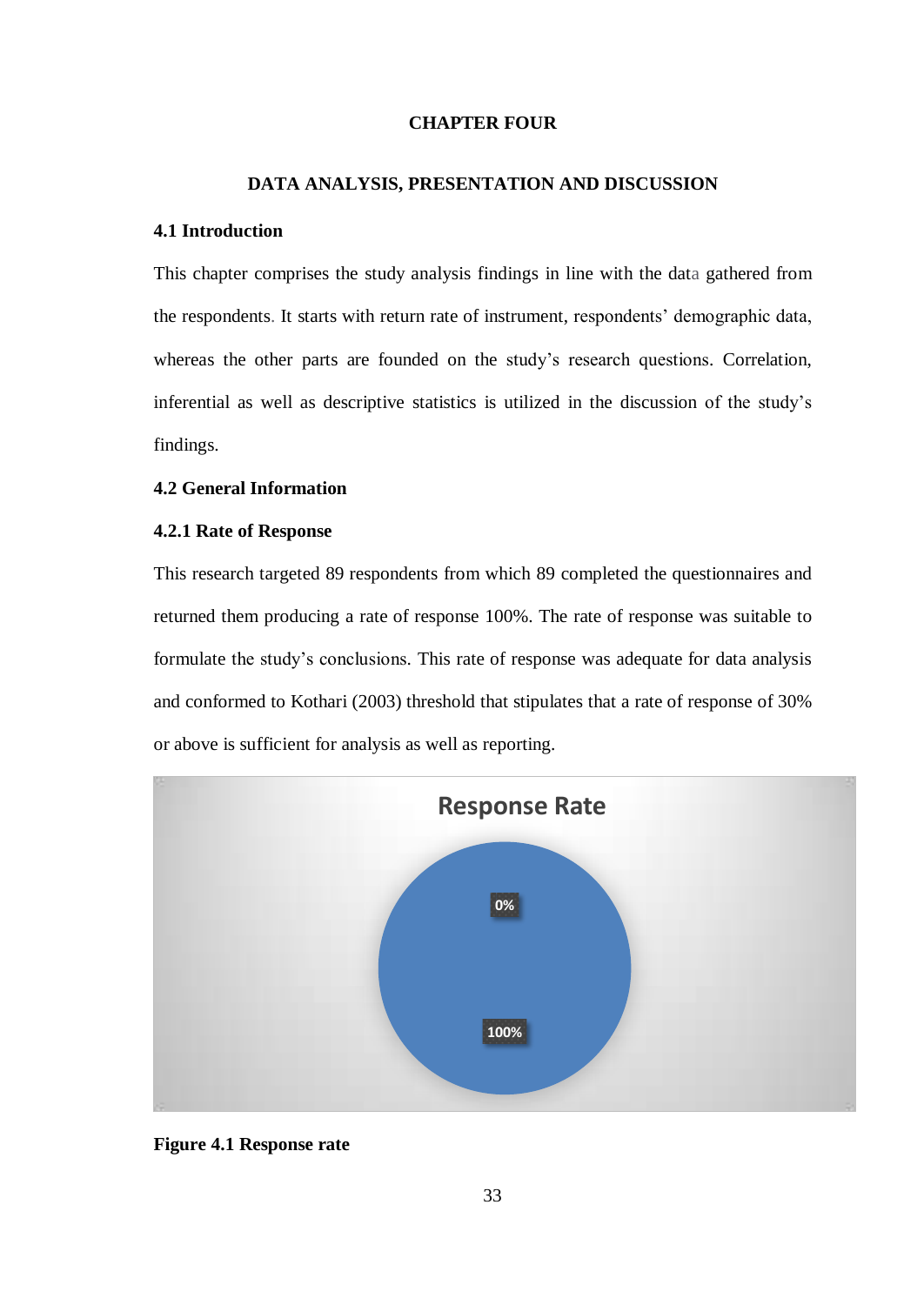#### **4.2.2 Respondents' Gender Distribution**

Respondents' gender was sought during the study. Results are as per table 4.1 below

| <b>Gender</b> | <b>Frequency</b> | Percentage % |
|---------------|------------------|--------------|
| Male          | 32               | 59           |
| Female        | 22               | 41           |
| Total         | 54               | 100          |

#### **Table 4.1 Gender Distribution**

#### **Source: Research Data (2017)**

The table above indicates that the respondents' gender distribution was 59% female and 41% male. This showed a fair distribution of respondents in terms of gender.

#### **4.2.3 Age Distribution**

Respondents' age was sought during the study. Results are as shown in figure 4.2 below. The respondents' age distribution was 67% for 30-39 years, 25% for 30 years and 8% for 40-49 years. The results in the figure 4.2 below depicts that many (67%) of the respondents are in the age bracket 30-39 years. This can be interpreted to mean majority of the insurance companies have concentrated young employees in their branches.



#### **Figure 4.2 Age Distribution**

**Source: Researcher (2017)**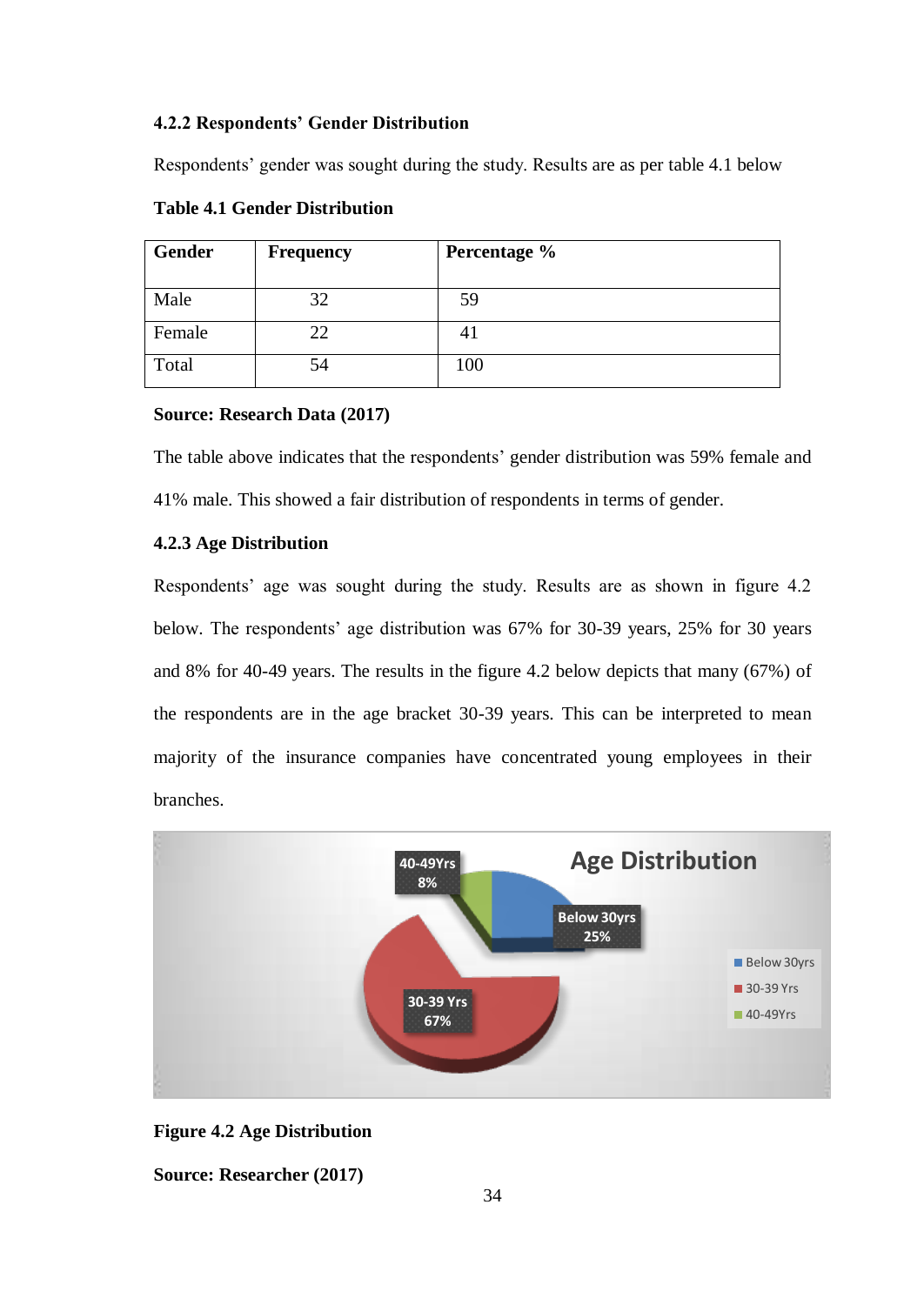#### **4.3 Descriptive Analysis**

#### **4.3.1 Job Rotation**

The research wanted to establish the effects of job rotation on performance of employee. Several indicators of job rotation and how they affected employee performance were identified cautiously by the researcher. The participating respondents were then asked to specify their rating on every of these statements.

#### **Table 4.2: Job Rotation**

| <b>Statement</b>                                                                                            | <b>Mean</b> | Std.  |
|-------------------------------------------------------------------------------------------------------------|-------------|-------|
|                                                                                                             |             | Dev   |
| Task change affects employee performance                                                                    | 3.71        | 0.232 |
| Change of employee work station affects performance                                                         | 2.22        | 1.232 |
| Transferring of employees from one job to another increases their<br>knowledge and learn more               | 3.902       | 1.234 |
| Transferring of employees increases employees efficiency and<br>positively impacts on employees performance | 4.13        | 0.953 |

#### **Source: Researcher, (2017)**

The descriptive statistic used was standard deviation and mean. In order to establish the data's average value mean was used, while standard deviation was used to give the dispersion in the collected data. High mean presents majority of the respondents agreeing with the statement presented to them while low standard deviation translates to low dispersion of their response. From the responses; respondents agreed that transferring of employees increases employees efficiency and positively impacts on employees performance with mean of 4.132 and standard deviation of 0.953, transferring of employees from one job to another increases their knowledge and learn more with mean of 3.902 and standard deviation of 1.023, task change affects employee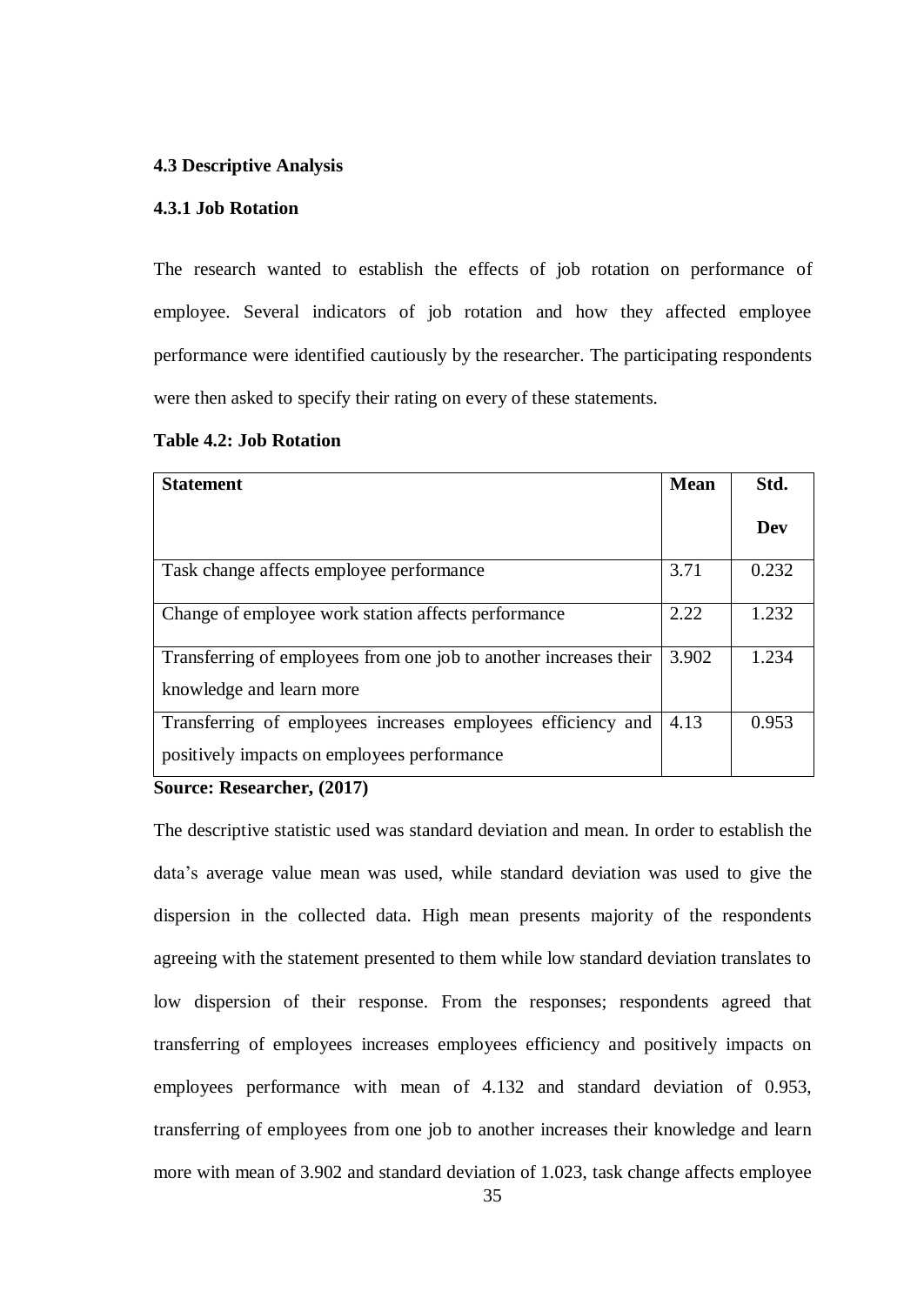performance with mean of 3.872 and standard deviation of 1.2345 while the study's respondents were not sure whether change of employee work station affects performance with mean of 2.22 and standard deviation of 1.232. The results of the study show that most of the respondents strongly approved that task change affects employee performance. Most of the respondent also strongly approved that transferring of employees in departments increases knowledge and therefore impacts positive on performance. The study contradicts the findings of Ortega (2011) on the study of effects of job rotation on performance which found that rotation of job could support institution learning better as compared to specialization in situation where there is slight information regarding the virtual import of dissimilar job responsibilities.

#### **4.3.2 Job Enlargement**

The research wanted to assess the job enlargement effects on performance of employee in the insurance companies. The results of their response regarding the construct under research are shown in Table 4.3 below;

|  |  |  | <b>Table 4.3: Effect of Job Enlargement</b> |
|--|--|--|---------------------------------------------|
|--|--|--|---------------------------------------------|

| <b>Statement</b>                                                | <b>Mean</b> | Std.  |
|-----------------------------------------------------------------|-------------|-------|
|                                                                 |             | Dev   |
| By utilizing skills it affects employees performance positively | 3.801       | 0.987 |
| Job diversity affects employee performance                      | 3.901       | 1.239 |
| Job scope affects employee performance                          | 3.811       | 0.943 |

#### **Source: Researcher, (2017)**

The descriptive statistic used was standard deviation and mean. In order to establish the data's average value mean was used while standard deviation was used to give the dispersion in the collected data. High mean presents majority of the respondents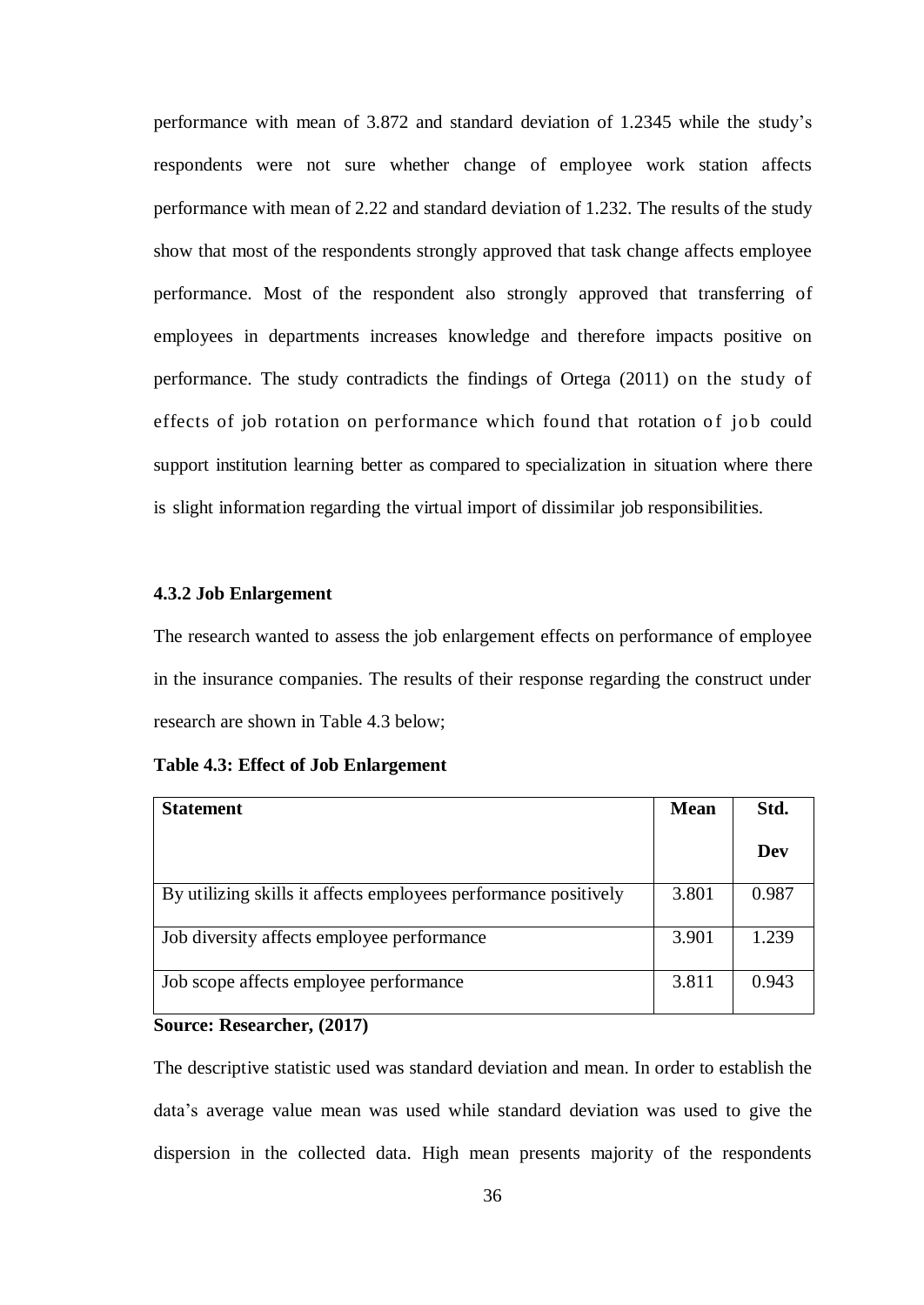agreeing with the statement presented to them while low standard deviation translates to low dispersion of their response. From the findings, respondents agreed that to a great extent job enlargement affects employee performance; by utilizing skills effects on employees performance with mean of 3.901 and standard deviation of 1.293, job diversity effects on employee performance with mean of 3.811 and standard deviation of 0.943 and job scope effects on employee performance with mean of 3.801 and standard deviation of 0.987. The findings of the study is that job enlargement utilises skills which transforms to improved performance. The findings also indicates that job diversity and increase in job scope as a results of job enlargement increases performance of employees. The study concurs with the findings "The enlargement of job influences the level of motivation, level of satisfaction as well as the organizational level of commitment" according to a study by Morrison, (2014).

#### **4.3.3 Job Enrichment**

The research wanted to determine the job enrichment effects on performance of employee in the insurance companies. The results of their response regarding the construct under study are shown in Table 4.4 below;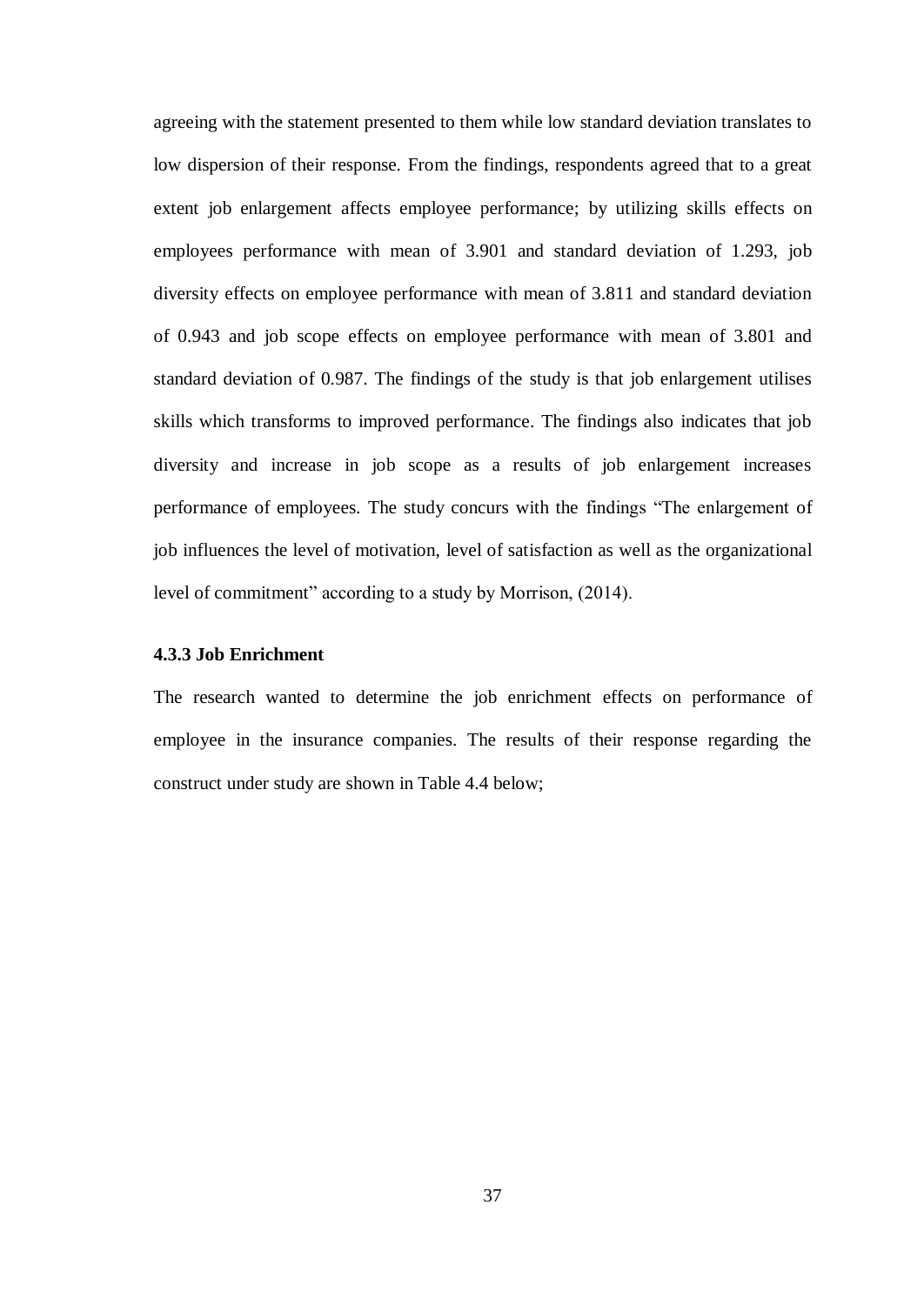#### **Table 4.4: Job Enrichment**

| <b>Statement</b>                                                      | <b>Mean</b> | Std.  |
|-----------------------------------------------------------------------|-------------|-------|
|                                                                       |             | Dev   |
| Job enrichment Should be executed with care as it might bring         | 3.611       | 0.234 |
| about increased hazards of workplace thus leading to reduced          |             |       |
| employees performance                                                 |             |       |
| Development of work practices motivates workers by providing          | 3.911       | 0.678 |
| those opportunities of using their capabilities in order that workers |             |       |
| performance and productivity increases                                |             |       |
| A lot is achieved through the work practices development that         | 4.401       | 1.203 |
| motivate as well as challenge employees                               |             |       |
| Development of work practices increases depth of job, the extent      | 4.101       | 0.659 |
| to which workers can control as well as plan the task concerned in    |             |       |
| their jobs                                                            |             |       |

#### **Source: Researcher, (2017)**

The descriptive statistic used was standard deviation and mean. In order to determine the data's average value mean was used while standard deviation was used to give the dispersion in the data. High mean presents majority of the respondents agreeing with the statement presented to them while low standard deviation translates to low dispersion of their response. From the findings, respondents felt that to a great extent; A lot is achieved through the work practices development that motivate as well as challenge workers with mean of 4.401 and standard deviation of 1.203, development of work practices increases depth of job, the extent to which workers can control as well as plan the task concerned in their jobs with mean of 4.101 and standard deviation of 0.659 and that development of work practices motivates workers by providing those opportunities of using their capabilities in order that workers' performance as well as productivity increases with mean of 3.911 and standard deviation of 0.678. On whether job enrichment should be executed with care as it might bring about increased hazards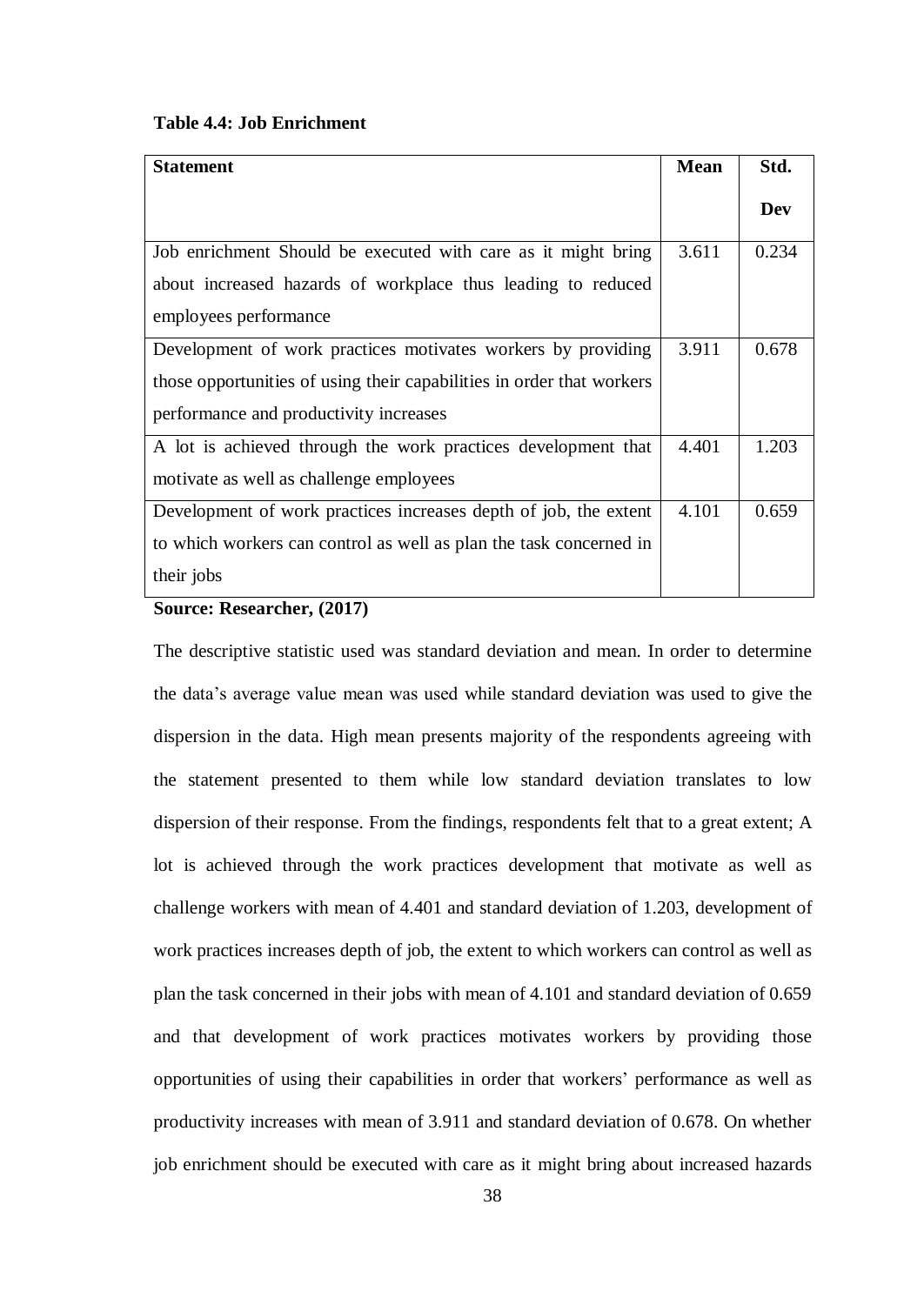of workplace thus leading to reduced employees performance; the mean was 3.611with standard deviation of 0.234. The findings indicates that job enrichment results to challenging task and development of good work practices which motivate employees. It clear that job enrichment should be implanted with caution as it may lead to increase in work place hazards thus leading to reduced employees performance. This study tallies with Drago, Estrin and Wooden (2011) on the study of job enrichment control on performance which found that there is a positive relationship between job satisfaction of employee and control of work place characteristics.

#### **4.3.4 Job simplification**

The research wanted to determine the job simplification effects on performance of employee within the insurance companies. The results of their response regarding the construct under research are shown in Table 4.5 below;

| <b>Statement</b>                                                   | <b>Mean</b> | <b>Std. Dev</b> |
|--------------------------------------------------------------------|-------------|-----------------|
|                                                                    |             |                 |
| There is time saved when a job is broken into relatively simple    | 4.170       | 0.234           |
| tasks                                                              |             |                 |
| There are a few errors when a job is broken into relatively simple | 3.911       | 1.234           |
| tasks                                                              |             |                 |
| There are training costs saved<br>when a job is broken into        | 4.217       | 0.994           |
| relatively simple tasks                                            |             |                 |

#### **Table 4.5 Job simplification**

**Source: Researcher, (2017)**

The descriptive statistic used was standard deviation and mean. In order to determine the data's average value mean was used while standard deviation was used to give the dispersion in the data. High mean presents majority of the respondents agreeing with the statement presented to them while low standard deviation translates to low dispersion of their response. The study established that to a great extent; there is time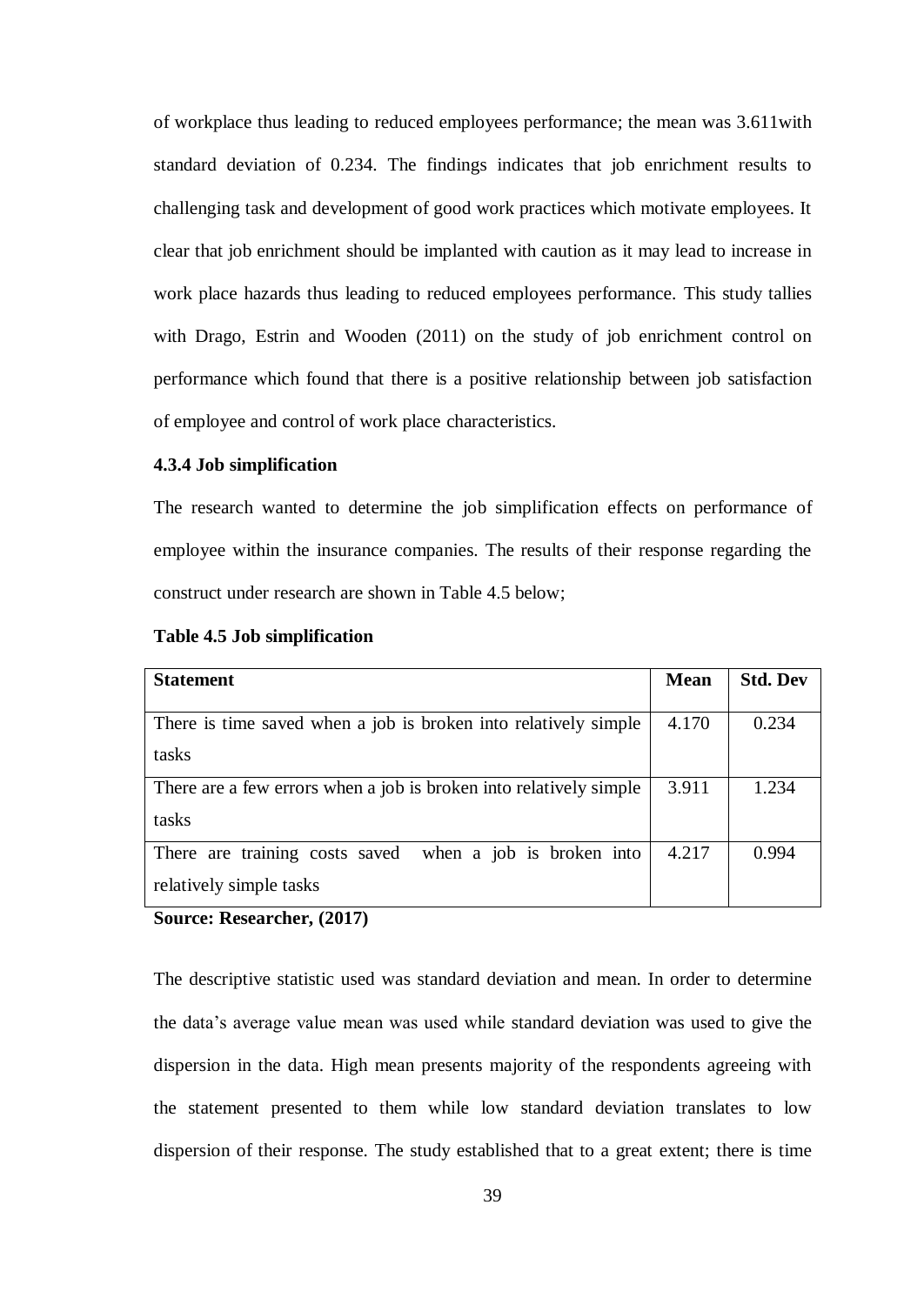saved when a job is broken into relatively simple tasks as the mean was 4.170 with standard deviation of 0.234, there are a few errors when a job is broken into relatively simple tasks with mean of 3.911 and standard deviation of 1.234, while the respondents majority felt that there are training costs saved when a job is broken into relatively simple tasks. The findings of the study indicate that job will be easier to manage and control if it is broken down into smaller simple units as it will reduce the chances of errors and time will be saved in training and handling shorter tasks. The study agrees with Brown and McIntosh (2013) on the study of work characteristics and simplifications on employee's performance which found that control of characteristics of workplace can in fact change qualitatively conclusions regarding satisfaction of job.

#### **4.4 Employee Performance**

The respondents were asked to rate by ticking the employee's performance within the insurance firms. The following scales were used  $5=$  excellent, 4=better, 3=good, 2=fair, 1= poor. The table below summarizes the results from respondents;

| <b>Statement</b>                                               | <b>Mean</b> | <b>Std. Dev</b> |
|----------------------------------------------------------------|-------------|-----------------|
|                                                                |             |                 |
| At what degree does the employee remain to be effective in the | 3.813       | 0.356           |
|                                                                |             |                 |
| company?                                                       |             |                 |
|                                                                |             |                 |
| At what degree do you have room for creativity and innovation? | 4.111       | 1.021           |
|                                                                |             |                 |
| At what degree is the employee performance in the company?     | 3.617       | 0.794           |
|                                                                |             |                 |

#### **Table 4.6 Employee Performance**

#### **Source: Researcher, (2017)**

The descriptive statistic used was standard deviation and mean. In order to determine the data's average value mean was used while standard deviation was used to give the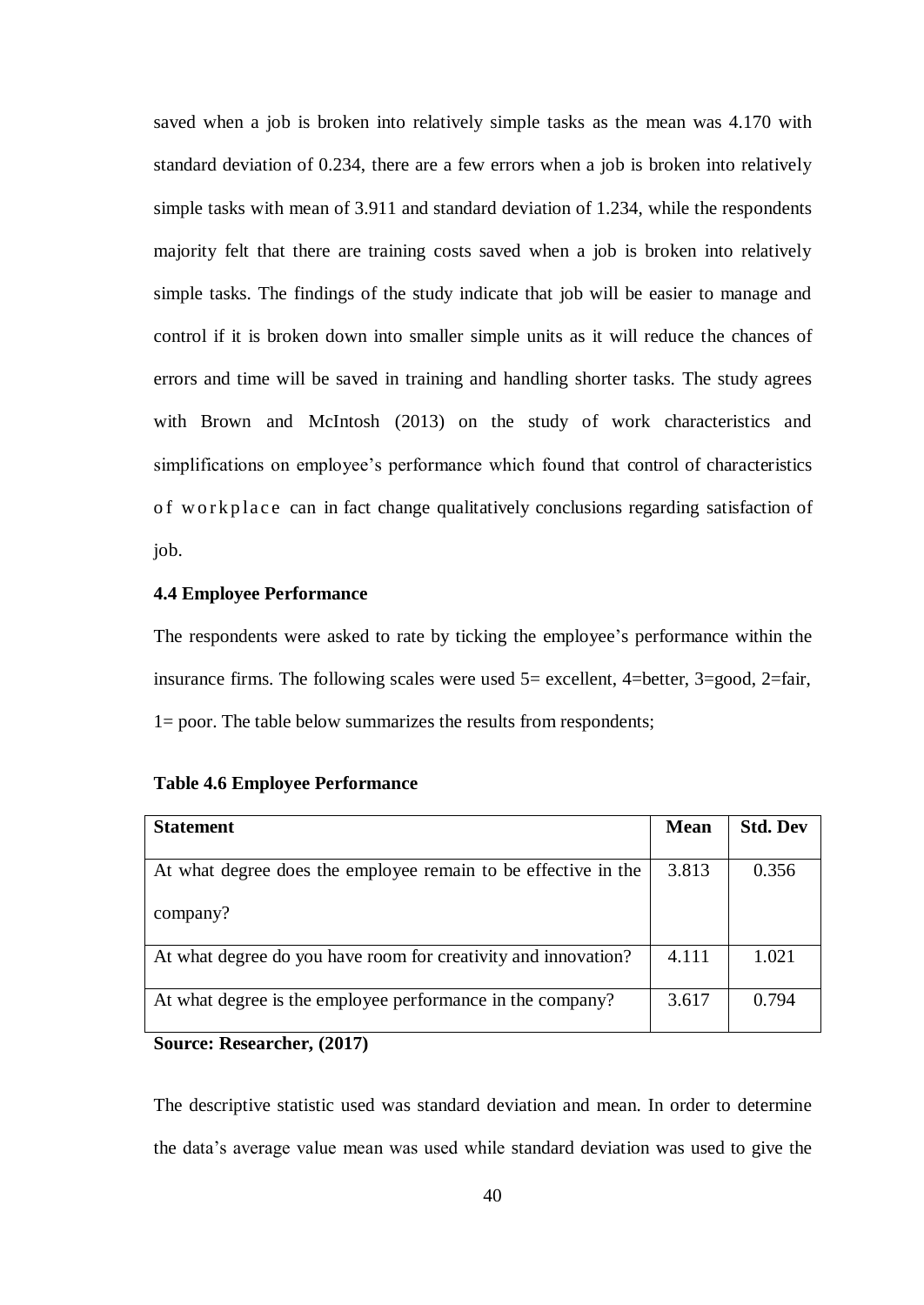dispersion in the data. High mean presents majority of the respondents agreeing with the statement presented to them while low standard deviation translates to low dispersion of their response. The results in the table above indicate that most of the respondents approved that employees remain to be effective in the company with a mean of 3.813 and standard deviation of 0.356, as to the level of the creativity and innovation of employees, majority of the respondents agreed that there is an excellent room for innovation and creativity with a mean of 4.111 and standard deviation of 1.021 and as to the degree of the employee performance in the company a mean of 3.617 with standard deviation of 0.794. It is clear from the findings that employee remain effective in the insurance firms and remain creative and innovative in meeting the customers expectations all times. The findings indicate that due to changes in the level of technology the insurance companies are not left behind in ensuring they remain competitive in the market by embracing innovation and creativity in all areas of their operations. According to Dessler (2015) study show consistency with the above findings in that creativity has improved the employees work performance and reduced the general organizations cost. The study also found that regular job with no change might make the work not to be ineffective and that outcome in making the workers to have a boredom feeling at place of work and this may reduce the employees' level of motivation.

#### **4.5 Qualitative Analysis**

The respondents felt that the transfer of employees from branch and department is not done fairly. They argued that the unit manager may not want some of the departments to be handled by unexperienced employees. Majority of the respondents felt that some of the yearly goals cannot be achieved if unit manager doesn't consider job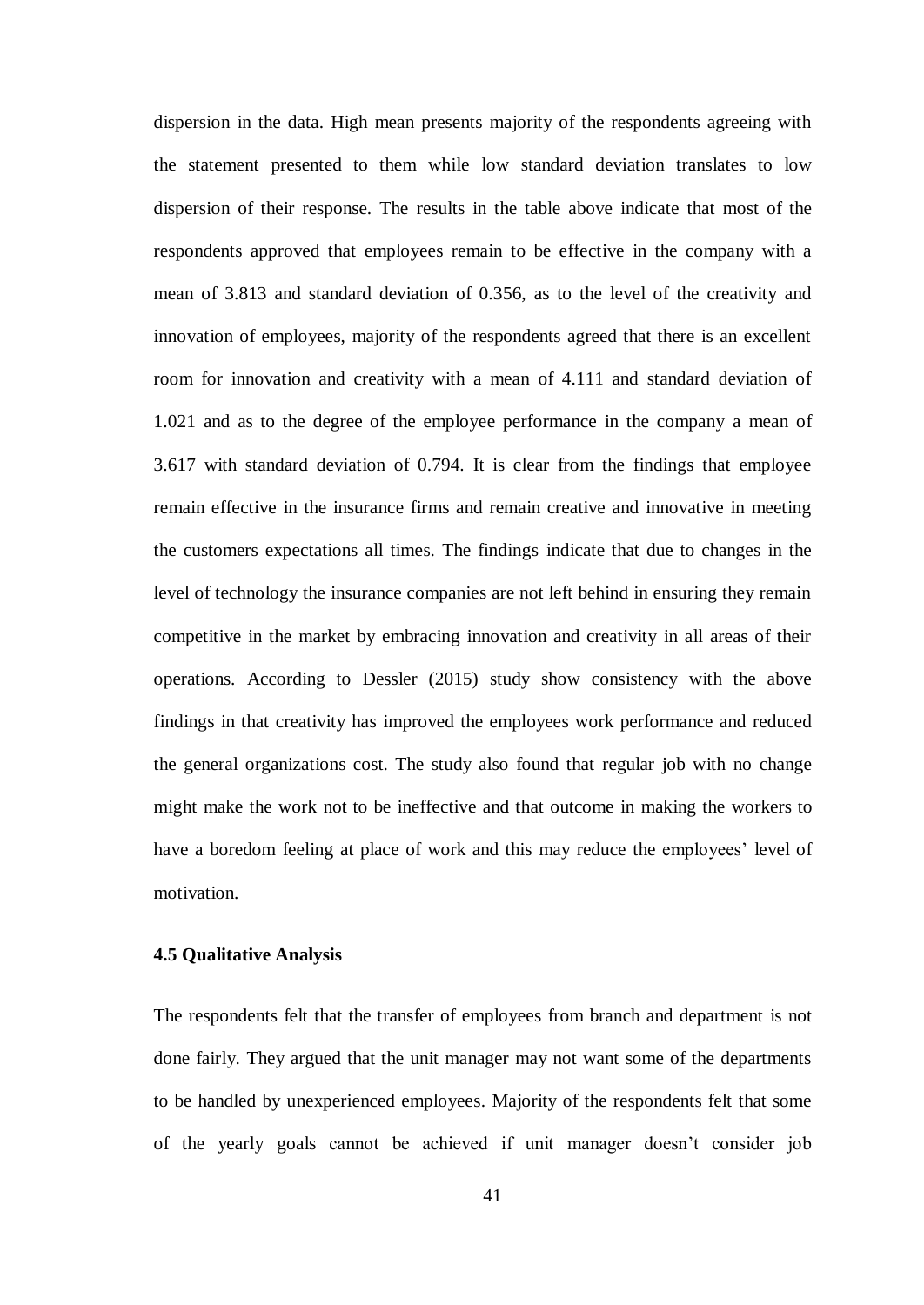simplification and job enlargement. They argued that development of work practices increases depth of job and the extent to which workers can control the activities in the job.

#### **4.6 Regression Analysis**

The researcher carried out analysis of multiple regression to determine association between the variables of the study. The results are shown in following sections.

**Table 4.7: Model Summary**

| <b>Model</b> |      |                                | R Square   Adjusted R Square | <b>Std. Error of the Estimate</b> |
|--------------|------|--------------------------------|------------------------------|-----------------------------------|
|              | .845 | 714                            | 701                          | 10.51960                          |
|              |      | $\mathbf{L} \mathbf{D}$ (A015) |                              |                                   |

#### **Source: Research Data, (2017)**

The model summary above indicates a coefficient of correlation R of 0.845 signifying presence of strong positive relationship between the study's variables. The coefficient of determination R square is .714 showing that 71.4% change in employee performance in the insurance companies is explained by independent variable design of job (rotation of job, enlargement of job, enrichment of job and simplification of job).

#### **Table 4.8: ANOVA**

| <b>Model</b> | <b>Sum of Squares</b> | Df | <b>Mean Square</b> |       | Sig. |
|--------------|-----------------------|----|--------------------|-------|------|
| Regression   | 50.12                 |    | 12.53              | 54.15 | .000 |
| Residual     | 20.13                 | 87 | 0.231              |       |      |
| Total        | 70.25                 |    |                    |       |      |

#### **Source: Research Data, (2017)**

The findings of ANOVA of the processed data at significance level of 5% indicate an F calculated value of 54.15 whereas F critical read from F Table is 2.48. This shows that the overall model of regression was important in predicting association between the study variables as F calculated is greater than F critical. The p value 0.000 is also below 0.05 and therefore statistically important association of the study variables.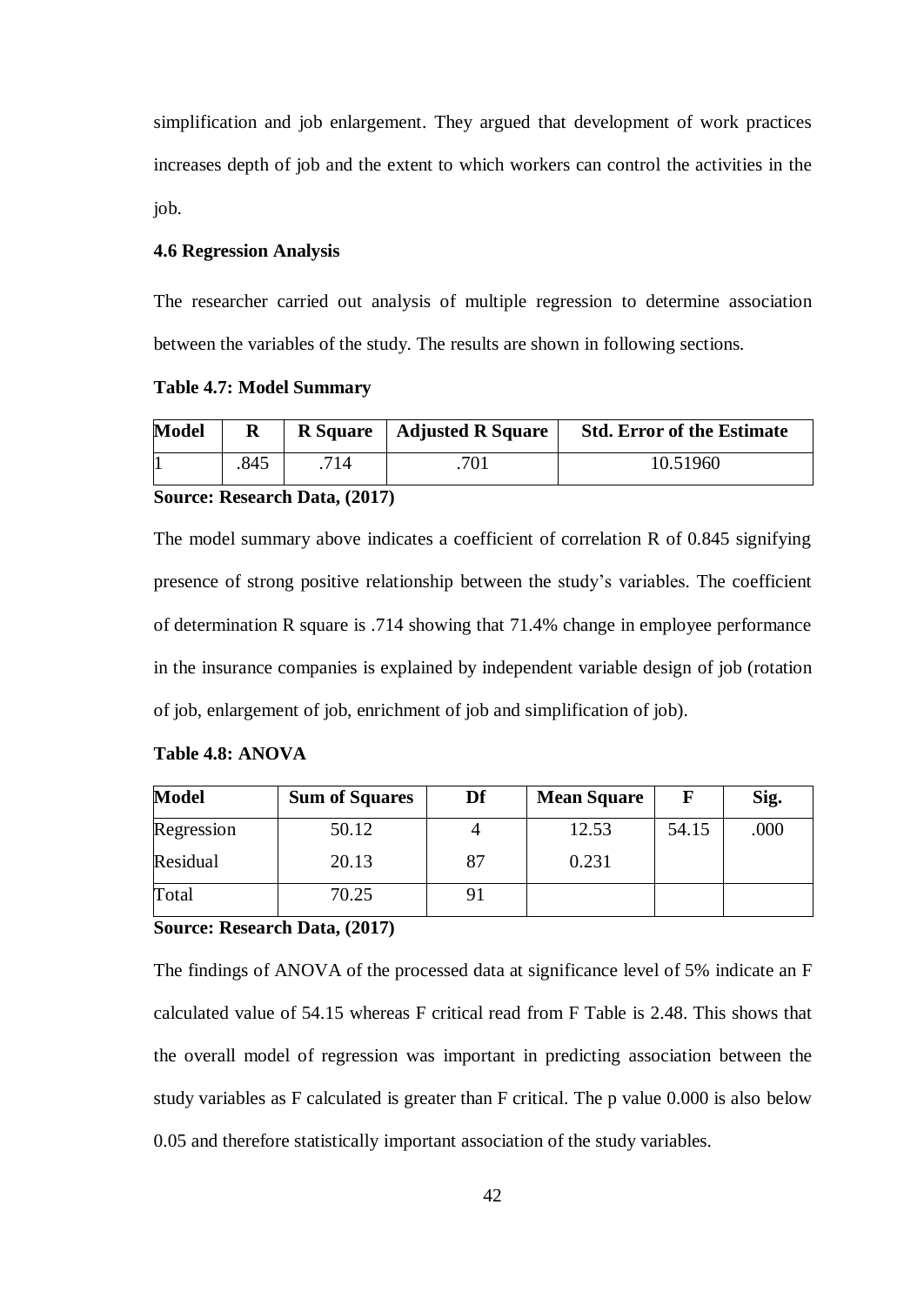|  |  | <b>Table 4.9: Regression Coefficients</b> |
|--|--|-------------------------------------------|
|--|--|-------------------------------------------|

| <b>Model</b>              | <b>Unstandardized</b><br><b>Coefficients</b> |            | <b>Standardized</b> | $\mathbf{f}$ | Sig. |
|---------------------------|----------------------------------------------|------------|---------------------|--------------|------|
|                           |                                              |            | <b>Coefficients</b> |              |      |
|                           | B                                            | Std. Error | <b>Beta</b>         |              |      |
| (Constant)                | .482                                         | 2.262      |                     | .213         | .161 |
| <b>Job Rotation</b>       | .256                                         | .178       | .292                | 1.441        | .002 |
| <b>Job Enlargement</b>    | .462                                         | .191       | .465                | 2.417        | .016 |
| Job Enrichment            | .128                                         | .046       | .281                | 2.782        | .015 |
| <b>Job Simplification</b> | .599                                         | .077       | .819                | 7.796        | .034 |

**Source: Researcher, (2017)**

From the findings, the established equation becomes:

 $Y = 0.482 + 0.256 + 0.462X_2 + 0.128X_3 + 0.599X_4 + ε$ 

Where:- Y= Employee Performance

 $X_1 = Job$  Rotation

 $X_2$  = Job Enlargement

 $X_3$  = Job Enrichment

 $X_4$  = Job Simplification

Therefore; when all factors are held constant performance would be at 48.2%. A unit increase in job rotation could increase performance of employees by 25.6%, a unit increase in job enlargement would increase performance by 46.2%, a unit change in job enrichment would affect Employee performance by 12.8% and a unit increase in job simplification would affect performance by 59.9%. The findings agrees with Niehof (2011) study on the relationship between empowerment, job enrichment, and loyalty of workers which found that there is a positive relationship between enrichment of job, empowerment, and loyalty of employee in downsizing surroundings. However, the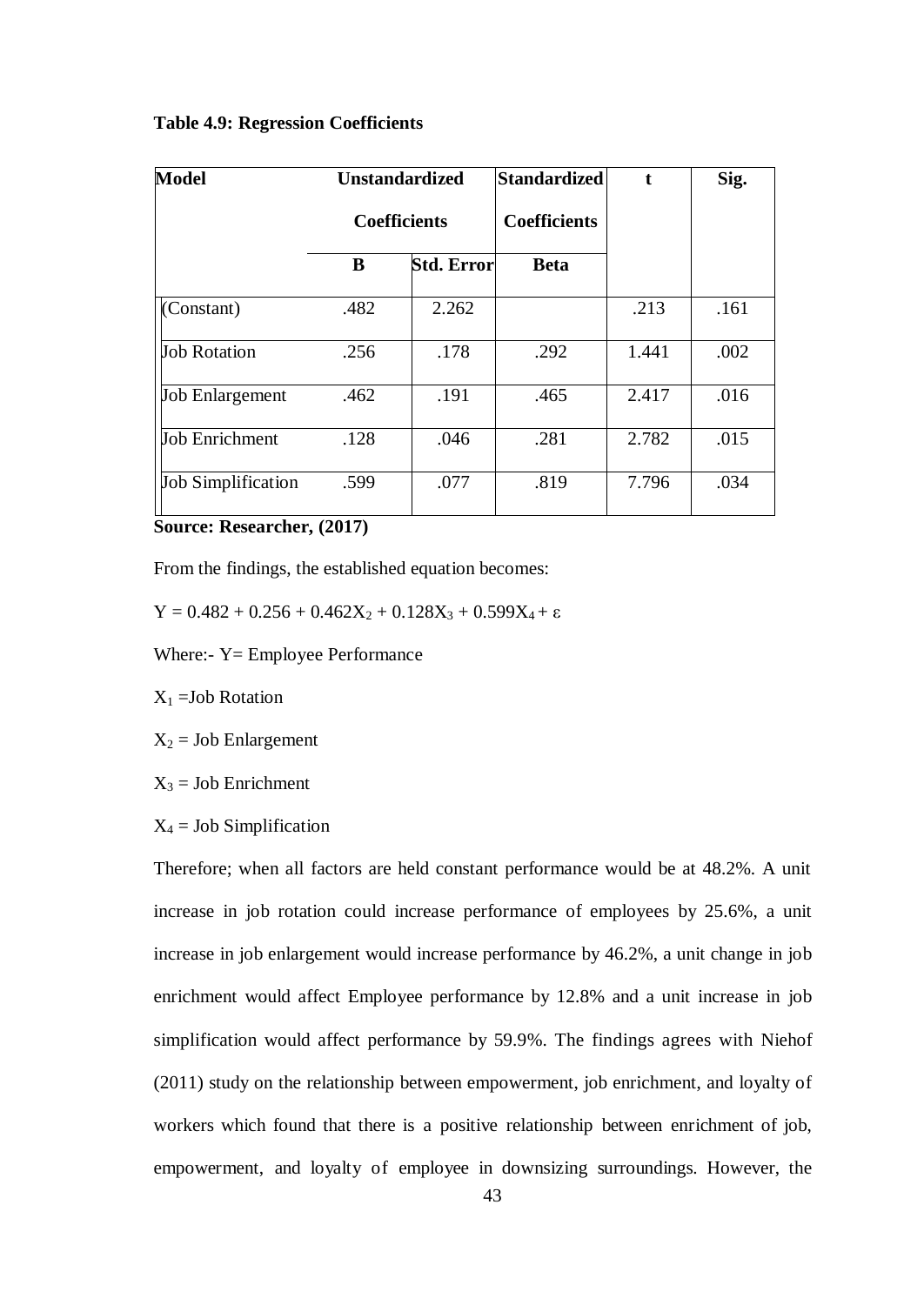findings disagrees with Burchell, Mankelow, Day, Hudson, Ladipo, Reed, Noan, Wichert and Wilkinson (2011) study on job redesign on performance of employees which found that, redesigns of job raised employees' place of work performance and reduced general expenditure of running organizations' business.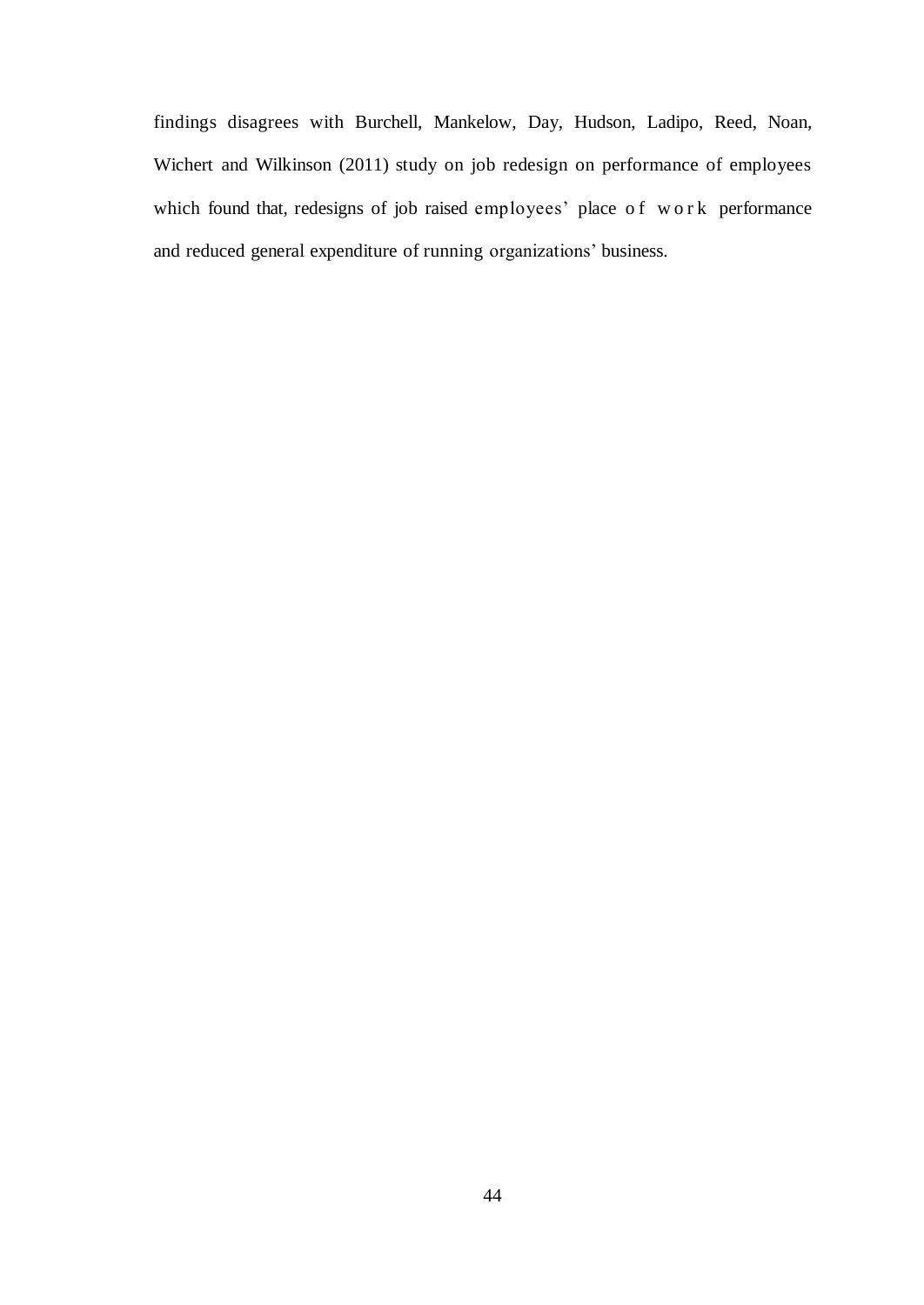#### **CHAPTER FIVE**

#### **SUMMARY CONCLUSIONS AND RECOMMENDATIONS**

#### **5.1 Introduction**

The research findings summary is based on researcher's objectives of the study. The conclusions are derived from the key study findings. The recommendations of the study are relevant for policy and practice while the suggestions for further studies open up areas for future studies for scholars and academicians.

#### **5.2 Summary of the Findings**

The research sought to establish job design effect on performance of employee of insurance companies in Nyeri County, Kenya. This research was directed by specific objectives as follows: to establish the relationship between job rotation and performance of employee of the insurance companies in Kenya; to determine the extent to which job enlargement influence performance of employee of the insurance companies in Kenya; to establish association between job enrichment and performance of employee of the insurance companies in Kenya and to assess association between job simplification and performance of employee of the insurance companies in Kenya.

Out of the 89 questionnaires which were administered to the respondents, all of them were filled dully and taken back to the researcher. This resulted to a rate of response of 100%. Most of the respondents 67% were 30-39 years.

#### **5.2.1 Job Rotation**

The study's first objective was to determine association between job rotation and performance of employee of the insurance companies in Kenya. From the results, respondents approved that transferring of employees increases employees efficiency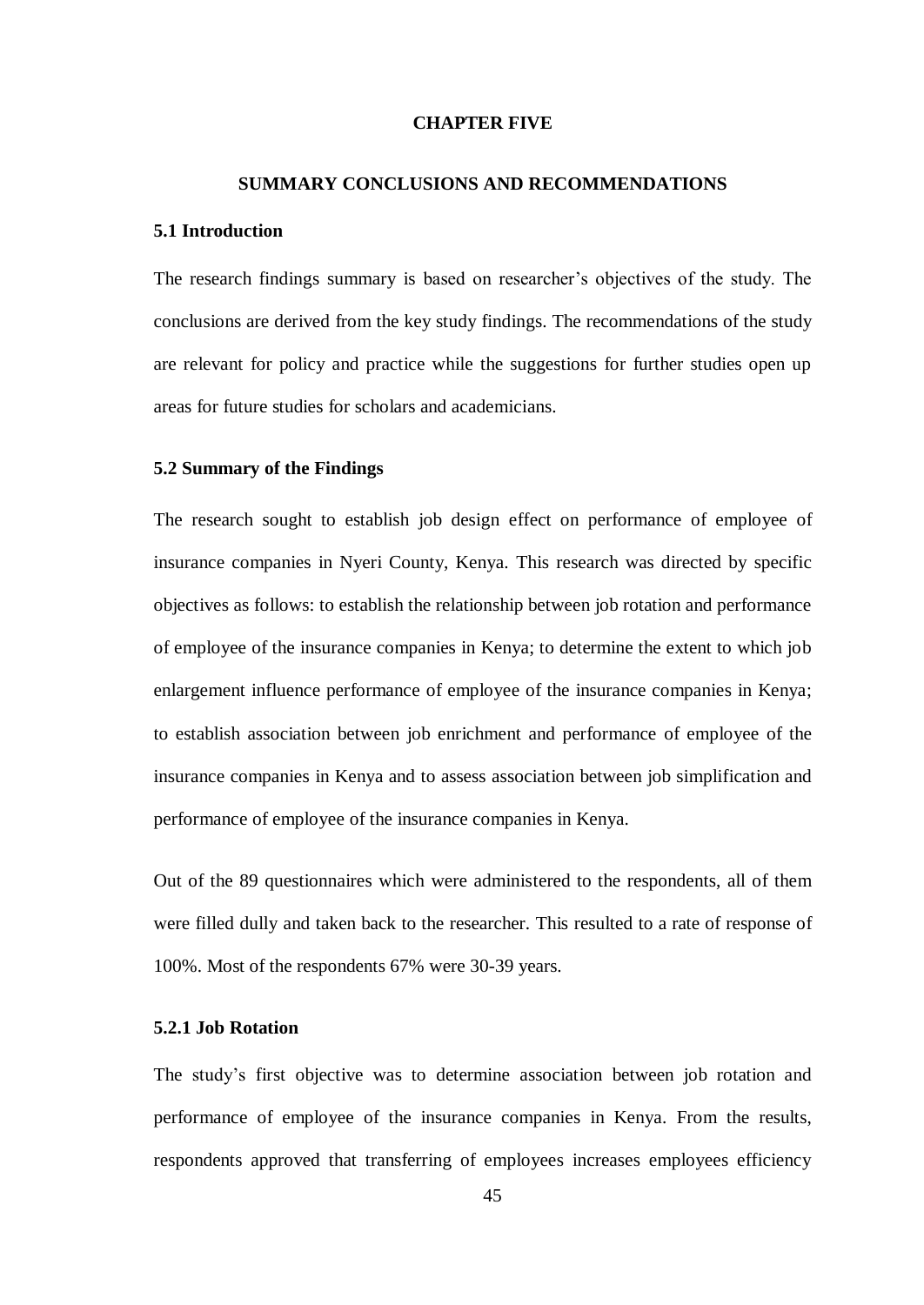and positively impacts on employees performance, transferring of employees from one job to another increases their knowledge and learning more and that task change affects employee performance while the respondents of the study were not sure whether change of employee work station affects performance. Job rotation significantly added up to employee performance p=0.002<0.05.

#### **5.2.2 Job Enlargement**

The second objective was to determine the degree to which job enlargement influence performance of employee of the insurance companies in Kenya. From the findings, respondents approved that to a great degree job enlargement affects employee performance; utilizing skills effects the employee's performance, job diversity effects the employee performance and job scope effects the employee performance. The findings of regression analysis indicated that job enlargement was significant predictor of employee performance p=0.016<0.05.

#### **5.2.3 Job Enrichment**

The study's third objective was to determine association between job enrichment and performance of employee of the insurance companies in Kenya. From the findings, respondents agreed that a lot is achieved through the development of work practices, challenge and motivating employees, many respondents agreed that development of work practices increases depth of job, the extent to which workers can control as well as plan the work concerned in their work and that development of work practices motivates workers by providing those opportunities of using their capabilities in order that performance as well as productivity of employees. The respondents strongly agreed that job enrichment should be executed with care as it might bring about increased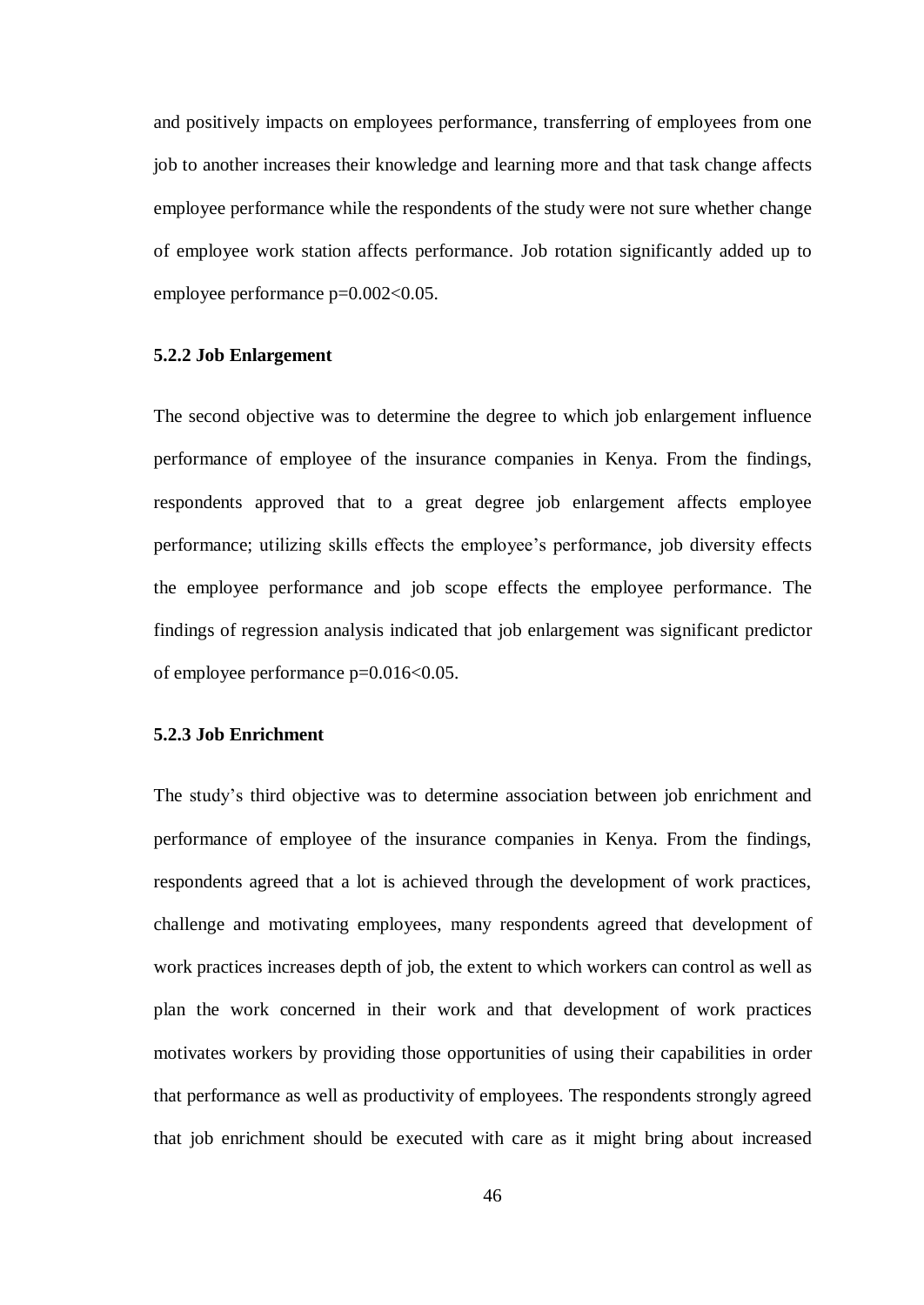hazards of workplace thus leading to reduced employee's performance. Regression analysis established that job enrichment was significant in determining employee performance p=0.015<0.05.

#### **5.2.4 Job Simplification**

The last objective of the study was to assess the association between job simplification and performance of employee of the insurance companies in Kenya. The research established that to a great extent; there is time saved when a job is broken into relatively simple tasks, there are a few errors when a job is broken into relatively simple tasks, whereas most of the respondents approved that there are training costs saved when a job is broken into relatively simple tasks. From regression analysis, job simplification had significant effect on employee performance  $p=0.034<0.05$ .

#### **5.3 Conclusions**

The study sought to determine whether job design affects employee performance. Job rotation significantly added up to employee performance. Transfer of employees from branch and department increases employee's efficiency and positively impacts on employee's performance. The study also concludes that transferring of employees from one job to another increases their knowledge and learning more and that task change affects employee performance.

Job enlargement was significant predictor of employee performance. The research concludes that enlargement of job affects performance of employee and that the utilization of skills, job diversity and job scope affects the employee performance. Job enrichment was significant in determining employee performance. The study concludes that goals can be achieved through the development of work practices and motivating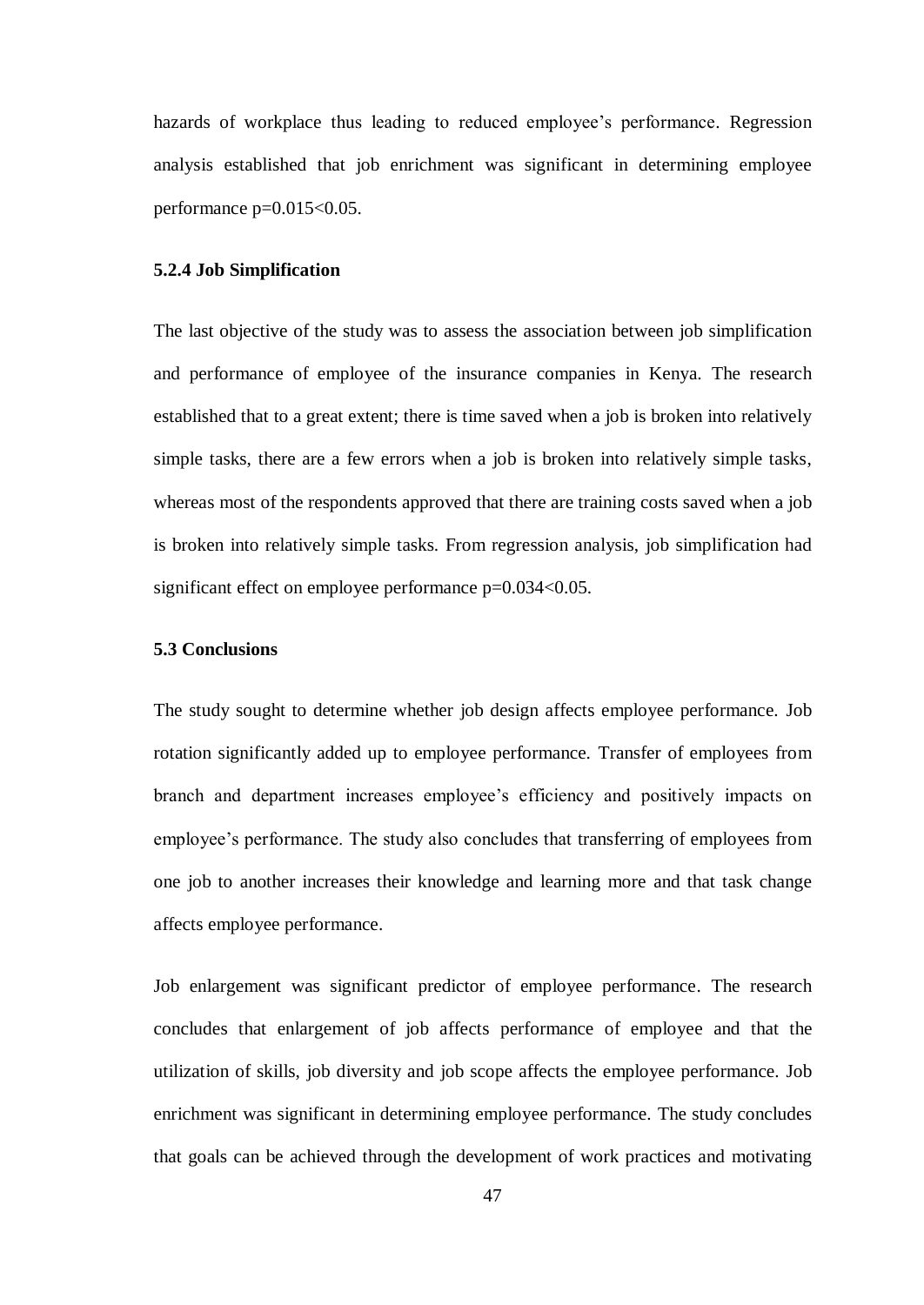employees. The development of work practices increases depth of job and the extent to which workers can control as well as plan the work concerned in their jobs. Job simplification had significant effect on performance. The study concludes that there is time saved when a job is broken into relatively simple tasks and that there are a few errors when a job is broken down.

#### **5.4 Recommendations of the Study**

Insurance company and other organizations in Kenya should promote rotation of job, job enrichment, enlargement of job and simplification of job in their place of work by putting in place proper mechanisms to deal with the affected employees. There is need to enhance job design in insurance companies.

Financial institutions in Kenya with emphasis to the insurance companies should be aware that high level of job rotation improves employee's performance. The top management of such organization should clearly understand that job enlargement promote degree of employee motivation hence improved performance and job enrichment encourages employees to work hard.

#### **5.5 Suggestions for Further Studies**

The current research wanted to establish the job design effects on performance of employee of insurance companies in Nyeri County, Kenya; similar other studies can be done in other organizations for example public sector, private sector and banking sector. Regression analysis established an R squared of 71.4% an indication that there are other factors of job design affecting employee performance and future studies should be done to bring out these other factors.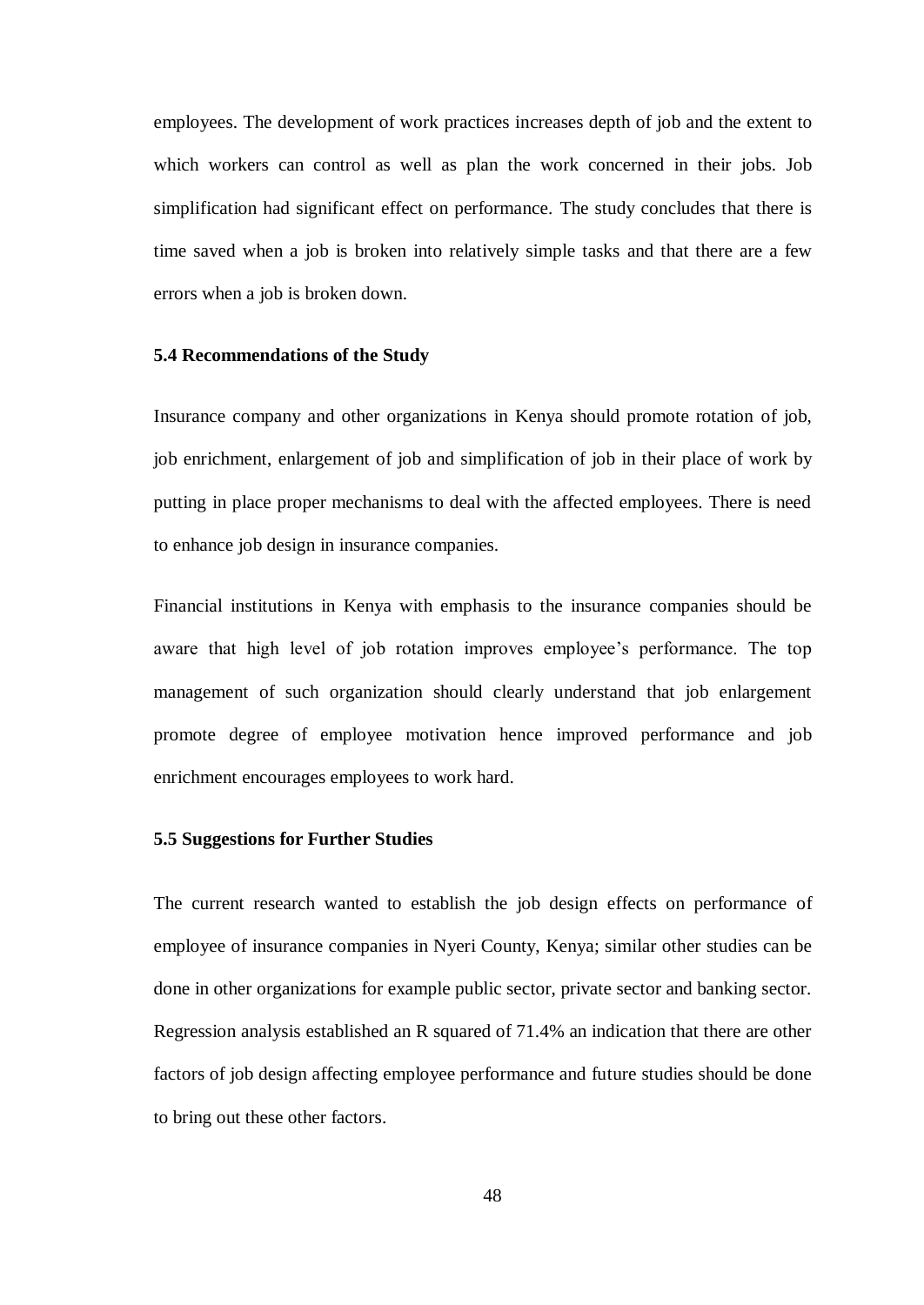#### **REFERENCES**

- Adler, N. J. (1991). *International Dimensions of Organizational Behavior* (2nd ed.). PWS-Kent, Boston, MA.
- Appelbaum, J. R., & Oldham, G. R. (1975). Development of the job diagnostic survey. *Journal of Applied Psychology*, *60*, 159–170.
- Armstrong. K, (2003), 'Job Analysis and Job Design', *Human Resource and Personal Management*, 4th Edition, 93-125, India: Tata McGraw-Hill Publishing Company Limited.
- Baird, L., & Kram, K. (1983). Career Dynamics: Managing the Superior/Subordinate Relationship. *Organizational Dynamics, 11*(3), 46–64.
- Baron, R. M., & Kenny, D. A. (1986). The moderator-mediator variable distinction in social psychological research: conceptual, strategic, and statistical considerations. *Social Psychology, 51*(6), 1173–1182.
- Bassey, M. (2002). Motivation and work: investigation and analysis of motivational factors at Work. *Research in Organizational Behavior, 16*(1), 250–79.
- Bedeian, A. G., & Armenakis, A. A. (1981). A path-analytic study of the consequences of role conflict and ambiguity. *Academy of Management Journal*, *2*(4), 417–24.
- Blackwell, J. R., & Newell, K. M. (1996). The informational role of knowledge of results in motor learning. *Acta Psychologica, 92*, 119–129.
- Brian T. L., & Raymond, A. N., Nancy, L. M., &Michael, P. F. (1985). A Meta-Analysis of the Relation of Job Characteristics to Job Satisfaction. *European Journal of Work and Organizational P*sychology*, 9*(1), 79–110.
- Campbell, J. P. (1990). Modeling the performance prediction problem in industrial and organizational psychology. In M. D. Dunnette & L. M. Hough (Eds.), *Handbook of industrial and organizational sychology*, *11*(2), 688–732.
- Daniel, J. B. (1981). Structural Relationships, Job Characteristics, and Worker Satisfaction and Performance. *Administrative Science Quarterly*, *26*(3), 331–348.
- Dwyer, D. J., Schwartz, R. H., & Fox, M. L. (1992). Decision-making autonomy in nursing. *Journal of Nursing Administration*, *22*, 17–23.
- Elkins, T. J., & Phillips, J. S. (2000). Job context, selection decision outcome, and the perceived. *Journal of* www.ccsenet.org/ijbm International Journal of Business and Management Vol. 9, No. 2; 2014 *Applied Psychology, 85*(3), 479–484.
- Feldman, D. C., & David, C. T. (1992). Career Man- agreement Issues Facing Expatriates. *Journal of International Business Studies, second quarter*, *2*(1), 271– 293.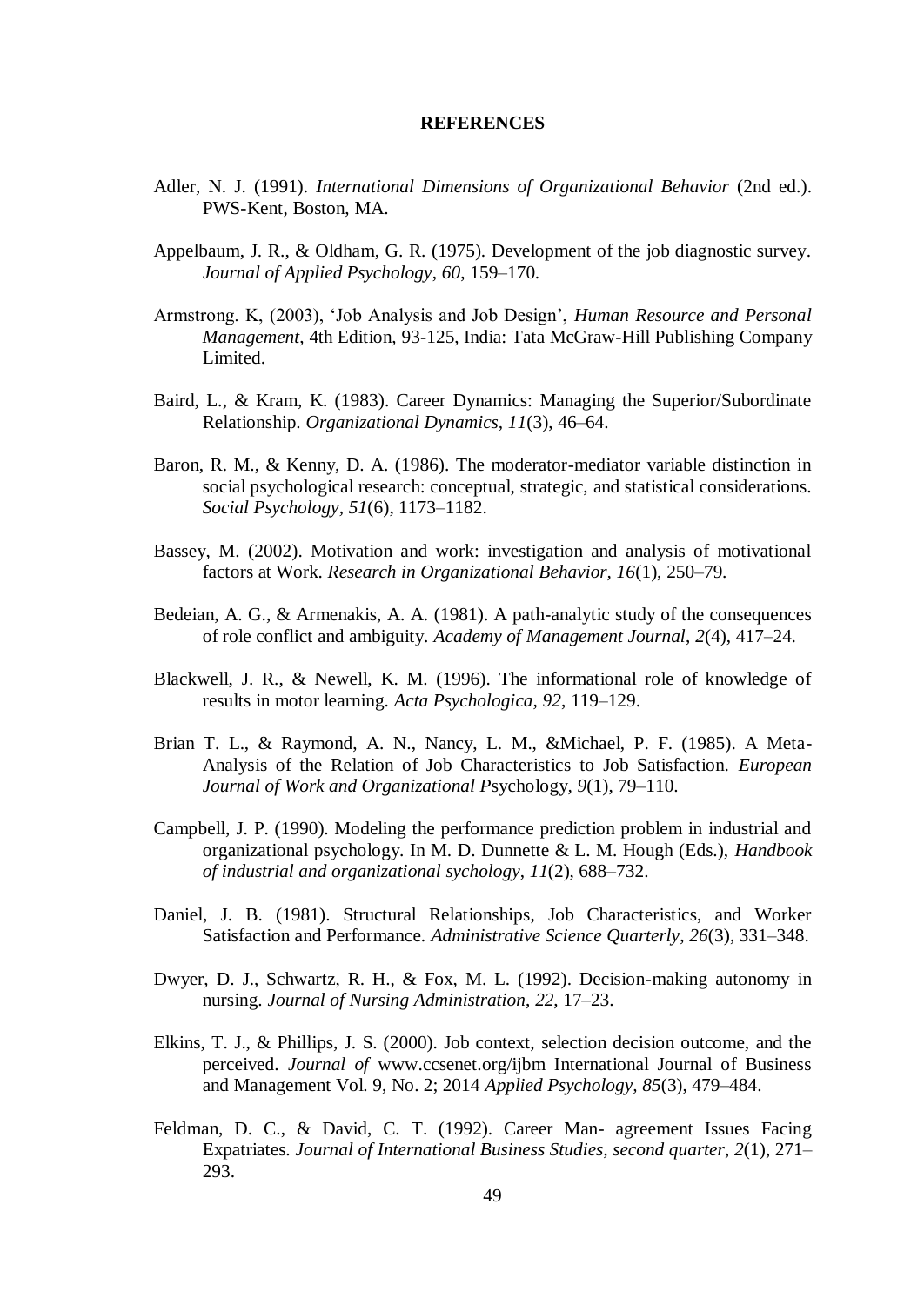- Flaherty & Pappas. (2002). The Influence of Career Stage on Job Attitude: Toward a Contingency Perspective. *Journal of Personal Selling & Sales Management*, *22*(3), 1–16.
- Fried, Y., & Ferris, G. R. (1987). The validity of the job characteristics model: a review and Meta-analysis. *Organizational Behavior and Human Performance*, *16,* 250– 79.
- Gardner, D. G. (1986). Activation theory and task design: An empirical test of several new predictions. *Journal of Applied Psychology*, *71*, 411–418.
- Geister, S., Renu, U., & Hertel, G. (2005). Effects of process feedback on motivation, satisfaction and performance in virtual teams. *Small Group Research*, *37*(5), 459–489.
- Garg, B. (1987). How important are dispositional factors as determinants of job satisfaction? Implications for job design and other personnel programs. *Journal of Applied Psychology*, *72*, 366–73.
- Grant, F. B. (2007). *Motion Study, Van Nostrand.* Princeton, NJ.
- Glisson, C., & Durick, M. (1988). Predictors of job satisfaction and organization commitment in human service organizations. *Administrative Science Quarterly*, *3*(3), 61–81.
- Grag, P., & Rastogi, R. (2005). A New Model for Job Design: Motivating employee's Performance. *Journal of Management Development, 25*(6), 572–587.
- Grant, A. M. (2007). Relational job design and motivation. *Academy of Management Review, 32*(2), 393–417.
- Griffin, R. W. (1987). Toward an integrated theory of task. *Research in Organizational Behavior, 9*, 79–120.
- Hackman, J. R. (1980). Work redesign and motivation. *Professional Psychology: Research and Practice, 11*, 445–455.
- Hackman, J. R., & Oldham, R. G. (1976). Motivation through the design of work: test of atheory. *Organizational Behavior and Human Performance, 16*, 250–79.
- Herzberg, F., Mausner, B., & Snyderman, B. (1959). *The Motivation to Work.*  NewYork, NY: Wiley.
- Huselid, A., Becker, M. (1997). The impact of high performance work systems, implementation effectiveness. *Academy of Management Best Papers Proceedings*, 144–148.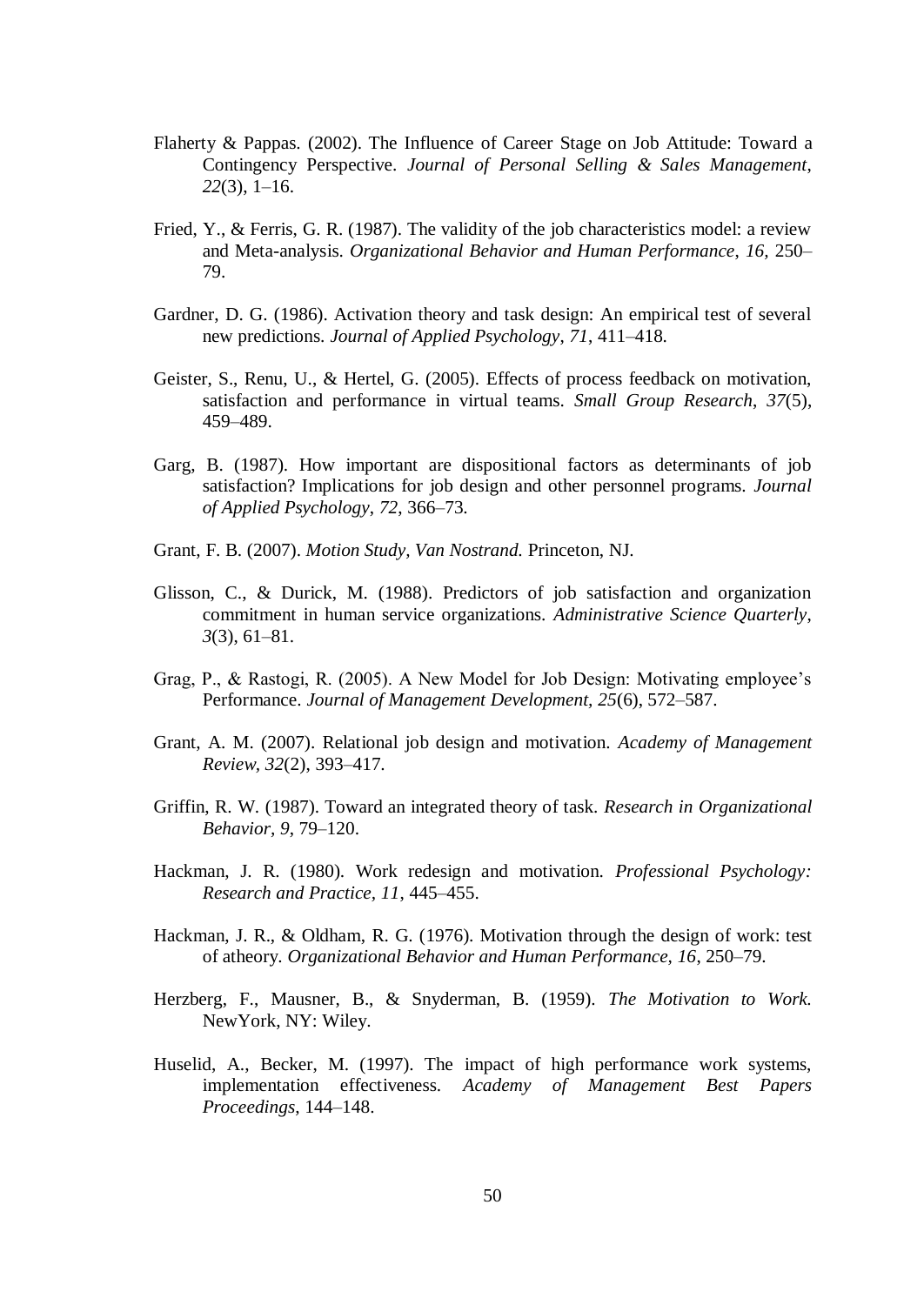- Hyatt, T. A., & Prawitt, D. F. (2011). Does Congruence between Audit Structure and Auditors' Locus of Control Affect Job Performance. *The Accounting Review*, *76*(2), 263–274.
- Janssen, B. D (2001). Fairness Perceptions as a Moderator in the Curvilinear Relationships Between Job Demands, Job performance and job satisfaction. *Academy of Management Journal, 44*(5), 1039–1050.
- Kluger, A. N., & DeNisi, A. (1996). The effects of feedback interventions on performance: a historical review, a meta-analysis, and a preliminary feedback intervention theory. *Psychological Bulletin*, *119*(2), 254–84.
- Kopelman, R. E. (1986). *Managing Productivity in Organizations: A Practical.* People-Oriented Perspective. New York: McGraw-Hill.
- Kouzes, J., & Posner, M. (1995). *The leadership challenge: How to keep getting extraordinary things done in organizations* (Rev. ed.). San Francisco: Jossey-Bass.
- Lam, S. S. K., Yik, M. S. M., & Schaubroeck, J. (2002). Responses to formal performance appraisal feedback: the role of negative affectivity. *Journal of Applied Psychology*, *87*(1), 192–201.
- Lebas, E. E. (1995), Mohrman, S. A., & Ledford, G. E. (1995). Creating high performance organizations: Practices and www.ccsenet.org/ijbm International Journal of Business and Managemen 9(2); 2014 Jossey-Bass. *International Journal of Psychology*, *20*(2), 207–219.
- Li , F., Li, Y., & Erping, E. (2009). Task Characteristics and Team Performance: the Mediating Effect of Team Member Satisfaction. *Social Behavior and Personality, 37*(10), 1373–1382.
- Locke, E. A. (1976). The nature and causes of job satisfaction. *Handbook of industrial and organizational psychology*, 1297–1349.
- Locke, E., Shaw, K., Saari, L., & Latham, G. (1981). Goal-setting and task performance: 1969–1980. *Psychological Bulletin, 90,* 125–152.
- Love, P. E. D., & Edwards, D. J. (2005). Taking the pulse of UK construction project managers' health: influence of job demands, job control and social support on psychological well-being. *Engineering, Construction, and Architectural Management, 12*(1), 88–101.
- Lowry, P. E. (1994). Selection methods: comparison of assessment centers with personnel records evaluations. *Public Personnel Management*, *23*(3), 383–95.
- Mausolef, C. (2004). Learning from Feedback in Performance Measurement Systems. *Public Performance & Management Review*, *28*(1), 9–29.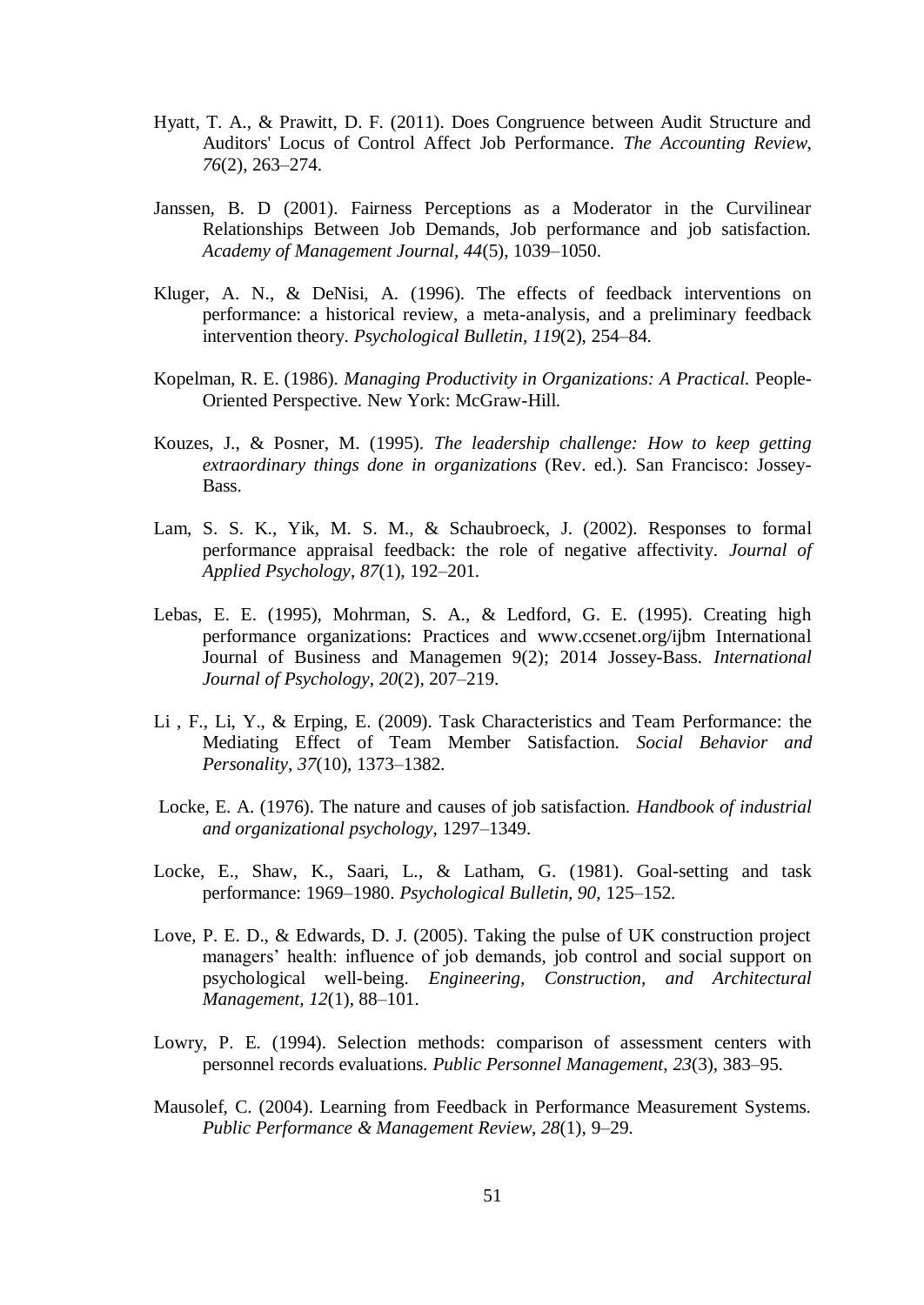- Mohrman, & Ledford. (1995). Job design, opportunities for skill utilization, and intrinsic job satisfaction. *European Journal of Work and Organizational P*sychology, *14*(1), 59–79.
- Motowidlo, S. J., Borman, W. C., & Schmit, M. J. (1997). A theory of individual differences in task and contextual performance. *Human Performance*, *10*, 71–83.
- Mueller, B. P. (1994). Do Supervisors and Subordinate and See Eye to Eye on Job Enrichment. *Journal of Business and Psychology, 13*(2).
- Nancy G. D., & Danial, C. G. (1996). Human Resource Nature Shape our Choices *Journal of OrganizationalBehavior*, *17*, 329–347.
- Niazi, A. S. (2011). Training and Development Strategy and Its Role in Organizational Performance. *Journal of Public Administration and Governance*, *2*(1), 2161– 7104.
- Otley, C. (1999). The effects of need for achievement and need for independence on the relationship between perceived job attributes and managerial satisfaction and performance. *Human Resource International. 40*(2), 292–312.
- Pentland, B. T. (2003). Sequential Variety in Work Processes Author. Reviewed work(s organization Science, 14(5), 528–540.
- Peter, C. (1993). Are Skill Requirements Rising? Evidence from Production and Clerical. *Industrial and Labor Relations Review, 46*(3), 515–530. Price, J., & Mueller, C. (1986). *Absenteeism and turnover among hospital employees.*
- Price, J., Fried, Y., & Ferris, G. R. (1987). The validity of the job characteristics model: A review and meta-analysis. *Personnel Psychology*, *40*(2), 287–322.
- Ryan, A. M., Schmit, J. M., & Jhonson, J. (1996). Attitudes and effectiveness: Examining relations at an organizational level. *Personnel Psychology, 49*, 853– 882.
- Spreitzer, G. M. (1999). Psychological empowerment in the workplace: dimensions, measurement, and validation. *Academy of Management Journal, 38*, 1442–65. Statistic Beauro of Pakistan. (2013). *Inflation rate of Pakistan: Cpi index.*
- Taber, T. D., & Taylor, E. (1990). A review and evaluation of the psychometric properties of the Job Diagnostic Survey. *Personnel Psychology*, *43*, 467–497.
- Tanner, M. (1998). Self-managed groups do it for Do-It-All. *Human Resource International Digest*, *6*(4), 12–32. www.ccsenet.org/ijbm International Journal of Business and Management Volume 9, 2; 2014
- Weiss, H. M. (2002). Deconstructing job satisfaction separating evaluations, beliefs and affective experiences.*Human Resources Management Review*, *12*, 173–194.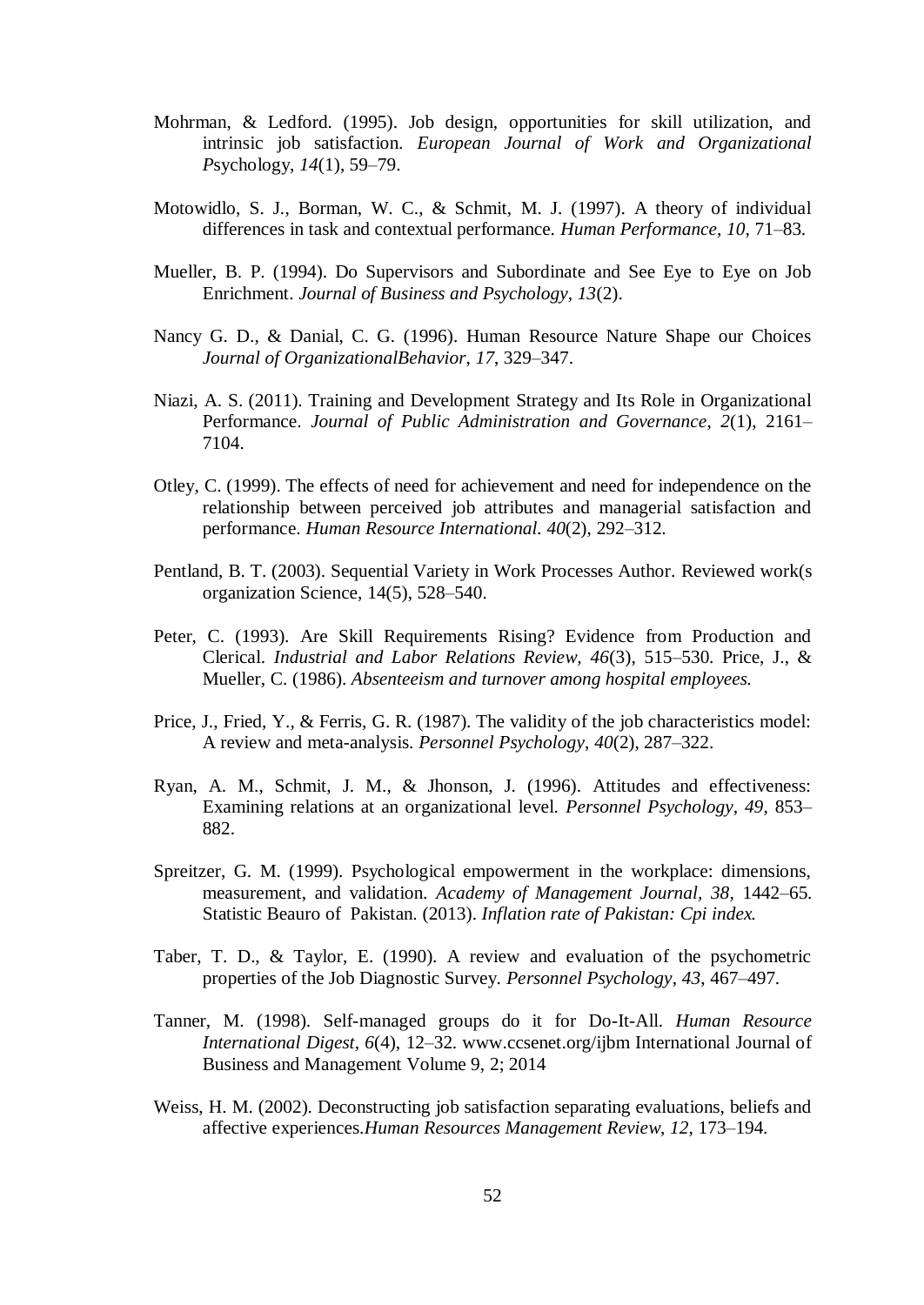## **APPENDICIES APPENDIX A INTRODUCTORY LETTER**

**Dear sir/ madam,** 

## **REF: TO INVESTIGATE THE IMPACT OF JOB DESIGN ON EMPLOYEE PERFORMANCE**

I am a student at Kenyatta University, pursuing a Master of Business Administration degree. I am doing a research on the impact of job design on employee performance of insurance companies in Nyeri County. I request you to kindly answer the questionnaire as truthfully as possible. The information gathered will be for academic purposes only.

Your response will be highly appreciated.

Thank you. Yours Faithfully,

**Jecinta W. Munyiri** Phone No. 0712058425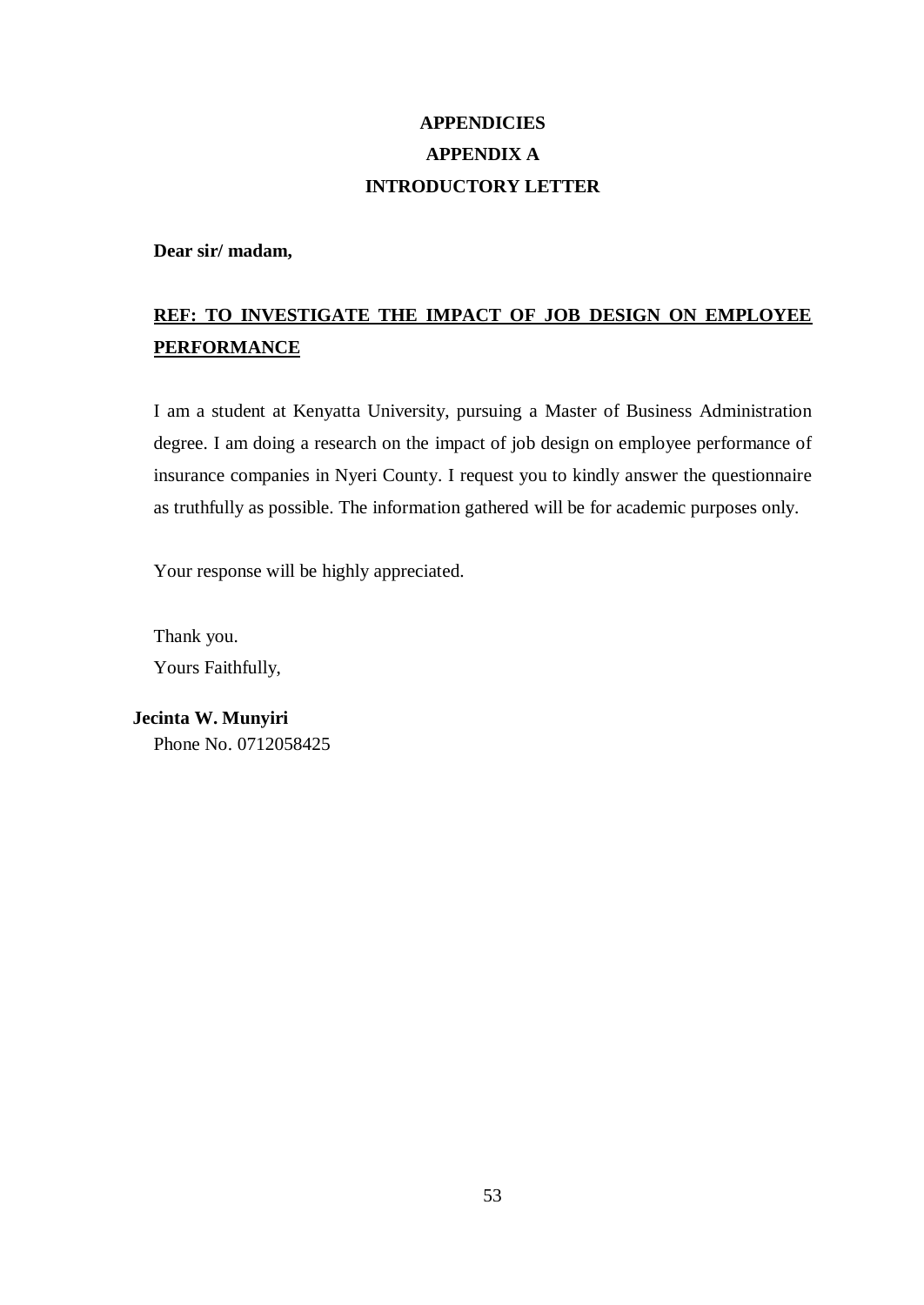## **Appendix B: Questionnaire (Draft)**

#### **Questionnaire**

The purpose of this questionnaire is to solicit information on impact of job design on employee performance of insurance companies in Nyeri County, Kenya and the responses obtained will be used for academic purposes only. The researcher is a student undertaking her Master in Business Administration Degree in Kenyatta University.

### **SECTION A – Personal Information**

Please tick the appropriate box that corresponds to your answer.

1. What is your gender?

Male [ ]

Female [ ]

- 2. How old are you?
	- Below 30 yrs [ ]
	- 30- 39 yrs [ ]
	- 40- 50 yrs [ ]
	- 51-60 yrs [ ]
- 3. What is your marital status?

```
Married [ ]
Single [ ]
Separated [ ]
Divorced [ ]
```
4. How long have you worked with your current organization?

```
Below 5yrs [ ]
 6-10 yrs [ ]
 11-15yrs [ ] 
 16-20yrs [ ]
 Above 20yrs [ ]
```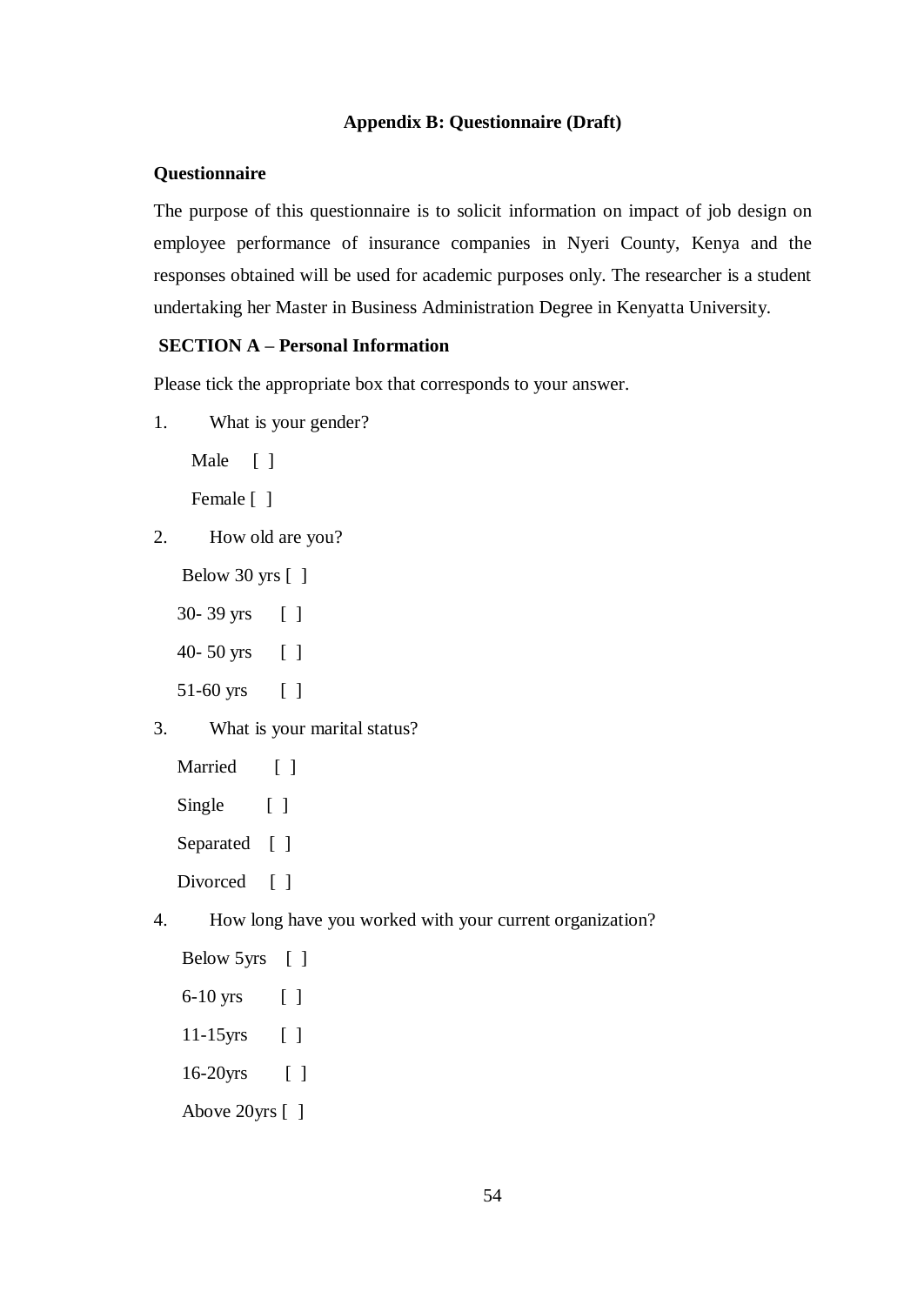5. What is your highest level of education? Secondary [ ] Diploma [ ] Degree [ ] Masters [ ] Professional [ ] Others (please specify) ……………………………………… 6. What is your job role? Clerical [ ] Supervisory [ ] Managerial [ ] Others …………………………….. 7. What is the range of your salary? Below KSh 20000 [ ] KSh 20001-40000 [ ] KSh 40001 – 65000 [ ] KSh 65001 – 80000 [ ]

Above 80001 [ ]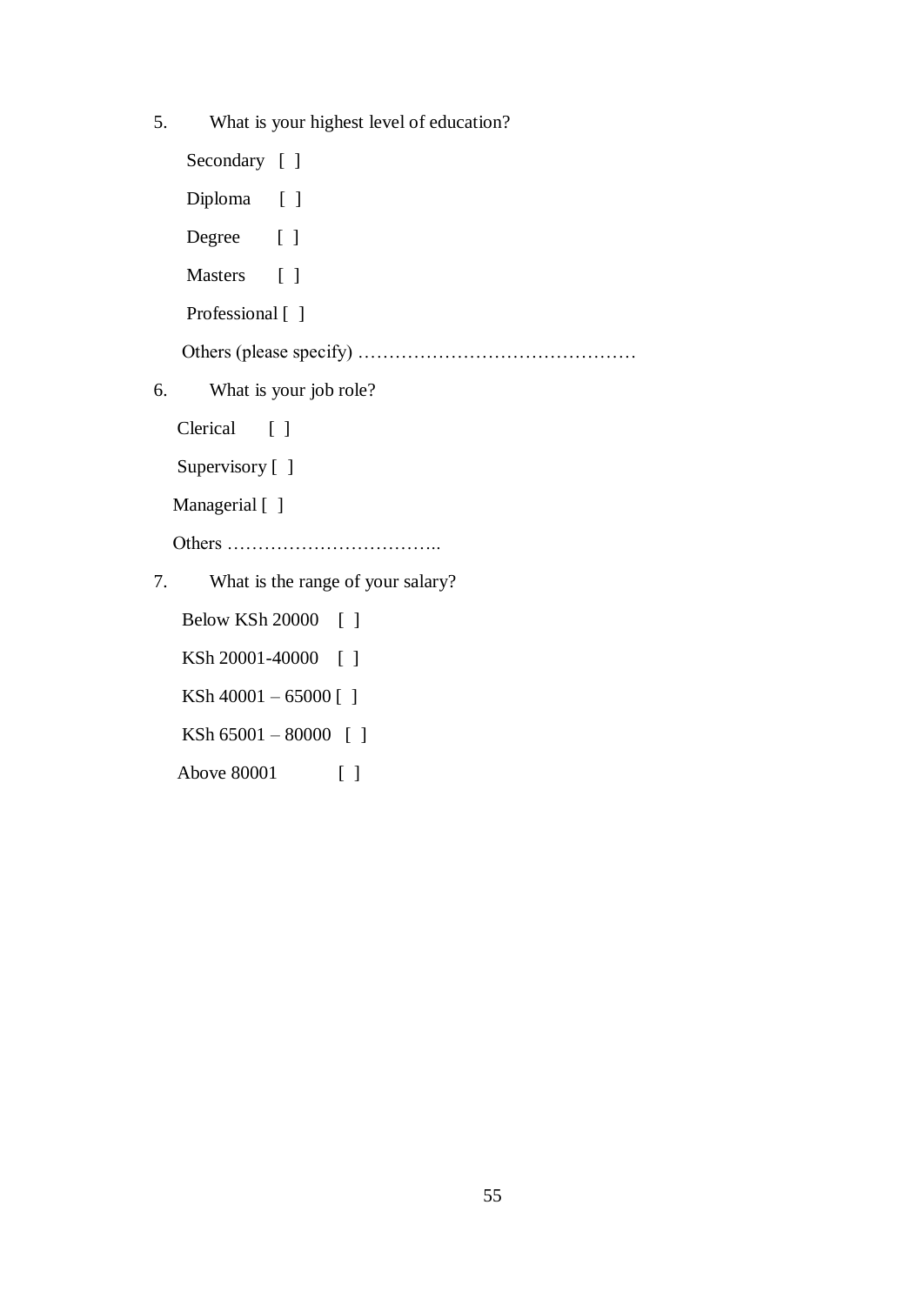### **Part II: Job Rotation**

In this section please tick the appropriate section that best reflects the degree to which the following statements affect your business performance. 5= strongly agree, 4=agree, 3=moderately agree, 2=disagree, 1= strongly disagree

| To what extent do you agree with the  | 5 | 4 | 3 | $\mathfrak{D}$ |  |
|---------------------------------------|---|---|---|----------------|--|
| following statements                  |   |   |   |                |  |
| 8.<br>Task change affects employee    |   |   |   |                |  |
| performance                           |   |   |   |                |  |
| 9.<br>Change of employee work station |   |   |   |                |  |
| affects performance                   |   |   |   |                |  |
| 10. Transferring of employees from    |   |   |   |                |  |
| job to another increases their<br>one |   |   |   |                |  |
| knowledge and learn more              |   |   |   |                |  |
| 11. Transferring of employees         |   |   |   |                |  |
| increases employees efficiency<br>and |   |   |   |                |  |
| positively impacts on<br>employees    |   |   |   |                |  |
| performance                           |   |   |   |                |  |

12. How else does change of employee from one to task to another affect an employee'sperformance? ………………………………………………………………

#### **Part III: Job Enlargement**

 In this section please tick the appropriate section that best reflects the degree to which the following statements affect your business performance 5= strongly agree, 4=agree, 3=moderately agree, 2=disagree, 1= strongly disagree

| To what extent do you agree with the $\vert 5 \rangle$ | 4 | 3 | 2 |  |
|--------------------------------------------------------|---|---|---|--|
| following statements                                   |   |   |   |  |
| 13. Job diversity affects employee                     |   |   |   |  |
| performance                                            |   |   |   |  |
| 14.<br>Job scope affects employee                      |   |   |   |  |
| performance                                            |   |   |   |  |
| 15. By utilizing skills it affects                     |   |   |   |  |
| employees performance positively                       |   |   |   |  |
| 16. Job enlargement increases the                      |   |   |   |  |
| volume of work of employees thereby                    |   |   |   |  |
| reducing the socializing time leading to a             |   |   |   |  |
| lowered job satisfaction and commitment.               |   |   |   |  |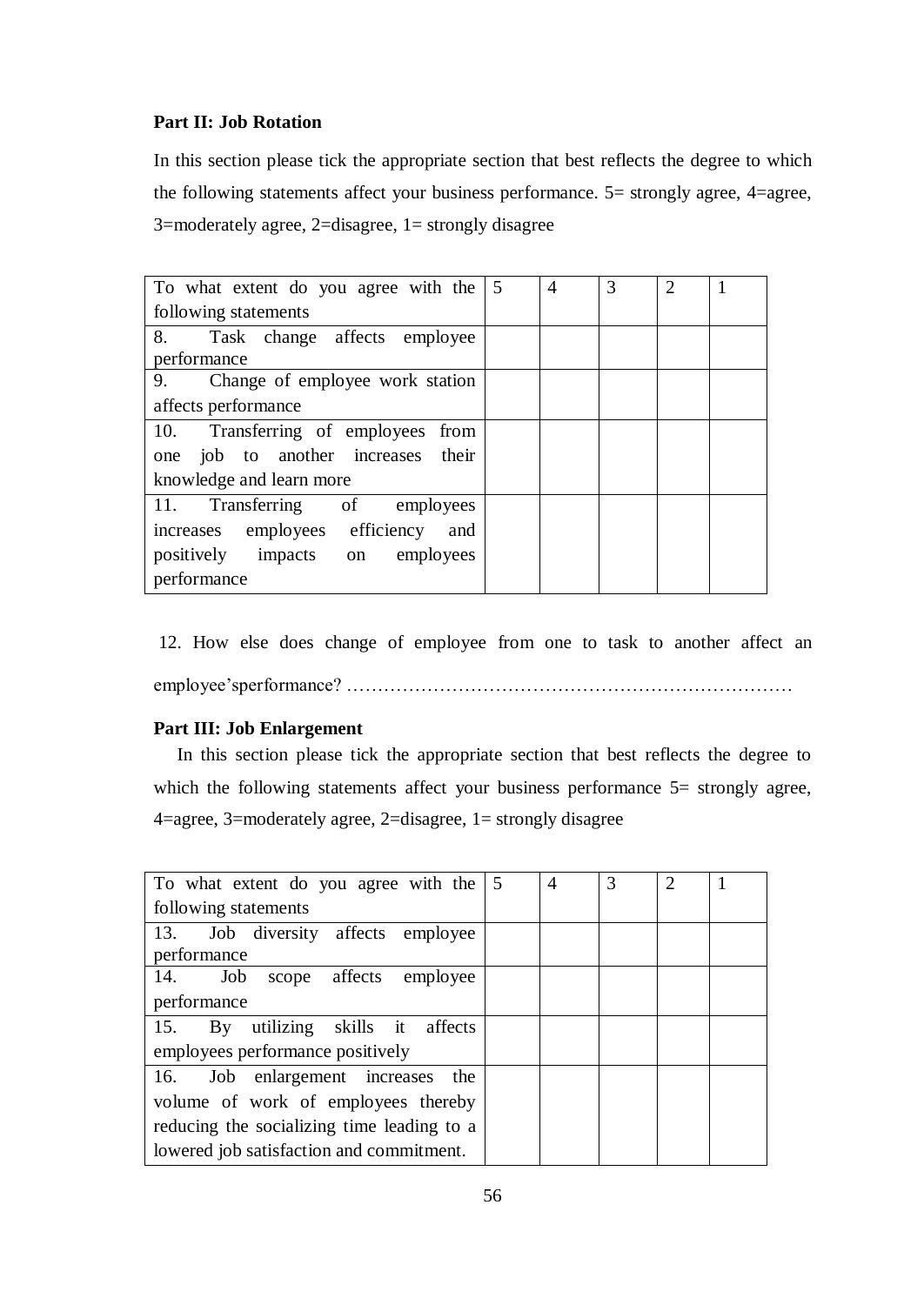17. How else does transformation of a job to include more and different tasks affect employee's performance in an insurance company?.........................................................

## **Part IV: Job enrichment**

In this section please tick the appropriate section that best reflects the degree to which the following statements affect your business performance. 5= strongly agree, 4=agree, 3=moderately agree, 2=disagree, 1= strongly disagree

| To what extent do you agree with the          | 5 | $\overline{A}$ | 3 | $\overline{2}$ |  |
|-----------------------------------------------|---|----------------|---|----------------|--|
| following statements                          |   |                |   |                |  |
| A lot is achieved through<br>18.<br>the       |   |                |   |                |  |
| development of work practices that            |   |                |   |                |  |
| challenge and motivate employees              |   |                |   |                |  |
| 19. Development of work practices             |   |                |   |                |  |
| motivates employees by providing those        |   |                |   |                |  |
| opportunities of utilizing their abilities so |   |                |   |                |  |
| that productivity and performance of          |   |                |   |                |  |
| employees increases                           |   |                |   |                |  |
| 20. Development of work practices             |   |                |   |                |  |
| Increases job depth, the degree to which      |   |                |   |                |  |
| employees can plan and control the work       |   |                |   |                |  |
| involved in their jobs                        |   |                |   |                |  |
| enrichment<br>21.<br>Job<br>Should<br>be      |   |                |   |                |  |
| implemented with caution as it may lead to    |   |                |   |                |  |
| increased workplace hazards thus leading      |   |                |   |                |  |
| to reduced employees performance              |   |                |   |                |  |

22. How else does development of work practices affect the performance of employees in an insurance company? ……………………………………………….

## **Part IV: Job simplification**

In this section please tick the appropriate section that best reflects the degree to which the following statements affect your business performance. 5= strongly agree, 4=agree, 3=moderately agree, 2=disagree, 1= strongly disagree

| To what extent do you agree with the 5 |  |  |  |
|----------------------------------------|--|--|--|
| following statements                   |  |  |  |
| 23. There is time saved when a job     |  |  |  |
| is broken into relatively simple tasks |  |  |  |
| 24. There are a few errors when a job  |  |  |  |
|                                        |  |  |  |